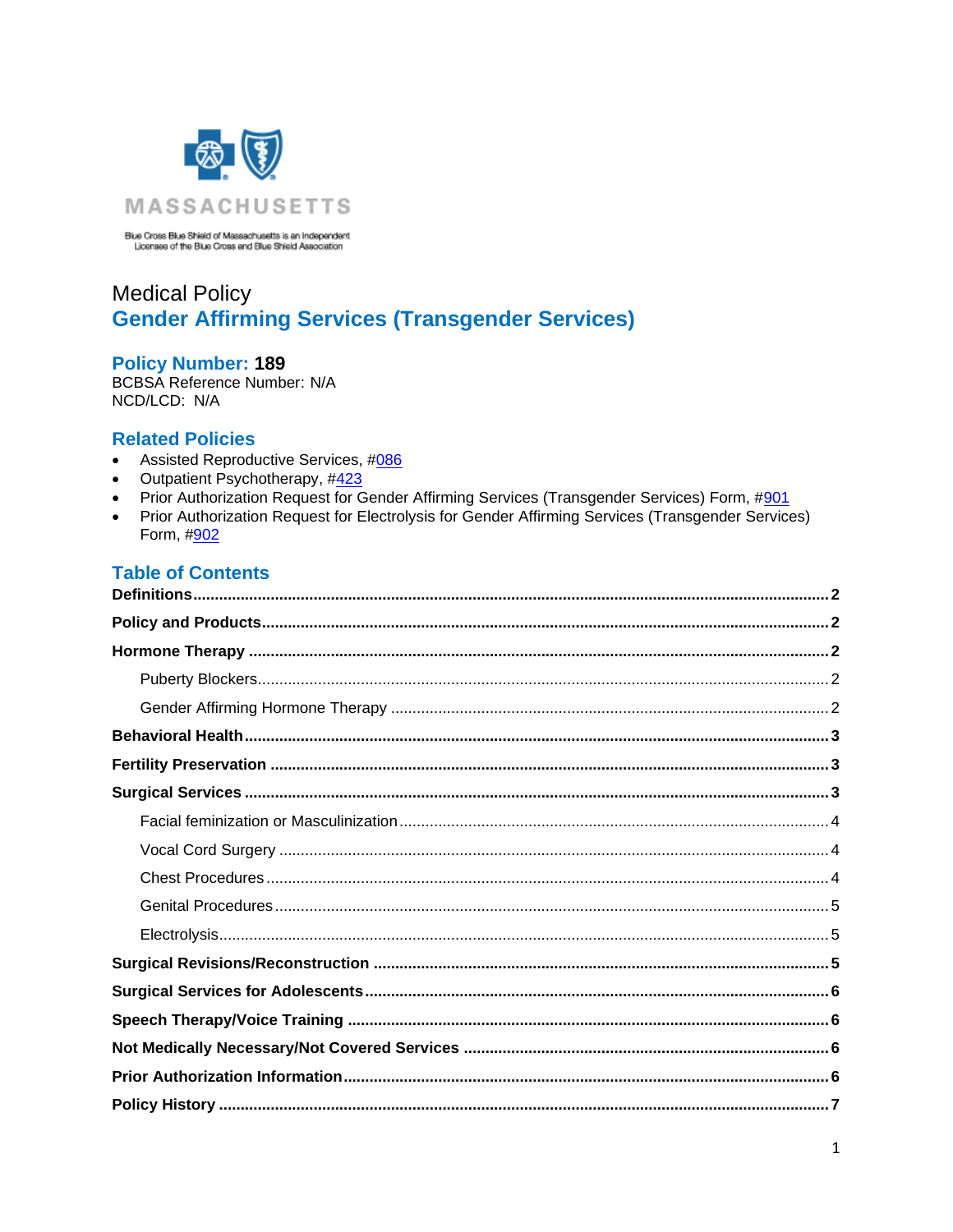## <span id="page-1-0"></span>**Definitions**

This policy addresses gender affirming services for transgender and gender diverse individuals when gender identity differs from assigned sex at birth.

**Please Note:** According to the American Psychiatric Association, the *Diagnostic and Statistical Manual of Mental Disorders* (DSM-5) defines gender dysphoria as a condition where a person's gender at birth is "contrary to the one they identify with." This definition replaces the criteria for gender identity disorder which will no longer be used in DSM-5. However, ICD-10 codes continue to use the term gender identity disorder, and providers will need to submit claims for coverage using this diagnosis.

## <span id="page-1-1"></span>**Policy<sup>1</sup> and Products**

### **Commercial Members: Managed Care (HMO and POS), PPO, and Indemnity Medicare HMO BlueSM and Medicare PPO BlueSM Members**

### <span id="page-1-2"></span>**Hormone Therapy**

### <span id="page-1-3"></span>**Puberty Blockers**

Gonadotropin-releasing hormone (GnRH) analog treatment for gender non-conforming adolescents seeking to delay puberty **is covered** at the discretion of the treating provider\*. GnRH analogs may be used to either allow members more time for decision making purposes or as an initial step prior to further gender affirming services such as hormone therapy.

Treatment options include but are not limited to:

- Lupron
- Supprelin LA
- Vantas
- Triptodur (triptorelin).

\*The following criteria are recommended by World Professional Association for Transgender Health (WPATH) Standards of Care  $7<sup>th</sup>$  edition as minimum criteria prior to starting puberty suppressing hormones:

- 1. The adolescent has demonstrated a long-lasting and intense pattern of gender nonconformity or gender dysphoria (whether suppressed or expressed)
- 2. Gender dysphoria emerged or worsened with the onset of puberty
- 3. Any co-existing psychological, medical, or social problems that could interfere with treatment (e.g., that may compromise treatment adherence) have been addressed, such that the adolescent's situation and functioning are stable enough to start treatment
- 4. The adolescent has given informed consent and, particularly when the adolescent has not reached the age of medical consent, the parents or other caretakers or guardians have consented to the treatment and are involved in supporting the adolescent throughout the treatment process.

### <span id="page-1-4"></span>**Gender Affirming Hormone Therapy**

Gender affirming hormone therapy **is covered** at the discretion of the treating provider. Gender affirming hormone therapy options include but are not limited to:

• Estrogen, androgen reducing medications (bicalutamide, spironolactone, GnRH agonists, 5-alpha reductase inhibitors), progestins and testosterone.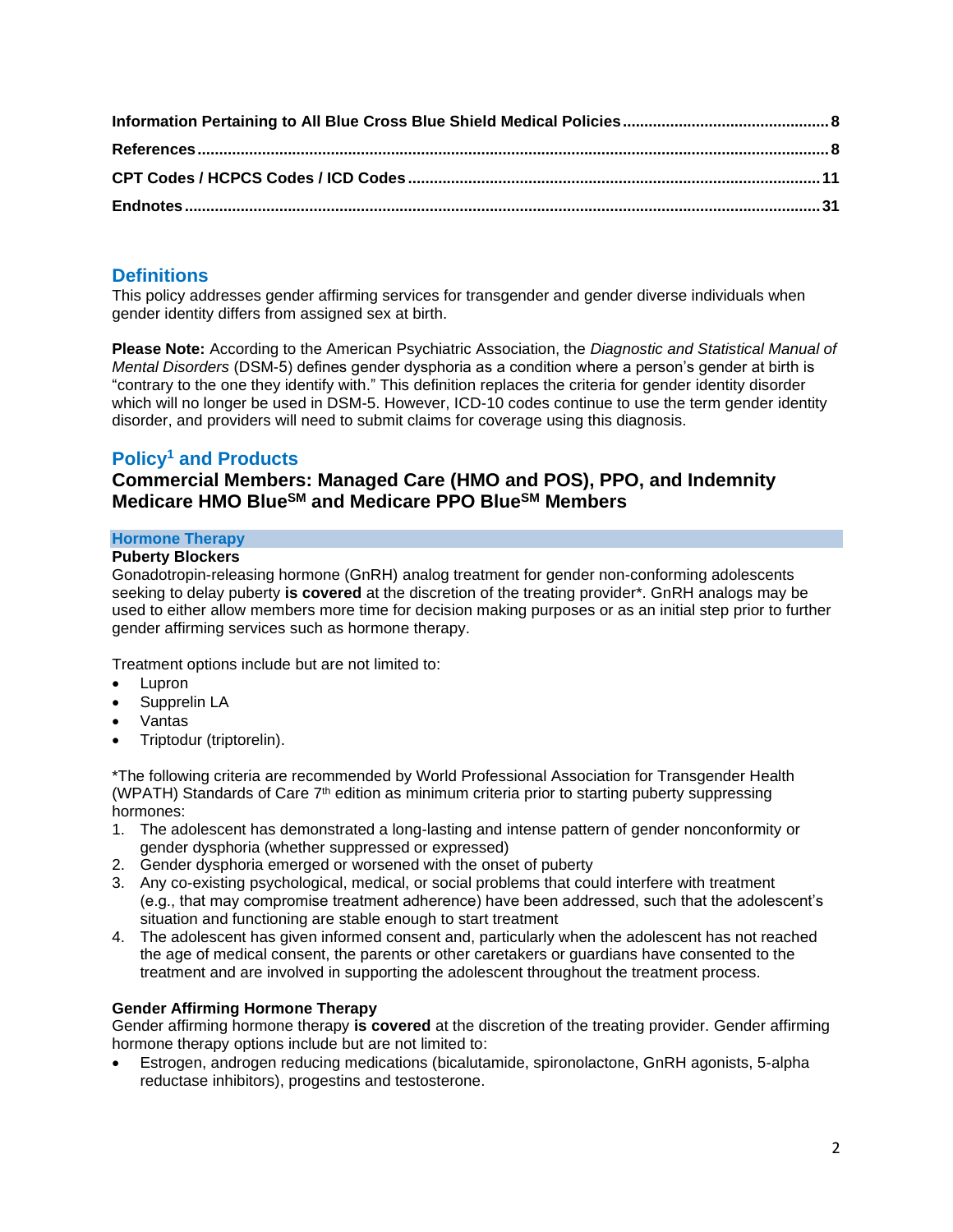Methods of administration vary between these products and may be subject to formulary or tiering restrictions.

#### <span id="page-2-0"></span>**Behavioral Health**

Supportive behavioral health services for transgender and gender diverse members with or without additional behavioral health diagnoses **are covered**.

Examples of covered behavioral health services include:

- Initial evaluation
- Counseling
- Psychotherapy.

Behavioral health or substance use disorder services related to diagnoses other than gender identity disorder or gender dysphoria may be governed by other medical policies or the member's subscriber certificate based on the service being rendered. [Please see related policies section.](#page-0-0)

#### <span id="page-2-1"></span>**Fertility Preservation**

Oocyte, embryo, or sperm retrieval, freezing and storage for up to 24 months for transgender members prior to undergoing genital gender affirming surgery or hormone therapy\* may be considered **[MEDICALLY NECESSARY](https://www.bluecrossma.org/medical-policies/sites/g/files/csphws2091/files/acquiadam-assets/Definition%20of%20Med%20Nec%20Inv%20Not%20Med%20Nec%20prn.pdf#page=1)**. Adequate sperm or egg evaluation would be needed to be eligible. (See medical policy [#086,](http://www.bluecrossma.org/medical-policies/sites/g/files/csphws2091/files/acquiadam-assets/086%20Assisted%20Reproductive%20Services%20Infertility%20Services%20prn.pdf) Infertility Diagnosis and Treatment)

Per medical policy [#086](http://www.bluecrossma.org/medical-policies/sites/g/files/csphws2091/files/acquiadam-assets/086%20Assisted%20Reproductive%20Services%20Infertility%20Services%20prn.pdf) Infertility Diagnosis and Treatment, cryopreservation is limited to one cycle only.

\*Inclusive of members who have already started hormone therapy. These members are expected to stop and assess sperm/egg quality prior to cryopreservation.

#### <span id="page-2-2"></span>**Surgical Services**

Gender affirming surgeries are considered **[MEDICALLY NECESSARY](https://www.bluecrossma.org/medical-policies/sites/g/files/csphws2091/files/acquiadam-assets/Definition%20of%20Med%20Nec%20Inv%20Not%20Med%20Nec%20prn.pdf#page=1)** when criteria in **[Table 1](#page-2-3)** are met **AND** any additional criteria specific to surgical types in **[Table 2](#page-2-4)** are met.

#### <span id="page-2-3"></span>**Table 1**

All gender affirming surgical services must meet **ALL** of the following criteria to be considered **[MEDICALLY NECESSARY](https://www.bluecrossma.org/medical-policies/sites/g/files/csphws2091/files/acquiadam-assets/Definition%20of%20Med%20Nec%20Inv%20Not%20Med%20Nec%20prn.pdf#page=1)**

- Age  $\geq 18$
- The member has been diagnosed with gender dysphoria (ICD-10 codes F64.0-F64.9 gender identity-disorder), and meets **ALL** the following indications:
	- $\circ$  The desire to live and be accepted as a member of another gender other than one's assigned sex, typically accompanied by the desire to make the physical body as congruent as possible with the identified gender through surgery and hormone treatment.
	- o The new gender identity should be present for at least 12 months.
	- The member has a consistent, stable gender identity that is well documented by their treating providers, and when possible, lives as their affirmed gender in places where it is safe to do so.
	- The gender dysphoria (ICD-10 codes F64.0-F64.9 gender identity disorder) is not a symptom of another mental disorder.

<span id="page-2-4"></span>

| Table 2                                 |  |
|-----------------------------------------|--|
| Procedure Category   Covered Procedures |  |

**Procedure Category Covered Procedures Additional Criteria/Notes**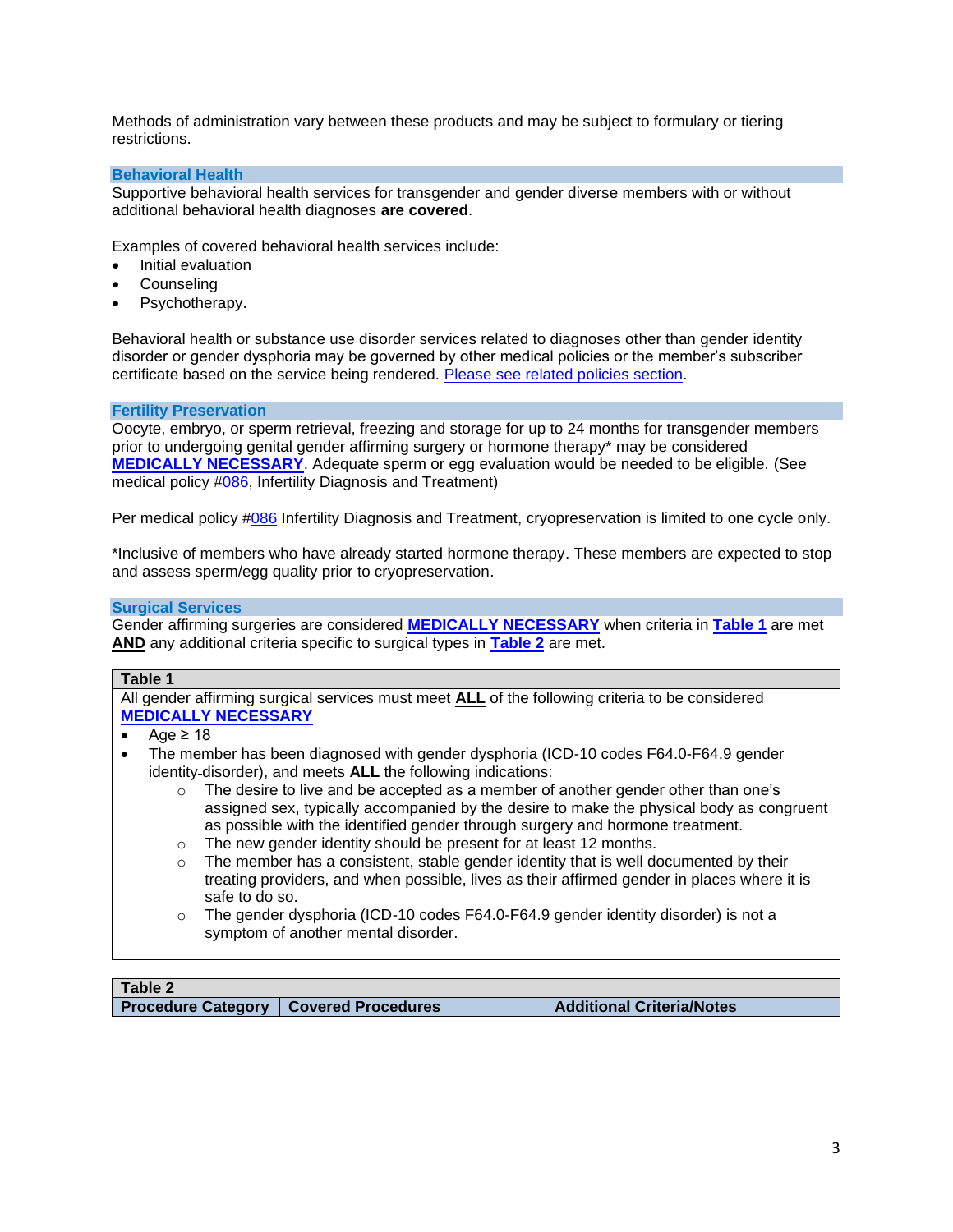<span id="page-3-2"></span><span id="page-3-1"></span><span id="page-3-0"></span>

| Facial feminization or<br>Masculinization | Forehead contouring<br>$\bullet$<br>Scalp advancement (only as<br>$\bullet$<br>needed in conjunction with<br>forehead contouring).<br>Rhinoplasty<br>$\bullet$<br>Mandible reconstruction<br>$\bullet$<br>Trachea shave<br>$\bullet$<br>Blepharoplasty<br>$\bullet$<br><b>Brow lift</b><br>$\bullet$<br>Cheek augmentation<br>$\bullet$<br>Face lift or liposuction (only as<br>$\bullet$<br>needed in conjunction with one<br>of the above procedures).<br>Neck lift (only if the excess skin<br>$\bullet$<br>impairs the outcome of the<br>covered facial feminization or<br>masculinization procedures). | Surgical procedures may be done in<br>stages as needed.                                                                                                                                                                                                                                                                                                         |
|-------------------------------------------|-------------------------------------------------------------------------------------------------------------------------------------------------------------------------------------------------------------------------------------------------------------------------------------------------------------------------------------------------------------------------------------------------------------------------------------------------------------------------------------------------------------------------------------------------------------------------------------------------------------|-----------------------------------------------------------------------------------------------------------------------------------------------------------------------------------------------------------------------------------------------------------------------------------------------------------------------------------------------------------------|
| Vocal Cord Surgery                        | Wendler Glottoplasty for<br>transfeminine members                                                                                                                                                                                                                                                                                                                                                                                                                                                                                                                                                           | The treating surgeon must hold board<br>certification in Otolaryngology-Head and<br>Neck Surgery.<br>It is recommended that members<br>undergoing voice feminization surgery<br>also consult a voice and communication<br>specialist to maximize the surgical<br>outcome, help protect vocal health and<br>learn non-pitch related aspects of<br>communication. |
| <b>Chest Procedures</b>                   | Mastectomy and/or creation of<br>$\bullet$<br>a male chest (with or without<br>body contouring) for<br>transmasculine or gender<br>diverse members.<br>Breast augmentation (with or<br>$\bullet$<br>without body contouring) for<br>transfeminine members.                                                                                                                                                                                                                                                                                                                                                  | Hormone therapy is not required for<br>transmasculine or gender diverse<br>members requesting surgical chest<br>procedures.<br>For those candidates without a medical<br>contraindication, the candidate has<br>undergone a minimum of 12 months of<br>continuous hormonal therapy that is<br>provided under the supervision of a<br>licensed clinician.        |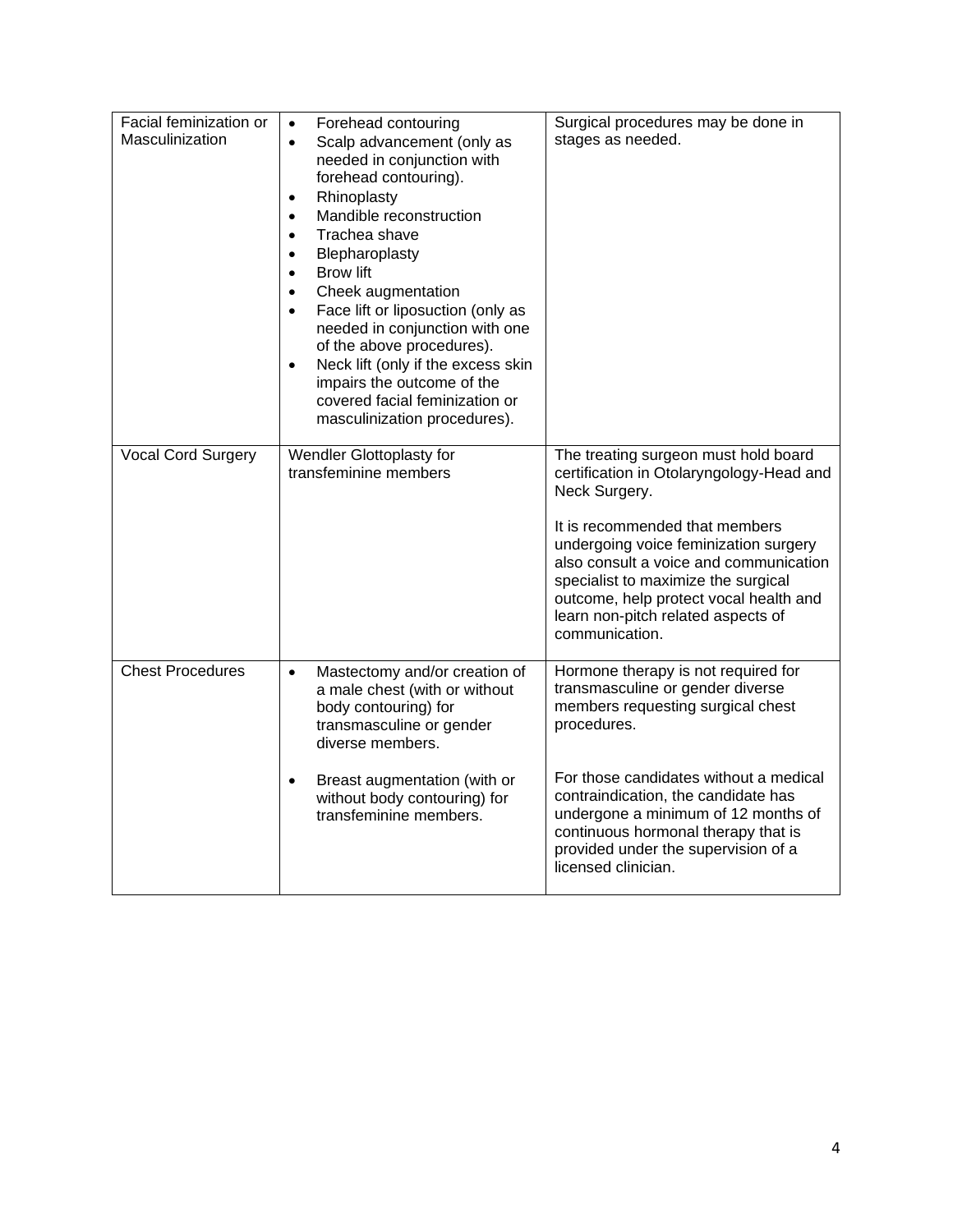<span id="page-4-0"></span>

| <b>Genital Procedures</b> | Genital gender affirming<br>$\bullet$<br>surgery for transmasculine,<br>transfeminine or gender diverse<br>members.<br>Penile construction following<br>$\bullet$<br>transgender surgery using<br>Alloderm is covered. <sup>1</sup> | For those candidates without a medical<br>contraindication, the candidate has<br>undergone a minimum of 12 months of<br>continuous hormonal therapy that is<br>provided under the supervision of a<br>licensed clinician.<br>Genital surgery for transmasculine,<br>transfeminine or gender diverse<br>members may be considered medically<br>necessary when above medically<br>necessary criteria are met as<br>documented by two licensed and<br>treating clinicians (e.g., behavioral<br>health professional, primary care<br>provider, or surgeon).<br>Surgical procedures may be done in<br>stages as needed.<br>Genital surgery for Mayer-Rokitansky-<br>Küster-Hauser (MRKH) syndrome<br>(a disorder that occurs in females and<br>mainly affects the reproductive system)<br>does not require two letters of medical |
|---------------------------|-------------------------------------------------------------------------------------------------------------------------------------------------------------------------------------------------------------------------------------|------------------------------------------------------------------------------------------------------------------------------------------------------------------------------------------------------------------------------------------------------------------------------------------------------------------------------------------------------------------------------------------------------------------------------------------------------------------------------------------------------------------------------------------------------------------------------------------------------------------------------------------------------------------------------------------------------------------------------------------------------------------------------------------------------------------------------|
| Electrolysis              | Electrolysis and/or laser hair<br>removal performed by a licensed<br>and/or certified provider, for the<br>removal of hair on skin being used<br>for genital gender affirmation<br>surgery.                                         | necessity.<br>Up to 12 electrolysis and/or laser hair<br>removal treatments may be used<br>following the approval of genital surgery<br>for transmasculine, transfeminine or<br>gender diverse members.<br>Greater than 12 electrolysis and/or laser<br>hair removal treatments will require<br>prior authorization with a subsequent<br>letter of medical necessity.<br>Please refer to the Electrolysis for<br><b>Gender Affirming Services</b><br>(Transgender Services) Prior<br>Authorization Request Form #902.<br>Electrolysis and/or laser hair removal<br>for any other part of the body for any<br>other indication is not covered.                                                                                                                                                                                |

<span id="page-4-2"></span><span id="page-4-1"></span>**Surgical Revisions/Reconstruction**

Reconstructive surgery following gender affirmation surgery (including facial surgery) may be considered **MEDICALLY NECESSARY** when it is performed to:

- Correct complications resulting from the initial surgery **OR**
- Correct functional impairment resulting from initial surgery.

Reconstructive surgery following gender affirmation surgery is **[NOT MEDICALLY NECESSARY](https://www.bluecrossma.org/medical-policies/sites/g/files/csphws2091/files/acquiadam-assets/Definition%20of%20Med%20Nec%20Inv%20Not%20Med%20Nec%20prn.pdf#page=1)** to reverse natural signs of aging or if the member is not satisfied with the surgical result.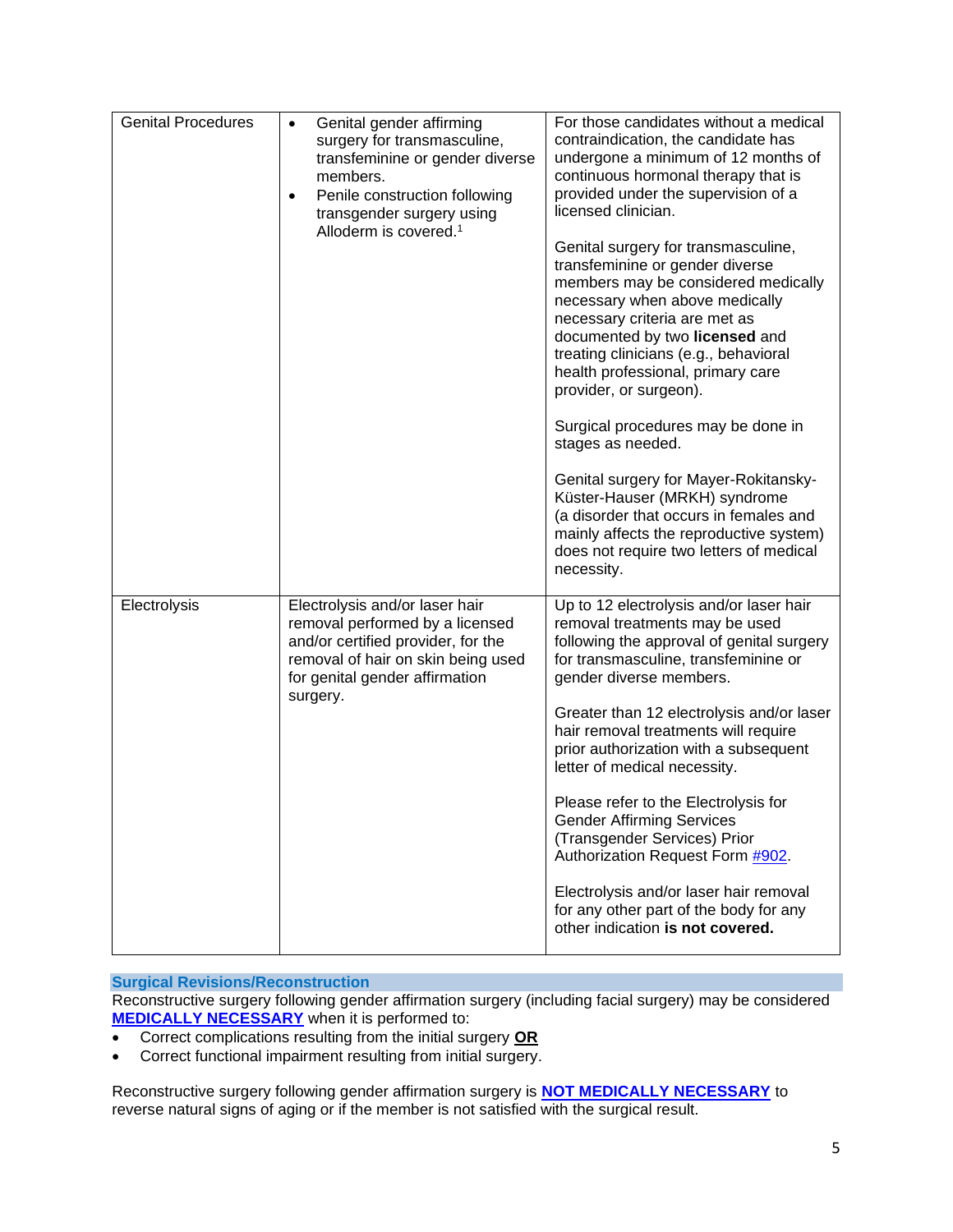Any services performed to reverse gender affirmation surgery are considered **INVESTIGATIONAL**.

<span id="page-5-0"></span>**Surgical Services for Adolescents**

Members <18 years of age will be considered on a case-by-case basis.

In addition to meeting the above criteria, providers requesting surgery for members <18 will need to provide documentation supporting **ALL** of the following:

- The member has been evaluated for safety.
- The member has adequate home support.
- The member has realistic expectations regarding the possibilities and limitations of surgery and a full understanding of the long-term consequences of surgical procedures.
- The member has been assessed for any co-existing mental health concerns and is not requesting surgery as an initial response to gender dysphoric puberty.

#### <span id="page-5-1"></span>**Speech Therapy/Voice Training**

Feminizing or masculinizing speech therapy and/or voice training services for transgender and gender diverse members with or without additional health diagnoses **are covered** services.

#### <span id="page-5-2"></span>**Not Medically Necessary/Not Covered Services**

The following procedures are considered **[INVESTIGATIONAL](https://www.bluecrossma.org/medical-policies/sites/g/files/csphws2091/files/acquiadam-assets/Definition%20of%20Med%20Nec%20Inv%20Not%20Med%20Nec%20prn.pdf#page=1)** and **are not covered**:

- Breast lift
- Lip enhancement
- Neck lift (as a stand-alone procedure)
- **Dermabrasion**
- Chemical peel
- Hair transplant
- Electrolysis (except for genital surgery as noted above).

## <span id="page-5-3"></span>**Prior Authorization Information**

#### **Inpatient**

• For services described in this policy, precertification/preauthorization **IS REQUIRED** for all products if the procedure is performed **inpatient**.

### **Outpatient**

• For services described in this policy, see below for products where prior authorization **might be required** if the procedure is performed **outpatient**.

|                                                 | <b>Outpatient</b>                                                                                                                                                                                                     |
|-------------------------------------------------|-----------------------------------------------------------------------------------------------------------------------------------------------------------------------------------------------------------------------|
| <b>Commercial Managed</b><br>Care (HMO and POS) | Prior authorization is required for surgical services* and fertility<br>$\bullet$<br>preservation.<br>Prior authorization is not required for surgically implanted puberty<br>٠<br>blockers.                          |
| <b>Commercial PPO and</b><br><b>Indemnity</b>   | Prior authorization is required for surgical services* and fertility<br>$\bullet$<br>preservation.<br>Prior authorization is not required for surgically implanted puberty<br>$\bullet$<br>blockers.                  |
| Medicare HMO Blue <sup>SM</sup>                 | Prior authorization is required for surgical services, speech therapy<br>$\bullet$<br>and/or voice training services only.*<br>Prior authorization is not required for surgically implanted puberty<br>٠<br>blockers. |
| Medicare PPO Blue <sup>SM</sup>                 | Prior authorization is not required.                                                                                                                                                                                  |

**Note**: Prior authorization is **not** required on HCPCS codes: J3316 J9219 , J9225 , and J9226 .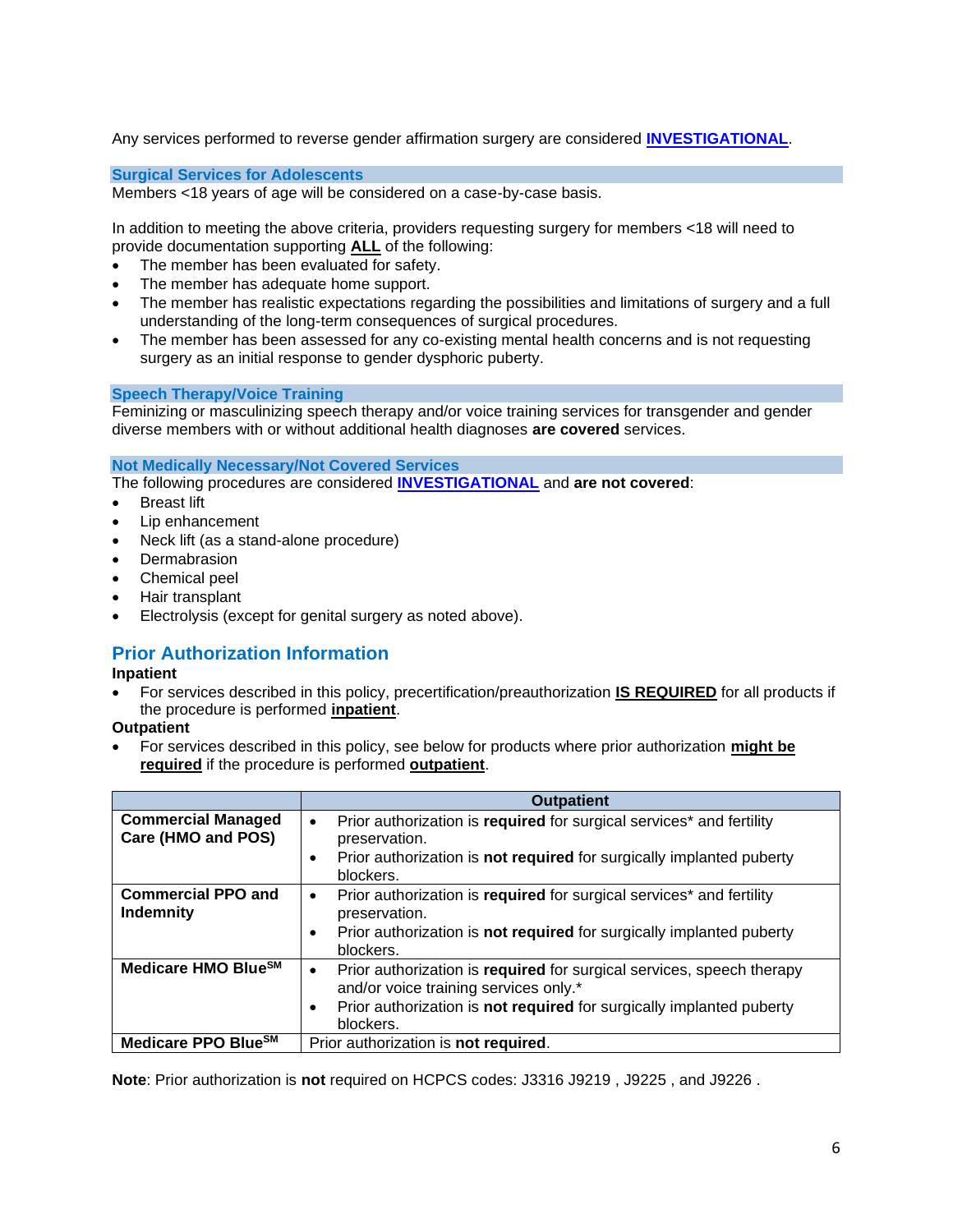**\*Prior Authorization Request Form: Gender Affirming Services (Transgender Services) The relevant form must be completed and faxed to: Medical and Surgical: 1-888-282-0780; Medicare Advantage: 1-800-447-2994; BCBSMA Employees: 617-246-4299** Click here for:

- [Prior Authorization Request for Gender Affirming Services \(Transgender Services\) Form #901](https://www.bluecrossma.org/medical-policies/sites/g/files/csphws2091/files/acquiadam-assets/901%20Prior%20Authorization%20Request%20%20Form%20for%20Gender%20Affirming%20Services%20(Transgender%20Services)%20MP%20189%20prn.pdf)
- Prior Authorization Request for Electrolysis for Gender Affirming Services (Transgender Services) [Form #902](https://www.bluecrossma.org/medical-policies/sites/g/files/csphws2091/files/acquiadam-assets/902%20Prior%20Authorization%20Request%20Form%20for%20Electrolysis%20for%20Gender%20Affirming%20Services%20MP%20189%20prn.pdf)

## <span id="page-6-0"></span>**Policy History**

| <b>Date</b> | <b>Action</b>                                                                                                                                                                                                                                                                                                                                                                                                                                                                 |
|-------------|-------------------------------------------------------------------------------------------------------------------------------------------------------------------------------------------------------------------------------------------------------------------------------------------------------------------------------------------------------------------------------------------------------------------------------------------------------------------------------|
| 12/2021     | Policy statement on surgical procedures revised to clarify that surgical procedures<br>may be done in stages as needed. Policy statement on facial feminization or<br>masculinization clarified to include scalp advancement (only as needed in<br>conjunction with forehead contouring). Policy statement revised to clarify that<br>hormone therapy is not required for transmasculine or gender diverse members<br>requesting surgical chest procedures. Effective 12/2021 |
| 10/2021     | Policy revised. Effective 10/1/2021.<br>To include new medically necessary statements for vocal cord surgery for<br>transfeminine members.<br>Policy clarified. Effective 10/1/2021.<br>To indicate chest procedures may be done with or without body contouring.<br>Policy reformatted for clarity.                                                                                                                                                                          |
| 6/2021      | Policy statement clarified to include neck lift as a covered procedure only if the<br>excess skin impairs the outcome of the covered facial feminization or<br>masculinization procedures. Prior authorization table updated to clarify that prior<br>authorization is not required for surgically implanted puberty blockers.                                                                                                                                                |
| 5/2021      | Policy statement on fertility preservation clarified to meet the intent of the policy.<br>Inclusive of members prior to gender affirmation surgery or hormone treatment (for<br>members who have already started hormone therapy, they are expected to stop and<br>assess sperm/egg quality prior to cryopreservation). Prior authorization is required<br>for fertility preservation.                                                                                        |
| 4/2021      | Policy statement on oocyte, embryo, or sperm retrieval, freezing and storage for<br>transgender members revised to clarify fertility preservation criteria prior to genital<br>gender affirming surgery. Clarified that adequate sperm or egg evaluation would be<br>needed to be eligible.                                                                                                                                                                                   |
| 1/2021      | Clarified coding information.                                                                                                                                                                                                                                                                                                                                                                                                                                                 |
| 12/2020     | Penile construction following transgender surgery using Alloderm is covered.<br>Clarified coding information. Effective 12/9/2020.                                                                                                                                                                                                                                                                                                                                            |
| 10/2020     | Clarified coding information.                                                                                                                                                                                                                                                                                                                                                                                                                                                 |
| 8/2020      | Clarified coding information.                                                                                                                                                                                                                                                                                                                                                                                                                                                 |
| 5/2020      | Electrolysis and/or laser hair removal treatments revised. Up to 12 electrolysis<br>and/or laser hair removal treatments may be used following the approval of genital<br>surgery for transmasculine, transfeminine or gender diverse members. Greater than<br>12 electrolysis and/or laser hair removal treatments will require prior authorization<br>with subsequent letter of medical necessity. Effective 5/1/2020.                                                      |
| 1/2020      | Clarified coding information.                                                                                                                                                                                                                                                                                                                                                                                                                                                 |
| 11/2019     | Clarified coding information.                                                                                                                                                                                                                                                                                                                                                                                                                                                 |
| 9/2019      | Policy revised. Effective 9/1/2019.<br>To include not medically necessary statements on breast lift.<br>To include new medically necessary statements for feminizing or masculinizing<br>$\bullet$<br>speech therapy and/or voice training services.<br>To indicate that prior authorization is required for Medicare HMO.<br>Policy clarified. Effective 9/1/2019.<br>To reflect current terminology i.e., gender identity, gender diverse.                                  |
|             |                                                                                                                                                                                                                                                                                                                                                                                                                                                                               |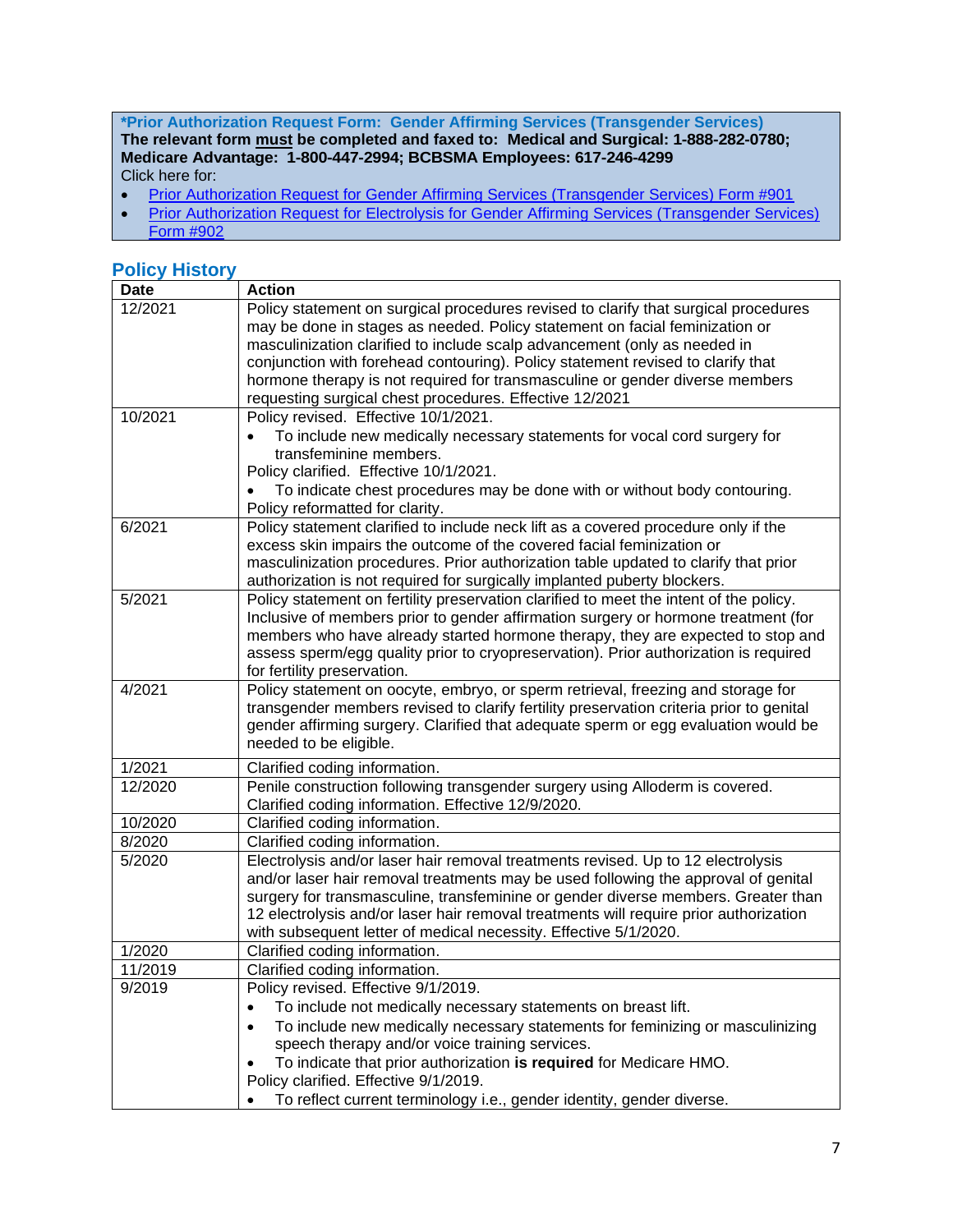|          | To include bicalutamide for gender affirming hormone therapy<br>$\bullet$                                                                                   |
|----------|-------------------------------------------------------------------------------------------------------------------------------------------------------------|
|          | Medically necessary statement on electrolysis or laser hair removal edited to<br>$\bullet$<br>remove skin graft donor site.                                 |
| 3/2019   | Policy updated to include clarifications to surgical revisions. Effective 3/1/2019.                                                                         |
| 2/2019   | Policy revised: Effective 2/1/2019.                                                                                                                         |
|          | To include new medically necessary statements on hormone therapy/puberty                                                                                    |
|          | blockers; gender-affirming hormone therapy; surgical services for adolescents;                                                                              |
|          | supportive behavioral health services.                                                                                                                      |
|          | To include vocal cord surgery as investigational procedure.<br>$\bullet$                                                                                    |
|          | Revised policy statements on facial procedures; chest procedures; genital<br>$\bullet$                                                                      |
|          | procedures and electrolysis.                                                                                                                                |
|          | Speech therapy/voice training feminizing or masculinizing speech therapy added                                                                              |
|          | as not covered.                                                                                                                                             |
|          | New references added                                                                                                                                        |
| 10/2018  | Clarified coding information.                                                                                                                               |
| 12/2017  | Medically necessary criteria revised. New investigational indications described.                                                                            |
|          | Clarified coding information. New references added. Effective 12/1/2017.                                                                                    |
| 4/2017   | Clarified coding information.                                                                                                                               |
| 2/2017   | Clarified coding information.                                                                                                                               |
| 4/2016   | Electrolysis added as medically necessary prior to sex reassignment surgery.                                                                                |
|          | Clarified coding information. Clarified cryopreservation statement. Effective 4/1/2016.                                                                     |
| 10/2015  | Clarified coding information.                                                                                                                               |
| 9/2015   | Clarified coding information.                                                                                                                               |
| 8/2015   | Ongoing coverage on cryopreservation for transgender members added. Statement<br>transferred from medical policy #086, Infertility Diagnosis and Treatment. |
| 4/2015   | Coverage for facial surgical procedures and documentation requirement clarified.<br>Effective 4/1/2015.                                                     |
| 11/2014  | Medically necessary statement clarified. Effective 11/14/2014.                                                                                              |
| 10/2014  | Coding information clarified.                                                                                                                               |
| 9/2014   | Coding information clarified.                                                                                                                               |
| 8/2014   | Updated criteria for SRS qualification. Added facial feminization to non-cosmetic                                                                           |
|          | surgery section. Coding information clarified. Effective 8/27/2014.                                                                                         |
| 6/2014   | Updated Coding section with ICD10 procedure and diagnosis codes. Effective                                                                                  |
|          | 10/2015.                                                                                                                                                    |
| 4/2014   | Language on benefit riders added.                                                                                                                           |
| 4/2014   | Coding information clarified.                                                                                                                               |
| 1/2/2010 | New policy describing covered and non-covered services. Effective 1/2/2010.                                                                                 |

## <span id="page-7-0"></span>**Information Pertaining to All Blue Cross Blue Shield Medical Policies**

Click on any of the following terms to access the relevant information:

- [Medical Policy Terms of Use](http://www.bluecrossma.org/medical-policies/sites/g/files/csphws2091/files/acquiadam-assets/Medical_Policy_Terms_of_Use_prn.pdf) [Managed Care Guidelines](http://www.bluecrossma.org/medical-policies/sites/g/files/csphws2091/files/acquiadam-assets/Managed_Care_Guidelines_prn.pdf)
- [Indemnity/PPO Guidelines](http://www.bluecrossma.org/medical-policies/sites/g/files/csphws2091/files/acquiadam-assets/Indemnity_and_PPO_Guidelines_prn.pdf)

[Clinical Exception Process](http://www.bluecrossma.org/medical-policies/sites/g/files/csphws2091/files/acquiadam-assets/Clinical_Exception_Process_prn.pdf)

[Medical Technology Assessment Guidelines](http://www.bluecrossma.org/medical-policies/sites/g/files/csphws2091/files/acquiadam-assets/Medical_Technology_Assessment_Guidelines_prn.pdf)

### <span id="page-7-1"></span>**References**

- 1. Becker S, Bosinski HA, Clement U, et al. Standards for treatment and expert opinion on transsexuals. The German Society for Sexual Research, The Academy of Sexual medicine and the Society for Sexual Science. Fortschr Neurol Psychiatr. 1998;66(4):164-169.
- 2. Standards of care: The hormonal and surgical sex reassignment of gender dysphoric persons. Harry Benjamin International Gender Dysphoria Association. Arch Sex Behav. 1985;14(1):79-90 and (Fifth Version) June 15, 1998.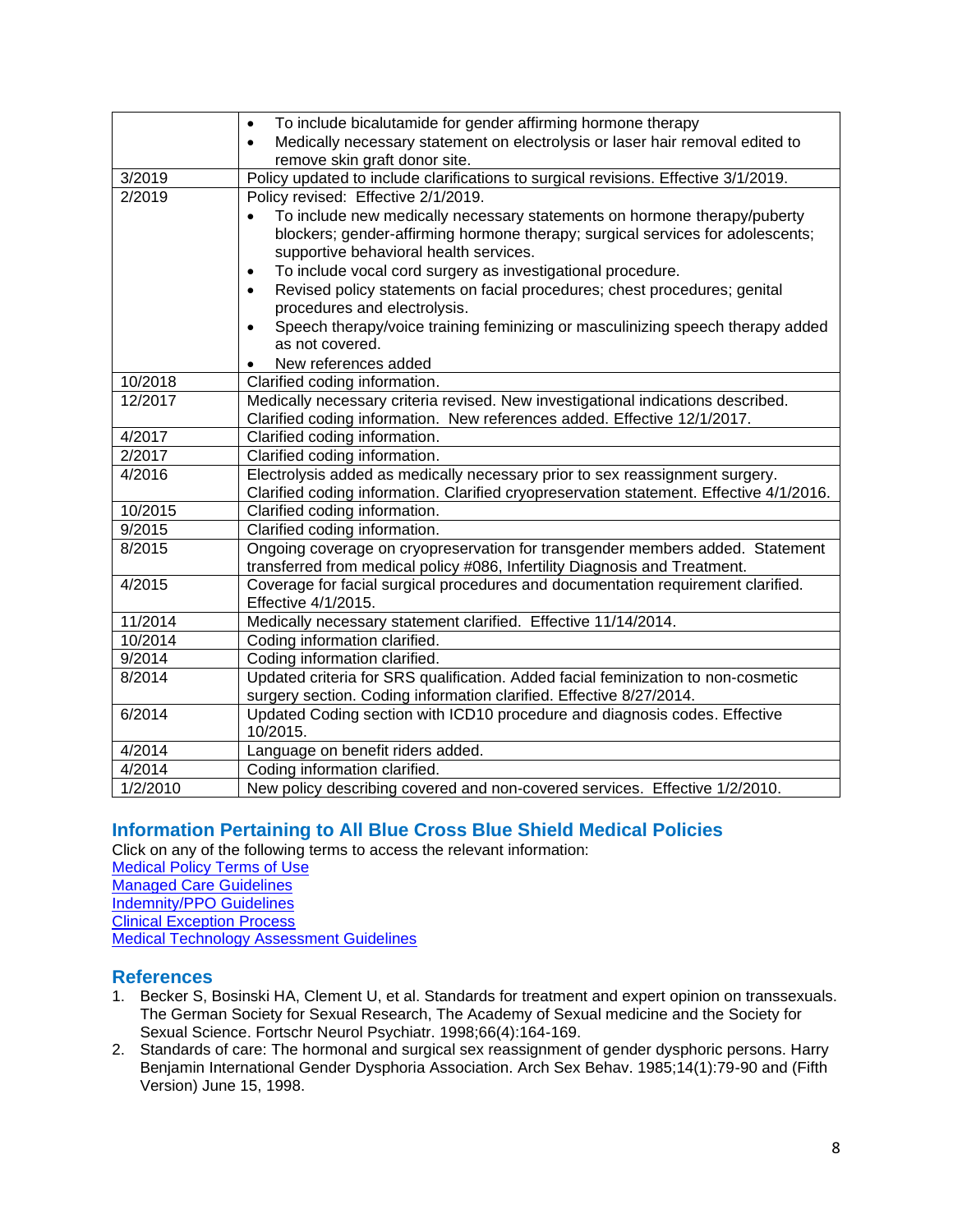- 3. Landen M, Walinder J, Lundstrom B. Clinical characteristics of a total cohort of female and male applicants for sex reassignment: A descriptive study. Acta Psychiatr Scand. 1998;97(3):189-194.
- 4. Schlatterer K, Yassouridis A, von Werder K, et al. A follow-up study for estimating the effectiveness of a cross-gender hormone substitution therapy on transsexual patients. Arch Sex Behav. 1998;27(5):475-492.
- 5. Midence K, Hargreaves I. Psychosocial adjustment in male-to-female transsexuals: An overview of the research evidence. J Psychol. 1997;131(6):602-614.
- 6. van Kesteren PJ, Asscheman H, Megens JA, et al. Mortality and morbidity in transsexual subjects treated with cross-sex hormones. Clin Endocrinol (Oxf). 1997;47(3):337-342.
- 7. Eldh J, Berg A, Gustafsson M. Long-term follow up after sex reassignment surgery. Scand J Plast Reconstr Surg Hand Surg. 1997;31(1):39-45.
- 8. Bradley SJ, Zucker KJ. Gender expression disorder: A review of the past 10 years. J Am Acad Child Adolesc Psychiatry. 1997;36(7):872-880.
- 9. Luton JP, Bremont C. The place of endocrinology in the management of transsexualism. Bull Acad Natl Med. 1996;180(6):1403-1407.
- 10. Beemer BR. Gender dysphoria update. J Psychosoc Nurs Ment Health Serv. 1996;34(4):12-19.
- 11. Schlatterer K, von Werder K, Stalla GK. Multistep treatment concept of transsexual patients. Exp Clin Endocrinol Diabetes. 1996;104(6):413-419.
- 12. Breton J, Cordier B. Psychiatric aspects of transsexualism. Bull Acad Natl Med. 1996;180(6):1389- 1393; discussion 1393-1394.
- 13. Hage JJ. Medical requirements and consequences of sex reassignment surgery. Med Sci Law. 1995;35(1):17-24.
- 14. Cole CM, Emory LE, Huang T, et al. Treatment of gender dysphoria (transsexualism). Tex Med. 1994;90(5):68-72.
- 15. Snaith RP, Hohberger AD. Transsexualism and gender reassignment. Br J Psychiatry. 1994;165(3):418-419.
- 16. Cohen-Kettenis PT, Kuiper AJ, Zwaan WA, et al. Transsexualism. II. Diagnosis: The initial, tentative phase. Ned Tijdschr Geneeskd. 1992;136(39):1895-1897.
- 17. Brown GR. A review of clinical approaches to gender dysphoria. J Clin Psychiatry. 1990;51(2):57-64.
- 18. Mate-Kole C. Sex reassignment surgery. Br J Hosp Med. 1989;42(4):340.
- 19. Gooren LJ. Transsexualism. I. Description, etiology, management. Ned Tijdschr Geneeskd. 1992;136(39):1893-1895.
- 20. Petersen ME, Dickey R. Surgical sex reassignment: A comparative survey of international centers. Arch Sex Behav. 1995;24(2):135-156.
- 21. Alberta Heritage Foundation for Medical Research (AHFMR). Phalloplasty in female-male transsexuals. Technote TN 6. Edmonton, AB: AHFMR; 1996.
- 22. Alberta Heritage Foundation for Medical Research (AHFMR). Vaginoplasty in male-female transsexuals and criteria for sex reassignment surgery. Technote TN 7. Edmonton, AB: AHFMR; 1997.
- 23. Best L, Stein K. Surgical gender reassignment for male to female transsexual people. DEC Report No. 88. Southampton, UK: Wessex Institute for Health Research and Development, University of Southampton; 1998.
- 24. Smith YL, Cohen L, Cohen-Kettenis PT. Postoperative psychological functioning of adolescent transsexuals: A Rorschach study. Arch Sex Behav. 2002;31(3):255-261.
- 25. Day P. Trans-gender reassignment surgery. NZHTA Tech Brief Series. Christchurch, New Zealand: New Zealand Health Technology Assessment (NZHTA); 2002;1(1).
- 26. Lawrence AA, Latty EM, Chivers ML, Bailey JM. Measurement of sexual arousal in postoperative male-to-female transsexuals using vaginal photoplethysmography. Arch Sex Behav. 2005;34(2):135- 145.
- 27. Meyer W, Bockting W, Cohen-Kettenis P, et al.; Harry Benjamin International Gender Dysphoria Association. The standards of care for gender expression disorders -- Sixth version. Int J Transgenderism. 2001;5(1).
- 28. Lawrence AA. Factors associated with satisfaction or regret following male-to-female sex reassignment surgery. Arch Sex Behav. 2003;32(4):299-315.
- 29. Tugnet N, Goddard JC, Vickery RM, et al. Current management of male-to-female gender expression disorder in the UK. Postgrad Med J. 2007;83(984):638-642.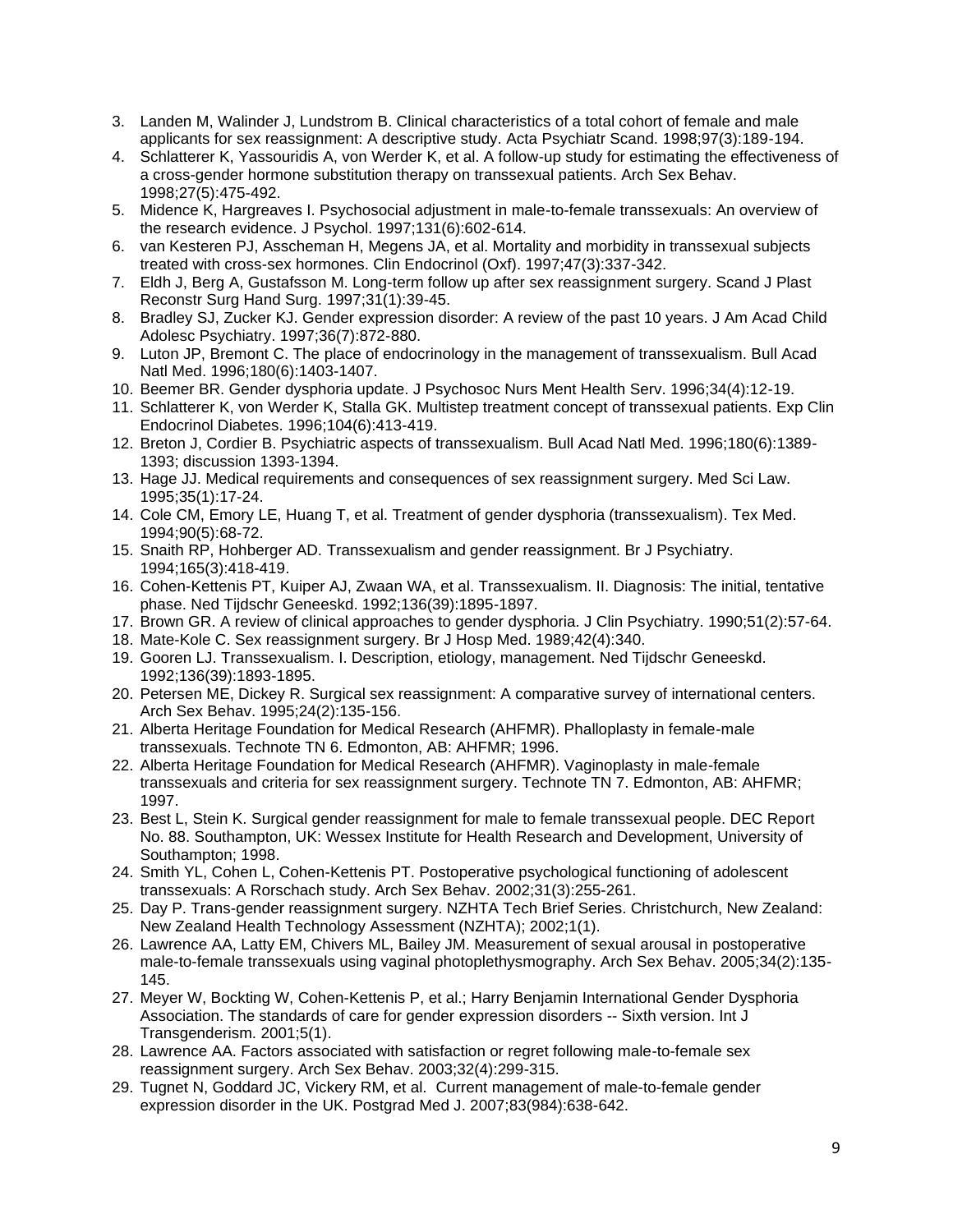- 30. Anthem UM Guideline accessed via the web 10-12-09 [http://www.anthem.com/medicalpolicies/guidelines/gl\\_pw\\_a051166.htm](http://www.anthem.com/medicalpolicies/guidelines/gl_pw_a051166.htm)
- 31. World Professional Association for Transgender Health (formerly the Harry Benjamin International Gender Dysphoria Association). *WPATH Standards of Care for the Health of Transsexual, Transgender, and Gender Nonconforming People*. Minneapolis, MN: World Professional Association for Transgender Health. 7<sup>th</sup> ed. Available at: [www.wpath.org](http://www.wpath.org/)
- 32. Kääriäinen M, Salonen K, Helminen M, et al. Chest-wall contouring surgery in female-to-male transgender patients: A one-center retrospective analysis of applied surgical techniques and results. Scand J Surg. 2017 Mar;106(1):74-79.
- 33. Colebunders B, Brondeel S, D'Arpa S, et al. Sex An Update on the Surgical Treatment for Transgender Patients. Med Rev. 2017 Jan;5(1):103-109.
- 34. Bluebond-Langner R, Berli JU, Sabino J, et al. Top Surgery in Transgender Men: How Far Can You Push the Envelope? Plast Reconstr Surg. 2017 Apr;139(4):873e-882e.
- 35. Frederick MJ, Berhanu AE, Bartlett R. Ann. Chest Surgery in Female to Male Transgender Individuals. Plast Surg. 2017 Mar;78(3):249-253.
- 36. Papadopulos NA, Lellé JD, Zavlin D, Herschbach P, et al. Quality of Life and Patient Satisfaction Following Male-to-Female Sex Reassignment Surgery. J Sex Med. 2017 May;14(5):721-730
- 37. Wesp LM, Deutsch MB. Hormonal and Surgical Treatment Options for Transgender Women and Transfeminine Spectrum Persons. Psychiatr Clin North Am. 2017 Mar;40(1):99-111.
- 38. Bertrand B, Perchenet AS, Colson TR, et al. [Female-to-male transgender chest reconstruction: A retrospective study of patient satisfaction]. Ann Chir Plast Esthet. 2017 Jun 14.
- 39. Lo Russo G, Tanini S, Innocenti M. Masculine Chest-Wall Contouring in FtM Transgender: a Personal Approach. Aesthetic Plast Surg. 2017 Apr;41(2):369-374.
- 40. Papadopulos NA, Zavlin D, Lellé JD, et al. Combined vaginoplasty technique for male-to-female sex reassignment surgery: Operative approach and outcomes. Surg. 2017 May 27
- 41. Donato DP, Walzer NK, Rivera A, et al. Female-to-Male Chest Reconstruction: A Review of Technique and Outcomes. Ann Plast Surg. 2017 Jun 1.
- 42. Colebunders B, Brondeel S, D'Arpa S, et al. An Update on the Surgical Treatment for Transgender Patients. Sex Med Rev. 2017 Jan;5(1):103-109.
- 43. Capitán L, Simon D, Meyer T, et al. Facial Feminization Surgery: Simultaneous Hair Transplant during Forehead Reconstruction. Plast Reconstr Surg. 2017 Mar;139(3):573-584.
- 44. Bouman MB, van der Sluis WB, Buncamper ME, et al. Primary Total Laparoscopic Sigmoid Vaginoplasty in Transgender Women with Penoscrotal Hypoplasia: A Prospective Cohort Study of Surgical Outcomes and Follow-Up of 42 Patients. Plast Reconstr Surg. 2016 Oct;138(4):614e-23e.
- 45. Plemons ED. Description of sex difference as prescription for sex change: on the origins of facial feminization surgery. Soc Stud Sci. 2014 Oct;44(5):657-79.
- 46. Ainsworth TA, Spiegel JH. Quality of life of individuals with and without facial feminization surgery or gender reassignment surgery. Qual Life Res. 2010 Sep;19(7):1019-24. doi: 10.1007/s11136-010- 9668-7. Epub 2010 May 12.
- 47. Stone JP, Hartley RL, Temple-Oberle C. Breast cancer in transgender patients: A systematic review. Part 2: Female to Male. [Eur J Surg Oncol.](https://www.ncbi.nlm.nih.gov/pubmed/30037639) 2018 Jul 5.
- 48. Salgado CJ, AlQattan H, Nugent A, et al. [Feminizing the Face: Combination of Frontal Bone](https://www.ncbi.nlm.nih.gov/pubmed/30057846)  [Reduction and Reduction Rhinoplasty.](https://www.ncbi.nlm.nih.gov/pubmed/30057846) Case Rep Surg. 2018 Jul 2;2018:1947807.
- 49. Downing JM, Przedworski JM. Health of Transgender [Adults in the U.S., 2014-2016.](https://www.ncbi.nlm.nih.gov/pubmed/30031640) Am J Prev Med. 2018 Jul 18.
- 50. Costa LBF, Rosa-E-Silva ACJS, Medeiros SF et al. [Recommendations for the Use of Testosterone in](https://www.ncbi.nlm.nih.gov/pubmed/29913543)  [Male Transgender.](https://www.ncbi.nlm.nih.gov/pubmed/29913543) Rev Bras Ginecol Obstet. 2018 May;40(5):275-280.
- 51. Schechter LS, Safa B. [Gender Surgery: A Truly Multidisciplinary Field.](https://www.ncbi.nlm.nih.gov/pubmed/29908634) Clin Plast Surg. 2018 Jul;45(3).
- 52. Claes KEY, D'Arpa S, Monstrey SJ. [Chest Surgery for Transgender](https://www.ncbi.nlm.nih.gov/pubmed/29908625) and Gender Nonconforming [Individuals.](https://www.ncbi.nlm.nih.gov/pubmed/29908625) Clin Plast Surg. 2018 Jul;45(3):369-380.
- 53. Esmonde N, Heston A, Ramly E, et al. [What is "Non-Binary" and What Do I Need to Know? A Primer](https://www.ncbi.nlm.nih.gov/pubmed/30007346)  [for Surgeons Providing Chest Surgery for Transgender](https://www.ncbi.nlm.nih.gov/pubmed/30007346) Patients. Aesthet Surg J. 2018 Jul 10.
- 54. Vargas-Huicochea I, Robles R, Real T, Fresán A, et al. [A Qualitative Study of the Acceptability of the](https://www.ncbi.nlm.nih.gov/pubmed/29971651)  [Proposed ICD-11 Gender Incongruence of Childhood Diagnosis Among Transgender](https://www.ncbi.nlm.nih.gov/pubmed/29971651) Adults Who [Were Labeled Due to Their Gender Expression](https://www.ncbi.nlm.nih.gov/pubmed/29971651) Since Childhood. Arch Sex Behav. 2018 Jul 3.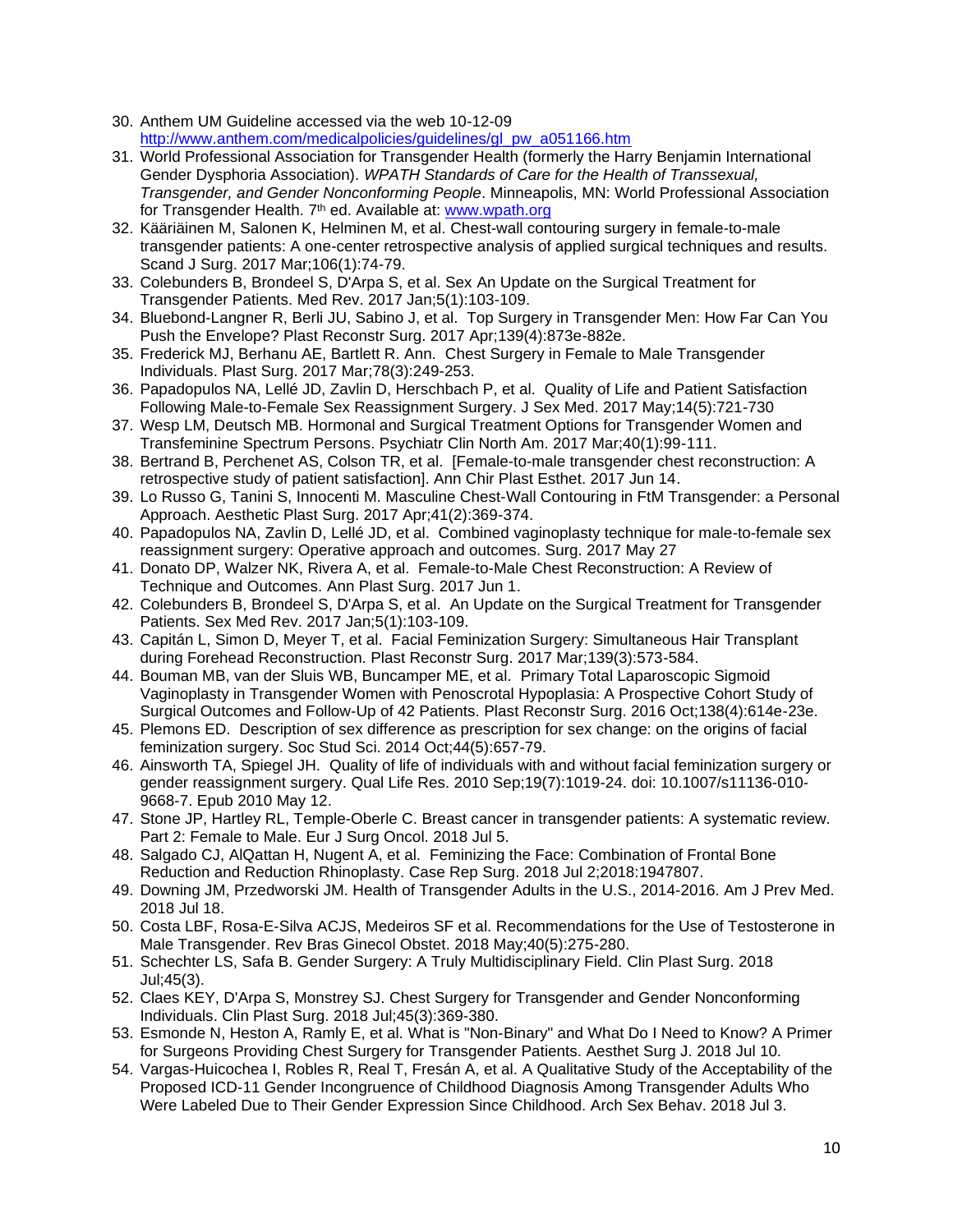- 55. Chen D, Simons L. [Ethical Considerations in Fertility Preservation for Transgender](https://www.ncbi.nlm.nih.gov/pubmed/29963344) Youth: A Case [Illustration.](https://www.ncbi.nlm.nih.gov/pubmed/29963344) Clin Pract Pediatr Psychol. 2018 Mar;6(1):93-100.
- 56. Turban JL, Keuroghlian AS. [Dynamic Gender Presentations: Understanding Transition and "De-](https://www.ncbi.nlm.nih.gov/pubmed/29960687)[Transition" Among Transgender](https://www.ncbi.nlm.nih.gov/pubmed/29960687) Youth. J Am Acad Child Adolesc Psychiatry. 2018 Jul;57(7):451-453.
- 57. Ammari T, Sluiter EC, Gast K, et al. [Female-to-Male Gender-Affirming Chest Reconstruction Surgery.](https://www.ncbi.nlm.nih.gov/pubmed/29945235) Aesthet Surg J. 2018 Jun 25.
- 58. Telfer, M.M., Tollit, M.A., Pace, C.C., & Pang, K.C. Australian Standards of Care and Treatment Guidelines for Trans and Gender Diverse Children and Adolescents Version 1.1. Melbourne: The Royal Children's Hospital; 2018
- 59.Nolan IT, Morrison SD, Arowojolu O, et al. The Role of Voice Therapy and Phonosurgery in Transgender Vocal Feminization. *J Craniofac Surg*. 2019;30(5):1368-1375. doi:10.1097/SCS.0000000000005132
- 60.Brown, S.K., Chang, J., Hu, S., Sivakumar, G., Sataluri, M., Goldberg, L. and Courey, M.S. (2020), Addition of Wendler Glottoplasty to Voice Therapy Improves Trans Female Voice Outcomes. The Laryngoscope. <https://doi.org/10.1002/lary.29050>
- 61.DeVore, E.K., Gadkaree, S.K., Richburg, K., Banaszak, E.M., Wang, T.V., Naunheim, M.R. and Shaye, D.A. (2020), Coverage for Gender‐Affirming Voice Surgery and Therapy for Transgender Individuals. The Laryngoscope. <https://doi.org/10.1002/lary.28986>
- 62.Song TE, Jiang N. Transgender Phonosurgery: A Systematic Review and Meta-analysis. Otolaryngology–Head and Neck Surgery. 2017;156(5):803-808. doi:10.1177/0194599817697050
- 63.Kanagalingam, J., Georgalas, C., Wood, G. R, et al. (2005). Cricothyroid approximation and subluxation in 21 male-to- female transsexuals. *The Laryngoscope, 115*(4), 611-618. doi:10.1097/01. mlg.0000161357.12826.33
- 64.Neumann, K., & Welzel, C. (2004). The importance of voice in male-to-female transsexualism. *Journal of Voice, 18*(1), 153-167
- 65.Brown, S.K., Chang, J., Hu, S., Sivakumar, G., Sataluri, M., Goldberg, L. and Courey, M.S. (2020), Addition of Wendler Glottoplasty to Voice Therapy Improves Trans Female Voice Outcomes. The Laryngoscope. <https://doi.org/10.1002/lary.29050>

## <span id="page-10-0"></span>**CPT Codes / HCPCS Codes / ICD Codes**

*Inclusion or exclusion of a code does not constitute or imply member coverage or provider reimbursement. Please refer to the member's contract benefits in effect at the time of service to determine coverage or non-coverage as it applies to an individual member.* 

*Providers should report all services using the most up-to-date industry-standard procedure, revenue, and diagnosis codes, including modifiers where applicable.*

*The following codes are included below for informational purposes only; this is not an all-inclusive list.*

**The above medical necessity criteria (pp. 2-5) MUST be met for the following codes to be covered for Commercial Members: Managed Care (HMO and POS), PPO, Indemnity, Medicare HMO Blue and Medicare PPO Blue:**

| <b>Male to Female Surgery</b> |                                                                                                                                                                                                                                                      |  |
|-------------------------------|------------------------------------------------------------------------------------------------------------------------------------------------------------------------------------------------------------------------------------------------------|--|
| <b>CPT codes</b>              | <b>Code Description</b>                                                                                                                                                                                                                              |  |
| 17380                         | Electrolysis epilation, each 30 minutes                                                                                                                                                                                                              |  |
| 19325                         | Breast augmentation with implant                                                                                                                                                                                                                     |  |
| 19350                         | Nipple/areola reconstruction                                                                                                                                                                                                                         |  |
| 19357                         | Tissue expander placement in breast reconstruction, including subsequent expansion(s)                                                                                                                                                                |  |
| 19380                         | Revision of reconstructed breast (eg, significant removal of tissue, re-advancement and/or<br>re-inset of flaps in autologous reconstruction or significant capsular revision combined with<br>soft tissue excision in implant-based reconstruction) |  |

## **CPT Codes**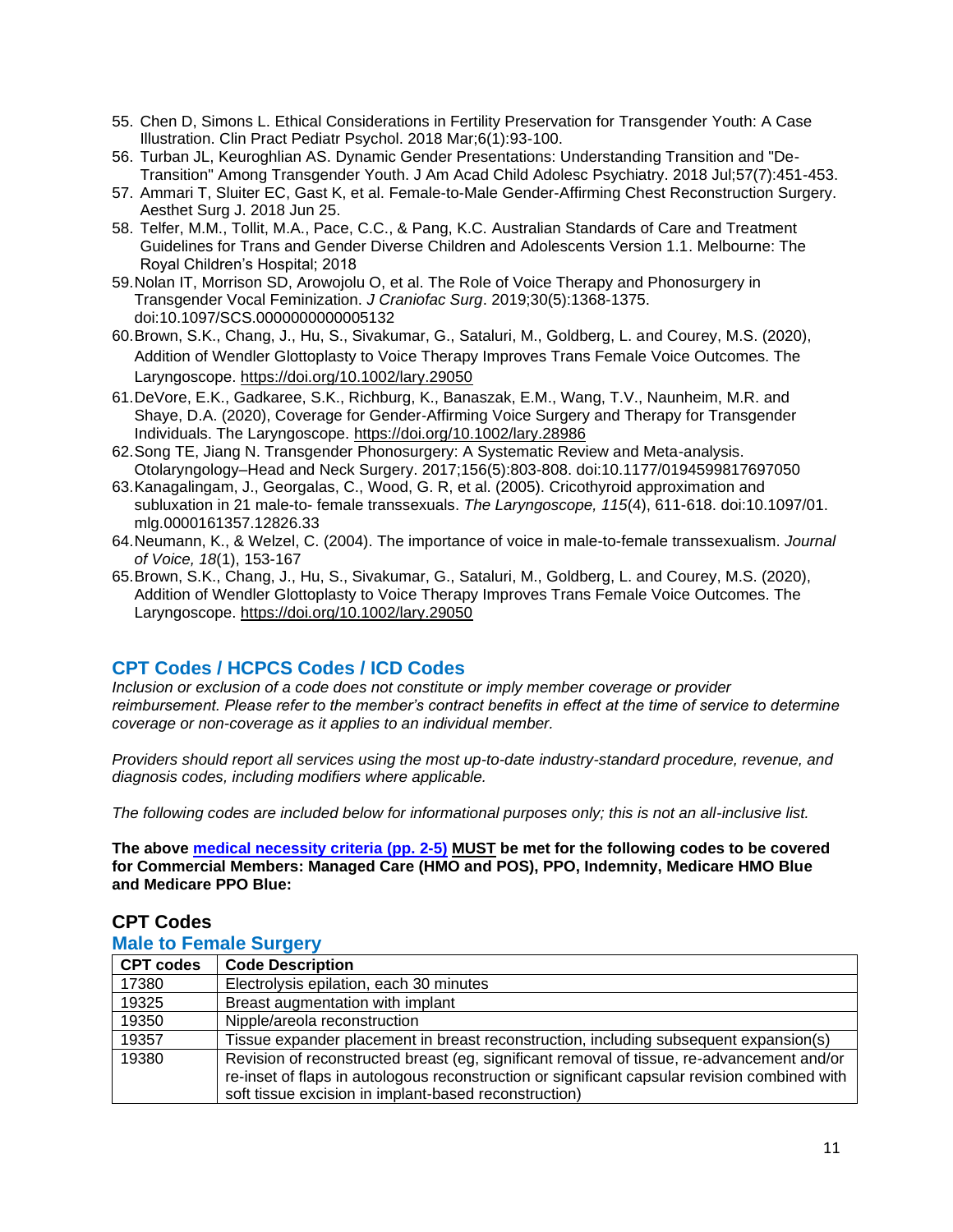| 53410 | Urethroplasty, 1-stage reconstruction of male anterior urethra                              |
|-------|---------------------------------------------------------------------------------------------|
| 53420 | Urethroplasty, 2-stage reconstruction or repair of prostatic or membranous urethra; first   |
|       | stage                                                                                       |
| 53425 | Urethroplasty, 2-stage reconstruction or repair of prostatic or membranous urethra; second  |
|       | stage                                                                                       |
| 54120 | Amputation of penis; partial                                                                |
| 54125 | Amputation of penis; complete                                                               |
| 54300 | Plastic operation of penis for straightening of chordee (eg, hypospadias), with or without  |
|       | mobilization of urethra                                                                     |
| 54520 | Orchiectomy, simple (including subcapsular), with or without testicular prosthesis, scrotal |
|       | or inguinal approach                                                                        |
| 54690 | Laparoscopy, surgical; orchiectomy                                                          |
| 55970 | Intersex surgery; male to female                                                            |
| 56800 | Plastic repair of introitus                                                                 |
| 56805 | Clitoroplasty for intersex state                                                            |
| 57291 | Construction of artificial vagina; without graft                                            |
| 57292 | Construction of artificial vagina; with graft                                               |
| 57335 | Vaginoplasty for intersex state                                                             |

## **Facial Surgery (Male or Female)**

### **Brow Reconstruction**

| <b>CPT codes</b> | <b>Code Description</b>                                                               |
|------------------|---------------------------------------------------------------------------------------|
| 21137            | Reduction forehead; contouring only                                                   |
| 21138            | Reduction forehead; contouring and application of prosthetic material or bone graft   |
|                  | (includes obtaining autograft)                                                        |
| 21139            | Reduction forehead; contouring and setback of anterior frontal sinus wall             |
| 21208            | Osteoplasty, facial bones; augmentation (autograft, allograft, or prosthetic implant) |
| 21209            | Osteoplasty, facial bones; reduction                                                  |
| 21299            | Unlisted craniofacial and maxillofacial procedure                                     |
| 21499            | Unlisted musculoskeletal procedure, head                                              |

### **Brow Lift**

| PIVW LIIL |                                                                        |
|-----------|------------------------------------------------------------------------|
| CPT codes | <b>Code Description</b>                                                |
| 67900     | Repair of brow ptosis (supraciliary, mid-forehead or coronal approach) |

## **Blepharoplasty**

| <b>CPT codes</b> | <b>Code Description</b>                                              |
|------------------|----------------------------------------------------------------------|
| 15820            | Blepharoplasty, lower eyelid                                         |
| 15821            | Blepharoplasty, lower eyelid; with extensive herniated fat pad       |
| 15822            | Blepharoplasty, upper eyelid                                         |
| 15823            | Blepharoplasty, upper eyelid; with excessive skin weighting down lid |

## **Rhinoplasty**

| <b>CPT codes</b> | <b>Code Description</b>                                                                                                              |
|------------------|--------------------------------------------------------------------------------------------------------------------------------------|
| 30400            | Rhinoplasty, primary; lateral and alar cartilages and/or elevation of nasal tip                                                      |
| 30410            | Rhinoplasty, primary; complete, external parts including bony pyramid, lateral and alar<br>cartilages, and/or elevation of nasal tip |
| 30420            | Rhinoplasty, primary; including major septal repair                                                                                  |

## **Cheek Augmentation**

| CPT codes | <b>Code Description</b>                                                               |
|-----------|---------------------------------------------------------------------------------------|
| 21270     | Malar augmentation, prosthetic material                                               |
| 21208     | Osteoplasty, facial bones; augmentation (autograft, allograft, or prosthetic implant) |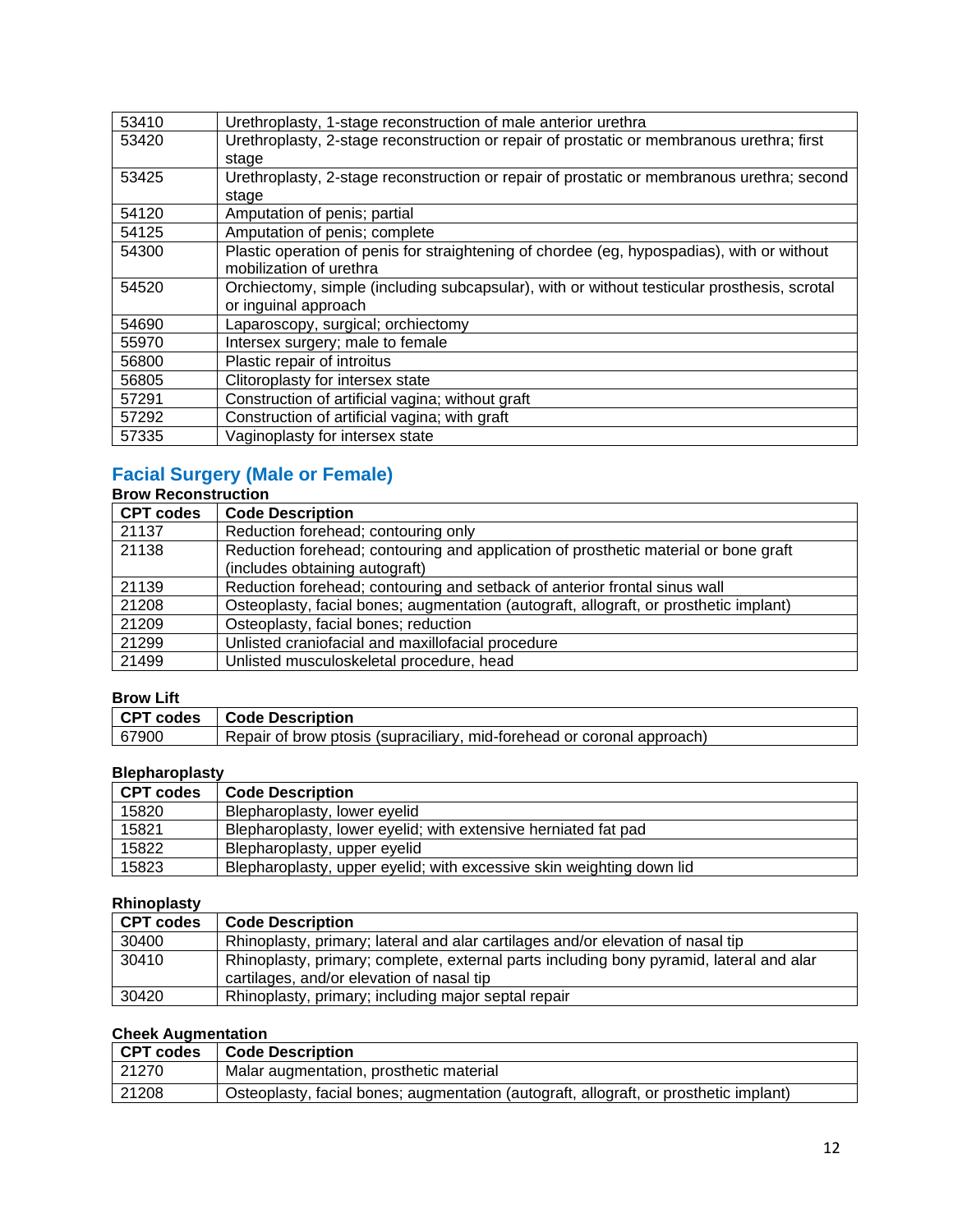| 21209 | Osteoplasty, facial bones; reduction |  |
|-------|--------------------------------------|--|
|-------|--------------------------------------|--|

### **Jaw Reconstruction**

| <b>CPT codes</b> | <b>Code Description</b>                                                                     |
|------------------|---------------------------------------------------------------------------------------------|
| 21125            | Augmentation, mandibular body or angle; prosthetic material                                 |
| 21127            | Augmentation, mandibular body or angle; with bone graft, onlay or interpositional (includes |
|                  | obtaining autograft)                                                                        |
| 21208            | Osteoplasty, facial bones; augmentation (autograft, allograft, or prosthetic implant)       |
| 21209            | Osteoplasty, facial bones; reduction                                                        |
| 21299            | Unlisted craniofacial and maxillofacial procedure                                           |
| 21499            | Unlisted musculoskeletal procedure, head                                                    |

### **Chin Reconstruction**

| <b>CPT codes</b> | <b>Code Description</b>                                                                                                      |
|------------------|------------------------------------------------------------------------------------------------------------------------------|
| 21120            | Genioplasty; augmentation (autograft, allograft, prosthetic material)                                                        |
| 21121            | Genioplasty; sliding osteotomy, single piece                                                                                 |
| 21122            | Genioplasty; sliding osteotomies, 2 or more osteotomies (eg, wedge excision or bone<br>wedge reversal for asymmetrical chin) |
| 21123            | Genioplasty; sliding, augmentation with interpositional bone grafts (includes obtaining<br>autografts)                       |
| 21208            | Osteoplasty, facial bones; augmentation (autograft, allograft, or prosthetic implant)                                        |
| 21209            | Osteoplasty, facial bones; reduction                                                                                         |
| 21299            | Unlisted craniofacial and maxillofacial procedure                                                                            |
| 21499            | Unlisted musculoskeletal procedure, head                                                                                     |

### **Face Lift**

#### **The following codes are covered when required as part of a medically necessary facial feminization procedure.**

| <b>CPT codes</b> | <b>Code Description</b>                                               |
|------------------|-----------------------------------------------------------------------|
| 15824            | Rhytidectomy; forehead                                                |
| 15825            | Rhytidectomy; neck with platysmal tightening (platysmal flap, P-flap) |
| 15826            | Rhytidectomy; glabellar frown lines                                   |
| 15828            | Rhytidectomy; cheek, chin, and neck                                   |

#### **Liposuction**

### **The following codes are covered when required as part of a medically necessary facial feminization procedure.**

| <b>CDT</b><br>codes | Code Description                                      |
|---------------------|-------------------------------------------------------|
| 15876               | and neck<br>assisted<br>head<br>Indectomy:<br>Suction |
|                     |                                                       |

### **Trachea Shave**

| . CDT | <b>Description</b>                      |
|-------|-----------------------------------------|
| codes | Code                                    |
| 31599 | larvnx<br>. н<br>procedure.<br>Inlisted |

### **Vocal Cord Surgery**

| 1800           |                                   |
|----------------|-----------------------------------|
| . CDT<br>codes | <b>Code Description</b>           |
| 31599          | procedure.<br>larvnx<br>Unlisted: |

## **Female to Male Surgery**

|       | CPT codes:   Code Description                   |
|-------|-------------------------------------------------|
| 19303 | Mastectomy, simple, complete                    |
| 19316 | Mastopexy                                       |
| 19350 | Nipple/areola reconstruction                    |
| 53430 | Urethroplasty, reconstruction of female urethra |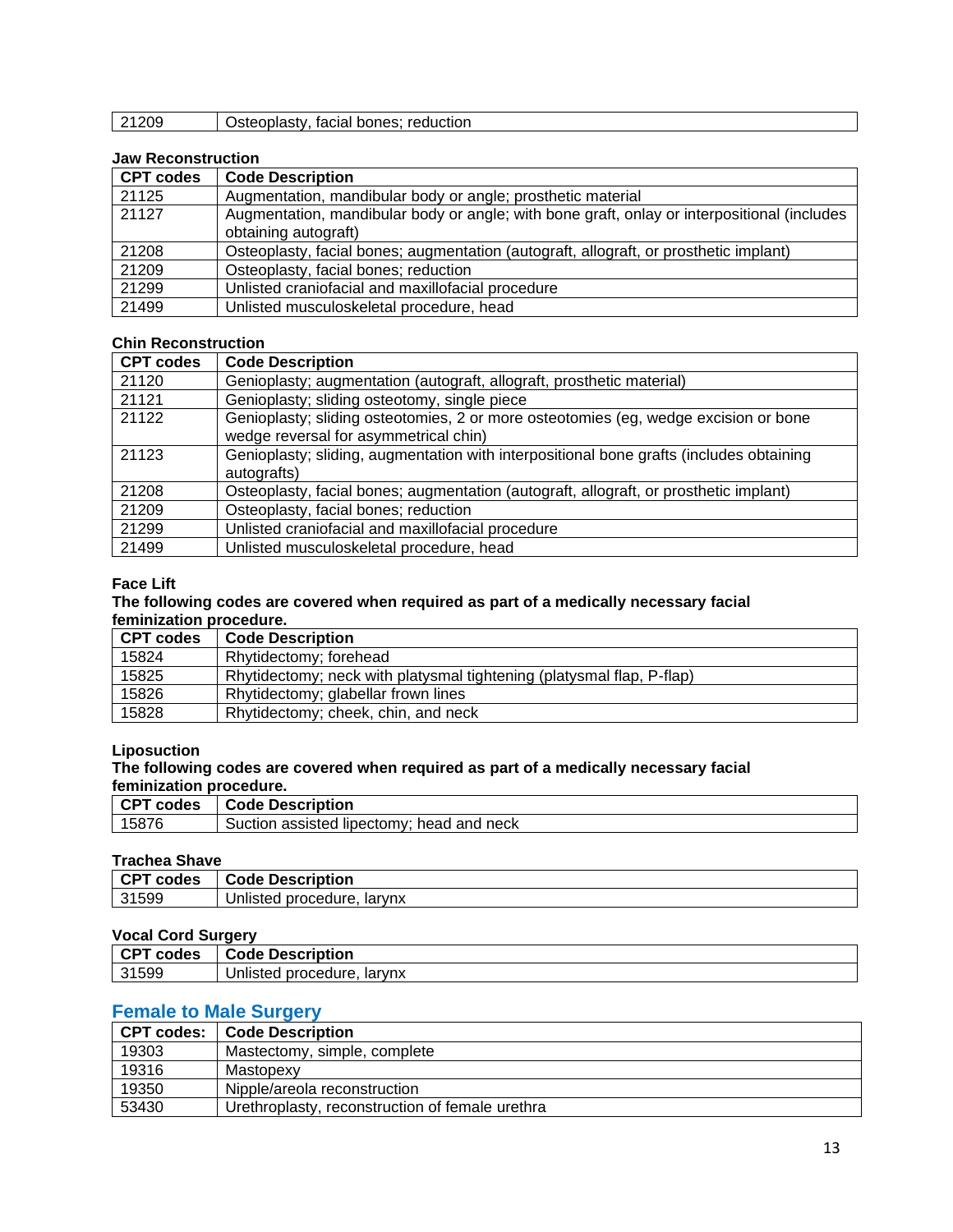| 54660 | Insertion testicular prosthesis                                                             |
|-------|---------------------------------------------------------------------------------------------|
| 55175 | Scrotoplasty; simple                                                                        |
| 55180 | Scrotoplasty; complex                                                                       |
| 55980 | Intersex surgery; female to male                                                            |
| 56620 | Vulvectomy; simple                                                                          |
| 56625 | Vulvectomy; complete                                                                        |
| 56800 | Plastic repair of introitus                                                                 |
| 56805 | Clitoroplasty for intersex state                                                            |
| 56810 | Perineoplasty, repair of perineum, nonobstetrical                                           |
| 57110 | Vaginectomy; complete removal of vaginal wall                                               |
| 57111 | Vaginectomy; with removal of paravaginal tissue (radical vaginectomy)                       |
| 58150 | Total abdominal hysterectomy (corpus and cervix), with or without removal of tube(s), with  |
|       | or without removal of ovary(s)                                                              |
| 58180 | Supracervical abdominal hysterectomy (subtotal hysterectomy), with or without removal of    |
|       | tube(s), with or without removal of ovary(s)                                                |
| 58260 | Vaginal hysterectomy, for uterus 250 gms or less                                            |
| 58262 | Vaginal hysterectomy, for uterus 250 g or less; with removal of tube(s), and/or ovary(s)    |
| 58275 | Vaginal hysterectomy, with total or partial vaginectomy                                     |
| 58290 | Vaginal hysterectomy, for uterus greater than 250 g                                         |
| 58291 | Vaginal hysterectomy, for uterus greater than 250 g; with removal of tube(s) and/or         |
|       | ovary(s)                                                                                    |
| 58541 | Laparoscopy, surgical, supracervical hysterectomy, for uterus 250 g or less;                |
| 58542 | Laparoscopy, surgical, supracervical hysterectomy, for uterus 250 g or less; with removal   |
|       | of tube(s) and/or ovary(s)                                                                  |
| 58543 | Laparoscopy, surgical, supracervical hysterectomy, for uterus greater than 250 g            |
| 58544 | Laparoscopy, surgical, supracervical hysterectomy, for uterus greater than 250 g; with      |
|       | removal of tube(s) and/or ovary(s)                                                          |
| 58550 | Laparoscopy, surgical, with vaginal hysterectomy, for uterus 250 g or less;                 |
| 58552 | Laparoscopy, surgical, with vaginal hysterectomy, for uterus 250 grams or less; with        |
|       | removal of tube(s) and/or ovary(s)                                                          |
| 58553 | Laparoscopy, surgical, with vaginal hysterectomy, for uterus greater than 250 g             |
| 58554 | Laparoscopy, surgical, with vaginal hysterectomy, for uterus greater than 250 grams; with   |
|       | removal of tube(s) and/or ovary(s)                                                          |
| 58570 | Laparoscopy, surgical, with total hysterectomy, for uterus 250 g or less;                   |
| 58571 | Laparoscopy, surgical, with total hysterectomy, for uterus 250 g or less; with removal of   |
|       | tube(s) and/or ovary(s)                                                                     |
| 58572 | Laparoscopy, surgical, with total hysterectomy, for uterus greater than 250 g;              |
| 58573 | Laparoscopy, surgical, with total hysterectomy, for uterus greater than 250 g; with removal |
|       | of tube(s) and/or ovary(s)                                                                  |

## **HCPCS Codes**

| <b>HCPCS</b> |                         |
|--------------|-------------------------|
| codes        | <b>Code Description</b> |
| Q4116        | AlloDerm, per sq cm     |

**The following ICD Diagnosis Codes are considered medically necessary when submitted with the CPT code above if above medical necessity criteria on pp. 1-2 are met:**

## **ICD-10 Diagnosis Codes**

| <b>ICD-10-CM</b><br><b>Diagnosis</b><br>codes | <b>Code Description</b>                               |
|-----------------------------------------------|-------------------------------------------------------|
| F64.0                                         | Transsexualism                                        |
| F64.1                                         | Gender identity disorder in adolescence and adulthood |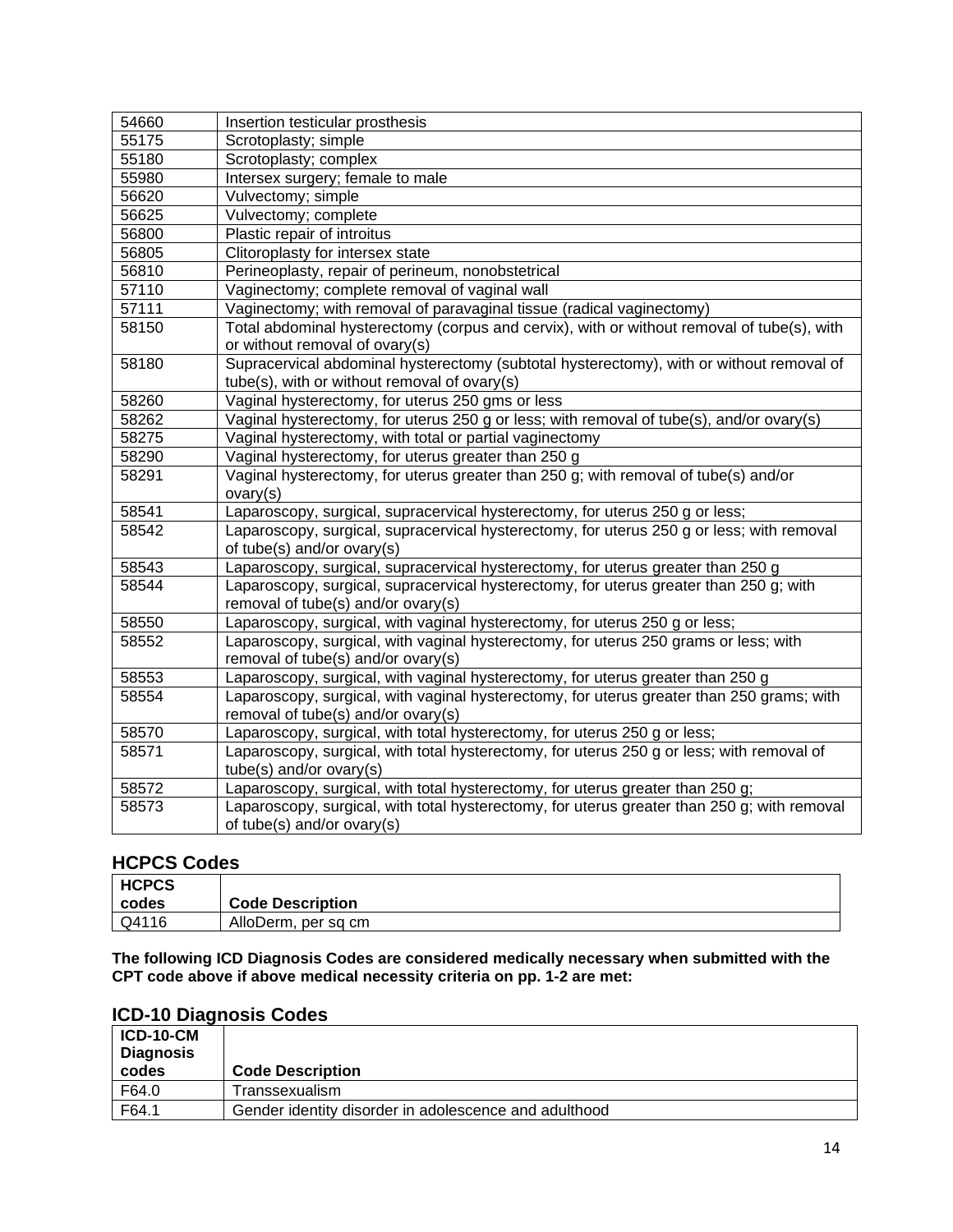| F64.2 | Gender identity disorder of childhood |
|-------|---------------------------------------|
| F64.8 | Other identity disorders              |
| F64.9 | Gender identity disorder, unspecified |

**The above medical necessity criteria on pp. 2-7 MUST be met for the following codes to be covered for Commercial Members: Managed Care (HMO and POS), PPO, Indemnity, Medicare HMO Blue and Medicare PPO Blue:**

### **ICD-10 Procedure Codes Male to Female Surgery**

| ICD-10-PCS     |                                                                                         |
|----------------|-----------------------------------------------------------------------------------------|
| procedure      |                                                                                         |
| codes          | <b>Code Description</b>                                                                 |
| 0VTC0ZZ        | Resection of Bilateral Testes, Open Approach                                            |
| OH0T0ZZ        | Alteration of Right Breast, Open Approach                                               |
| 0H0T3ZZ        | Alteration of Right Breast, Percutaneous Approach                                       |
| 0H0U0ZZ        | Alteration of Left Breast, Open Approach                                                |
| 0H0U3ZZ        | Alteration of Left Breast, Percutaneous Approach                                        |
| 0H0V07Z        | Alteration of Bilateral Breast with Autologous Tissue Substitute, Open Approach         |
| 0H0V0JZ        | Alteration of Bilateral Breast with Synthetic Substitute, Open Approach                 |
| 0H0V0KZ        | Alteration of Bilateral Breast with Nonautologous Tissue Substitute, Open Approach      |
| 0H0V0ZZ        | Alteration of Bilateral Breast, Open Approach                                           |
| 0H0V37Z        | Alteration of Bilateral Breast with Autologous Tissue Substitute, Percutaneous Approach |
| 0H0V3JZ        | Alteration of Bilateral Breast with Synthetic Substitute, Percutaneous Approach         |
| 0H0V3KZ        | Alteration of Bilateral Breast with Nonautologous Tissue Substitute, Percutaneous       |
| 0H0V3ZZ        | Approach<br>Alteration of Bilateral Breast, Percutaneous Approach                       |
| 0HDSXZZ        | Extraction of Hair, External Approach                                                   |
| <b>OHMTXZZ</b> | Reattachment of Right Breast, External Approach                                         |
| <b>OHMUXZZ</b> | Reattachment of Left Breast, External Approach                                          |
| <b>OHMVXZZ</b> | Reattachment of Bilateral Breast, External Approach                                     |
| <b>OHMWXZZ</b> | Reattachment of Right Nipple, External Approach                                         |
| <b>OHMXXZZ</b> | Reattachment of Left Nipple, External Approach                                          |
| 0U5J0ZZ        | Destruction of Clitoris, Open Approach                                                  |
| 0U5JXZZ        | Destruction of Clitoris, External Approach                                              |
| 0U9J00Z        | Drainage of Clitoris with Drainage Device, Open Approach                                |
| 0U9J0ZZ        | Drainage of Clitoris, Open Approach                                                     |
| 0U9JX0Z        | Drainage of Clitoris with Drainage Device, External Approach                            |
| 0U9JXZZ        | Drainage of Clitoris, External Approach                                                 |
| 0UBJ0ZX        | Excision of Clitoris, Open Approach, Diagnostic                                         |
| 0UBJ0ZZ        | Excision of Clitoris, Open Approach                                                     |
| 0UBJXZX        | Excision of Clitoris, External Approach, Diagnostic                                     |
| 0UBJXZZ        | Excision of Clitoris, External Approach                                                 |
| 0UCJ0ZZ        | Extirpation of Matter from Clitoris, Open Approach                                      |
| 0UCJXZZ        | Extirpation of Matter from Clitoris, External Approach                                  |
| <b>OUMJXZZ</b> | Reattachment of Clitoris, External Approach                                             |
| 0UNJ0ZZ        | Release Clitoris, Open Approach                                                         |
| <b>OUNJXZZ</b> | Release Clitoris, External Approach                                                     |
| 0UQG0ZZ        | Repair Vagina, Open Approach                                                            |
| 0UQJ0ZZ        | Repair Clitoris, Open Approach                                                          |
| 0UQJXZZ        | Repair Clitoris, External Approach                                                      |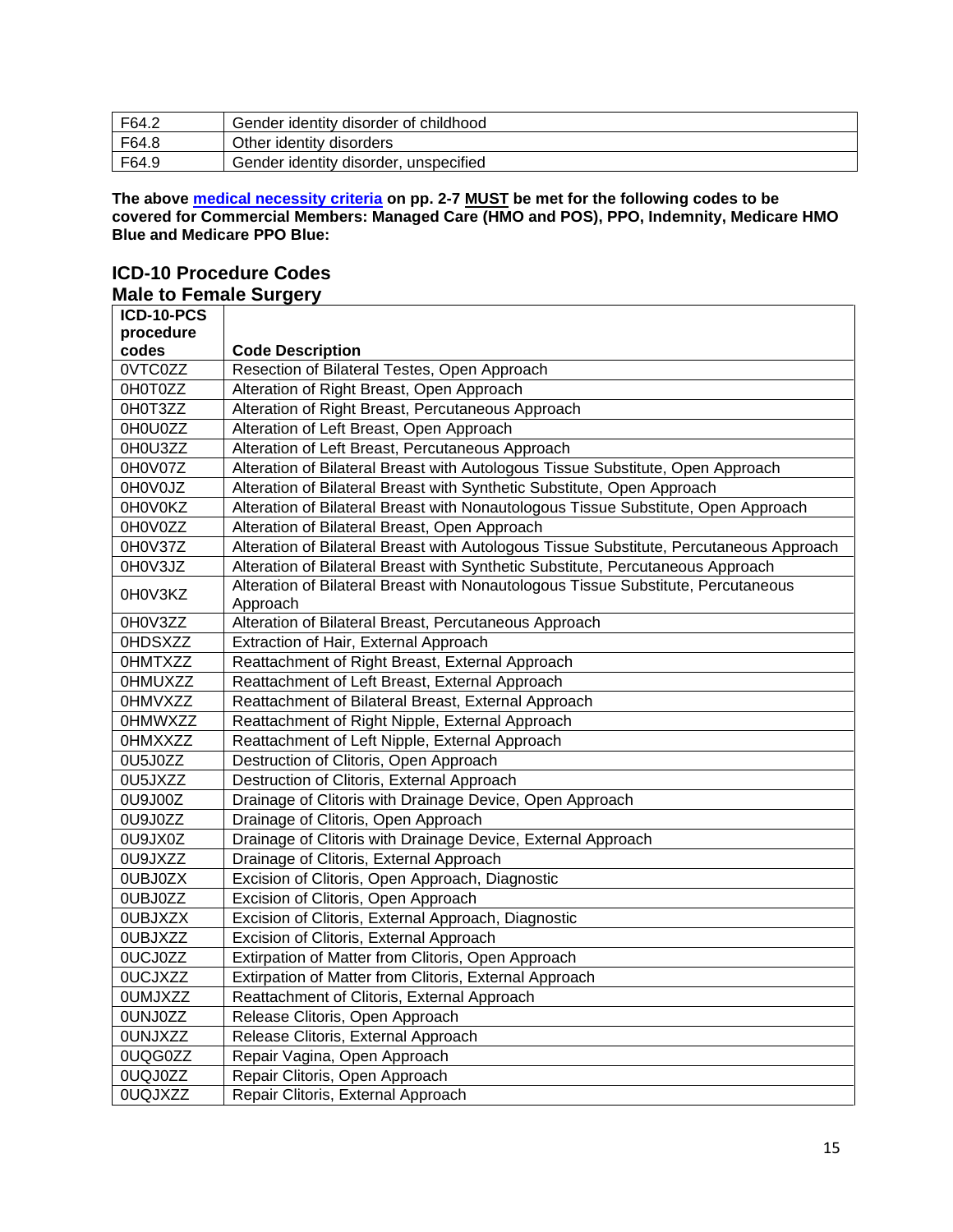| <b>OUTJ0ZZ</b> | Resection of Clitoris, Open Approach                                                                           |
|----------------|----------------------------------------------------------------------------------------------------------------|
| <b>OUTJXZZ</b> | Resection of Clitoris, External Approach                                                                       |
| 0UUG07Z        | Supplement Vagina with Autologous Tissue Substitute, Open Approach                                             |
| <b>OUUGOJZ</b> | Supplement Vagina with Synthetic Substitute, Open Approach                                                     |
| <b>OUUGOKZ</b> | Supplement Vagina with Nonautologous Tissue Substitute, Open Approach                                          |
| 0UUG47Z        | Supplement Vagina with Autologous Tissue Substitute, Percutaneous Endoscopic<br>Approach                       |
| 0UUG4JZ        | Supplement Vagina with Synthetic Substitute, Percutaneous Endoscopic Approach                                  |
| 0UUG4KZ        | Supplement Vagina with Nonautologous Tissue Substitute, Percutaneous Endoscopic<br>Approach                    |
| 0UUG77Z        | Supplement Vagina with Autologous Tissue Substitute, Via Natural or Artificial Opening                         |
| 0UUG7JZ        | Supplement Vagina with Synthetic Substitute, Via Natural or Artificial Opening                                 |
| 0UUG7KZ        | Supplement Vagina with Nonautologous Tissue Substitute, Via Natural or Artificial<br>Opening                   |
| 0UUG87Z        | Supplement Vagina with Autologous Tissue Substitute, Via Natural or Artificial Opening<br>Endoscopic           |
| 0UUG8JZ        | Supplement Vagina with Synthetic Substitute, Via Natural or Artificial Opening<br>Endoscopic                   |
| 0UUG8KZ        | Supplement Vagina with Nonautologous Tissue Substitute, Via Natural or Artificial<br><b>Opening Endoscopic</b> |
| 0UUGX7Z        | Supplement Vagina with Autologous Tissue Substitute, External Approach                                         |
| <b>OUUGXJZ</b> | Supplement Vagina with Synthetic Substitute, External Approach                                                 |
| <b>OUUGXKZ</b> | Supplement Vagina with Nonautologous Tissue Substitute, External Approach                                      |
| 0UUJ07Z        | Supplement Clitoris with Autologous Tissue Substitute, Open Approach                                           |
| <b>OUUJOJZ</b> | Supplement Clitoris with Synthetic Substitute, Open Approach                                                   |
| <b>OUUJOKZ</b> | Supplement Clitoris with Nonautologous Tissue Substitute, Open Approach                                        |
| 0UUJX7Z        | Supplement Clitoris with Autologous Tissue Substitute, External Approach                                       |
| <b>OUUJXJZ</b> | Supplement Clitoris with Synthetic Substitute, External Approach                                               |
| <b>OUUJXKZ</b> | Supplement Clitoris with Nonautologous Tissue Substitute, External Approach                                    |
| 0VT90ZZ        | Resection of Right Testis, Open Approach                                                                       |
| 0VT94ZZ        | Resection of Right Testis, Percutaneous Endoscopic Approach                                                    |
| 0VTB0ZZ        | Resection of Left Testis, Open Approach                                                                        |
| 0VTB4ZZ        | Resection of Left Testis, Percutaneous Endoscopic Approach                                                     |
| 0VTC4ZZ        | Resection of Bilateral Testes, Percutaneous Endoscopic Approach                                                |
| 0VTS0ZZ        | Resection of Penis, Open Approach                                                                              |
| 0VTS4ZZ        | Resection of Penis, Percutaneous Endoscopic Approach                                                           |
| 0VTSXZZ        | Resection of Penis, External Approach                                                                          |
| 0W4M070        | Creation of Vagina in Male Perineum with Autologous Tissue Substitute, Open Approach                           |
| 0W4M0J0        | Creation of Vagina in Male Perineum with Synthetic Substitute, Open Approach                                   |
| 0W4M0K0        | Creation of Vagina in Male Perineum with Nonautologous Tissue Substitute, Open<br>Approach                     |

# **Facial Surgery (Male or Female)**

| ICD-10-PCS<br>procedure |                                                         |
|-------------------------|---------------------------------------------------------|
| codes                   | <b>Code Description</b>                                 |
| 080N0ZZ                 | Alteration of Right Upper Eyelid, Open Approach         |
| 080N3ZZ                 | Alteration of Right Upper Eyelid, Percutaneous Approach |
| 080NXZZ                 | Alteration of Right Upper Eyelid, External Approach     |
| 080P0ZZ                 | Alteration of Left Upper Eyelid, Open Approach          |
| 080P3ZZ                 | Alteration of Left Upper Eyelid, Percutaneous Approach  |
| 080PXZZ                 | Alteration of Left Upper Eyelid, External Approach      |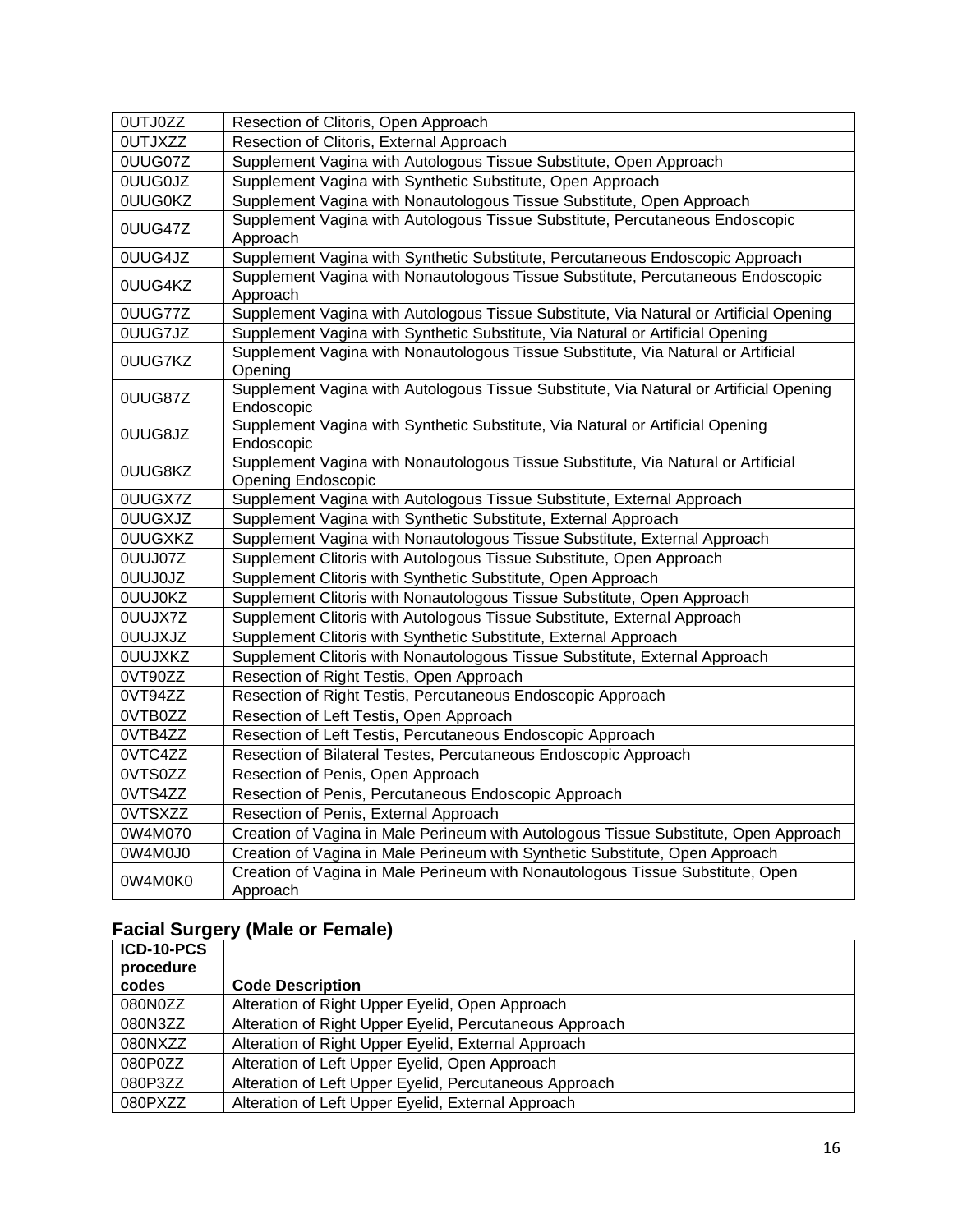| 080Q0ZZ        | Alteration of Right Lower Eyelid, Open Approach                                    |
|----------------|------------------------------------------------------------------------------------|
| 080Q3ZZ        | Alteration of Right Lower Eyelid, Percutaneous Approach                            |
| 080QXZZ        | Alteration of Right Lower Eyelid, External Approach                                |
| 080R0ZZ        | Alteration of Left Lower Eyelid, Open Approach                                     |
| 080R3ZZ        | Alteration of Left Lower Eyelid, Percutaneous Approach                             |
| 080RXZZ        | Alteration of Left Lower Eyelid, External Approach                                 |
| 090K0ZZ        | Alteration of Nose, Open Approach                                                  |
| 090K3ZZ        | Alteration of Nose, Percutaneous Approach                                          |
| 090K4ZZ        | Alteration of Nose, Percutaneous Endoscopic Approach                               |
| 090KXZZ        | Alteration of Nose, External Approach                                              |
| 09QM0ZZ        | Repair Nasal Septum, Open Approach                                                 |
| 09QM3ZZ        | Repair Nasal Septum, Percutaneous Approach                                         |
| 09QM4ZZ        | Repair Nasal Septum, Percutaneous Endoscopic Approach                              |
| 0J040ZZ        | Alteration of Anterior Neck Subcutaneous Tissue and Fascia, Open Approach          |
| 0J043ZZ        | Alteration of Anterior Neck Subcutaneous Tissue and Fascia, Percutaneous Approach  |
| 0J050ZZ        | Alteration of Posterior Neck Subcutaneous Tissue and Fascia, Open Approach         |
| 0J053ZZ        | Alteration of Posterior Neck Subcutaneous Tissue and Fascia, Percutaneous Approach |
| 08SN0ZZ        | Reposition Right Upper Eyelid, Open Approach                                       |
| 08SN3ZZ        | Reposition Right Upper Eyelid, Percutaneous Approach                               |
| 08SNXZZ        | Reposition Right Upper Eyelid, External Approach                                   |
| 08SP0ZZ        | Reposition Left Upper Eyelid, Open Approach                                        |
| 08SP3ZZ        | Reposition Left Upper Eyelid, Percutaneous Approach                                |
| 08SPXZZ        | Reposition Left Upper Eyelid, External Approach                                    |
| 08SQ0ZZ        | Reposition Right Lower Eyelid, Open Approach                                       |
| 08SQ3ZZ        | Reposition Right Lower Eyelid, Percutaneous Approach                               |
| 08SQXZZ        | Reposition Right Lower Eyelid, External Approach                                   |
| 08SR0ZZ        | Reposition Left Lower Eyelid, Open Approach                                        |
| 08SR3ZZ        | Reposition Left Lower Eyelid, Percutaneous Approach                                |
| 08SRXZZ        | Reposition Left Lower Eyelid, External Approach                                    |
| 0KS10ZZ        | Reposition Facial Muscle, Open Approach                                            |
| 0KS14ZZ        | Reposition Facial Muscle, Percutaneous Endoscopic Approach                         |
| 0NNC0ZZ        | Release Right Sphenoid Bone, Open Approach                                         |
| 0NNC3ZZ        | Release Right Sphenoid Bone, Percutaneous Approach                                 |
| 0NNC4ZZ        | Release Right Sphenoid Bone, Percutaneous Endoscopic Approach                      |
| <b>ONNFOZZ</b> | Release Right Ethmoid Bone, Open Approach                                          |
| 0NNF3ZZ        | Release Right Ethmoid Bone, Percutaneous Approach                                  |
| 0NNF4ZZ        | Release Right Ethmoid Bone, Percutaneous Endoscopic Approach                       |
| 0NNG0ZZ        | Release Left Ethmoid Bone, Open Approach                                           |
| 0NNG3ZZ        | Release Left Ethmoid Bone, Percutaneous Approach                                   |
| 0NNG4ZZ        | Release Left Ethmoid Bone, Percutaneous Endoscopic Approach                        |
| 0NNH0ZZ        | Release Right Lacrimal Bone, Open Approach                                         |
| 0NNH3ZZ        | Release Right Lacrimal Bone, Percutaneous Approach                                 |
| 0NNH4ZZ        | Release Right Lacrimal Bone, Percutaneous Endoscopic Approach                      |
| 0NNJ0ZZ        | Release Left Lacrimal Bone, Open Approach                                          |
| 0NNJ3ZZ        | Release Left Lacrimal Bone, Percutaneous Approach                                  |
| 0NNJ4ZZ        | Release Left Lacrimal Bone, Percutaneous Endoscopic Approach                       |
| 0NNK0ZZ        | Release Right Palatine Bone, Open Approach                                         |
| 0NNK3ZZ        | Release Right Palatine Bone, Percutaneous Approach                                 |
| 0NNK4ZZ        | Release Right Palatine Bone, Percutaneous Endoscopic Approach                      |
| 0NNL0ZZ        | Release Left Palatine Bone, Open Approach                                          |
| 0NNL3ZZ        | Release Left Palatine Bone, Percutaneous Approach                                  |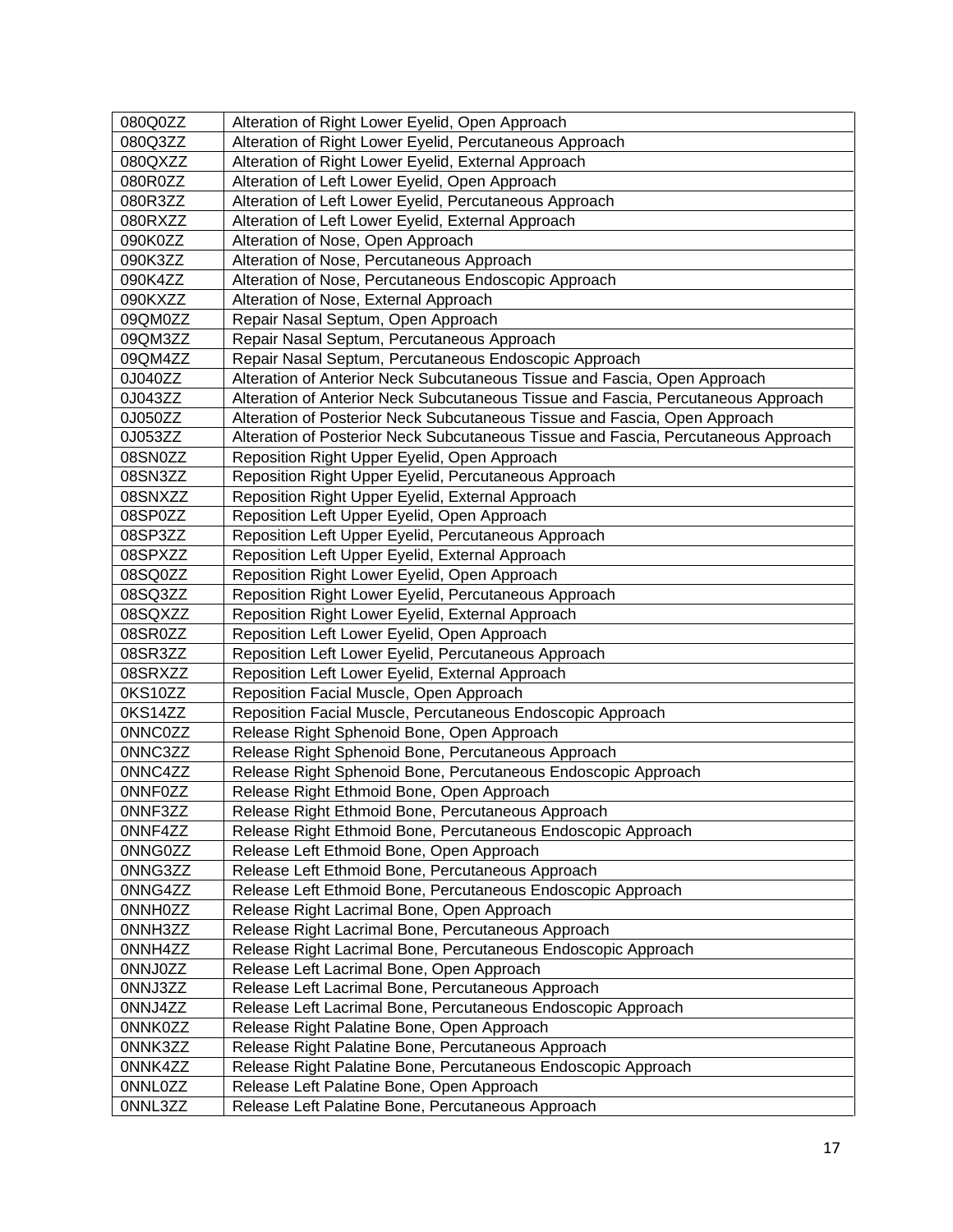| 0NNL4ZZ        | Release Left Palatine Bone, Percutaneous Endoscopic Approach   |
|----------------|----------------------------------------------------------------|
| 0NNM0ZZ        | Release Right Zygomatic Bone, Open Approach                    |
| 0NNM3ZZ        | Release Right Zygomatic Bone, Percutaneous Approach            |
| 0NNM4ZZ        | Release Right Zygomatic Bone, Percutaneous Endoscopic Approach |
| 0NNN0ZZ        | Release Left Zygomatic Bone, Open Approach                     |
| 0NNN3ZZ        | Release Left Zygomatic Bone, Percutaneous Approach             |
| 0NNN4ZZ        | Release Left Zygomatic Bone, Percutaneous Endoscopic Approach  |
| 0NNP0ZZ        | Release Right Orbit, Open Approach                             |
| 0NNP3ZZ        | Release Right Orbit, Percutaneous Approach                     |
| 0NNP4ZZ        | Release Right Orbit, Percutaneous Endoscopic Approach          |
| 0NNQ0ZZ        | Release Left Orbit, Open Approach                              |
| 0NNQ3ZZ        | Release Left Orbit, Percutaneous Approach                      |
| 0NNQ4ZZ        | Release Left Orbit, Percutaneous Endoscopic Approach           |
| 0NNR0ZZ        | Release Right Maxilla, Open Approach                           |
| 0NNR3ZZ        | Release Right Maxilla, Percutaneous Approach                   |
| 0NNR4ZZ        | Release Right Maxilla, Percutaneous Endoscopic Approach        |
| 0NNT0ZZ        | Release Right Mandible, Open Approach                          |
| 0NNT3ZZ        | Release Right Mandible, Percutaneous Approach                  |
| 0NNT4ZZ        | Release Right Mandible, Percutaneous Endoscopic Approach       |
| 0NNV0ZZ        | Release Left Mandible, Open Approach                           |
| 0NNV3ZZ        | Release Left Mandible, Percutaneous Approach                   |
| 0NNV4ZZ        | Release Left Mandible, Percutaneous Endoscopic Approach        |
| 0NQC0ZZ        | Repair Right Sphenoid Bone, Open Approach                      |
| 0NQC3ZZ        | Repair Right Sphenoid Bone, Percutaneous Approach              |
| 0NQC4ZZ        | Repair Right Sphenoid Bone, Percutaneous Endoscopic Approach   |
| <b>ONQCXZZ</b> | Repair Right Sphenoid Bone, External Approach                  |
| 0NQF0ZZ        | Repair Right Ethmoid Bone, Open Approach                       |
| 0NQF3ZZ        | Repair Right Ethmoid Bone, Percutaneous Approach               |
| 0NQF4ZZ        | Repair Right Ethmoid Bone, Percutaneous Endoscopic Approach    |
| <b>ONQFXZZ</b> | Repair Right Ethmoid Bone, External Approach                   |
| 0NQG0ZZ        | Repair Left Ethmoid Bone, Open Approach                        |
| 0NQG3ZZ        | Repair Left Ethmoid Bone, Percutaneous Approach                |
| 0NQG4ZZ        | Repair Left Ethmoid Bone, Percutaneous Endoscopic Approach     |
| <b>ONQGXZZ</b> | Repair Left Ethmoid Bone, External Approach                    |
| 0NQH0ZZ        | Repair Right Lacrimal Bone, Open Approach                      |
| 0NQH3ZZ        | Repair Right Lacrimal Bone, Percutaneous Approach              |
| 0NQH4ZZ        | Repair Right Lacrimal Bone, Percutaneous Endoscopic Approach   |
| <b>ONQHXZZ</b> | Repair Right Lacrimal Bone, External Approach                  |
| 0NQJ0ZZ        | Repair Left Lacrimal Bone, Open Approach                       |
| 0NQJ3ZZ        | Repair Left Lacrimal Bone, Percutaneous Approach               |
| 0NQJ4ZZ        | Repair Left Lacrimal Bone, Percutaneous Endoscopic Approach    |
| 0NQJXZZ        | Repair Left Lacrimal Bone, External Approach                   |
| 0NQK0ZZ        | Repair Right Palatine Bone, Open Approach                      |
| 0NQK3ZZ        | Repair Right Palatine Bone, Percutaneous Approach              |
| 0NQK4ZZ        | Repair Right Palatine Bone, Percutaneous Endoscopic Approach   |
| <b>ONQKXZZ</b> | Repair Right Palatine Bone, External Approach                  |
| 0NQL0ZZ        | Repair Left Palatine Bone, Open Approach                       |
| 0NQL3ZZ        | Repair Left Palatine Bone, Percutaneous Approach               |
| 0NQL4ZZ        | Repair Left Palatine Bone, Percutaneous Endoscopic Approach    |
| <b>ONQLXZZ</b> | Repair Left Palatine Bone, External Approach                   |
| 0NQM0ZZ        | Repair Right Zygomatic Bone, Open Approach                     |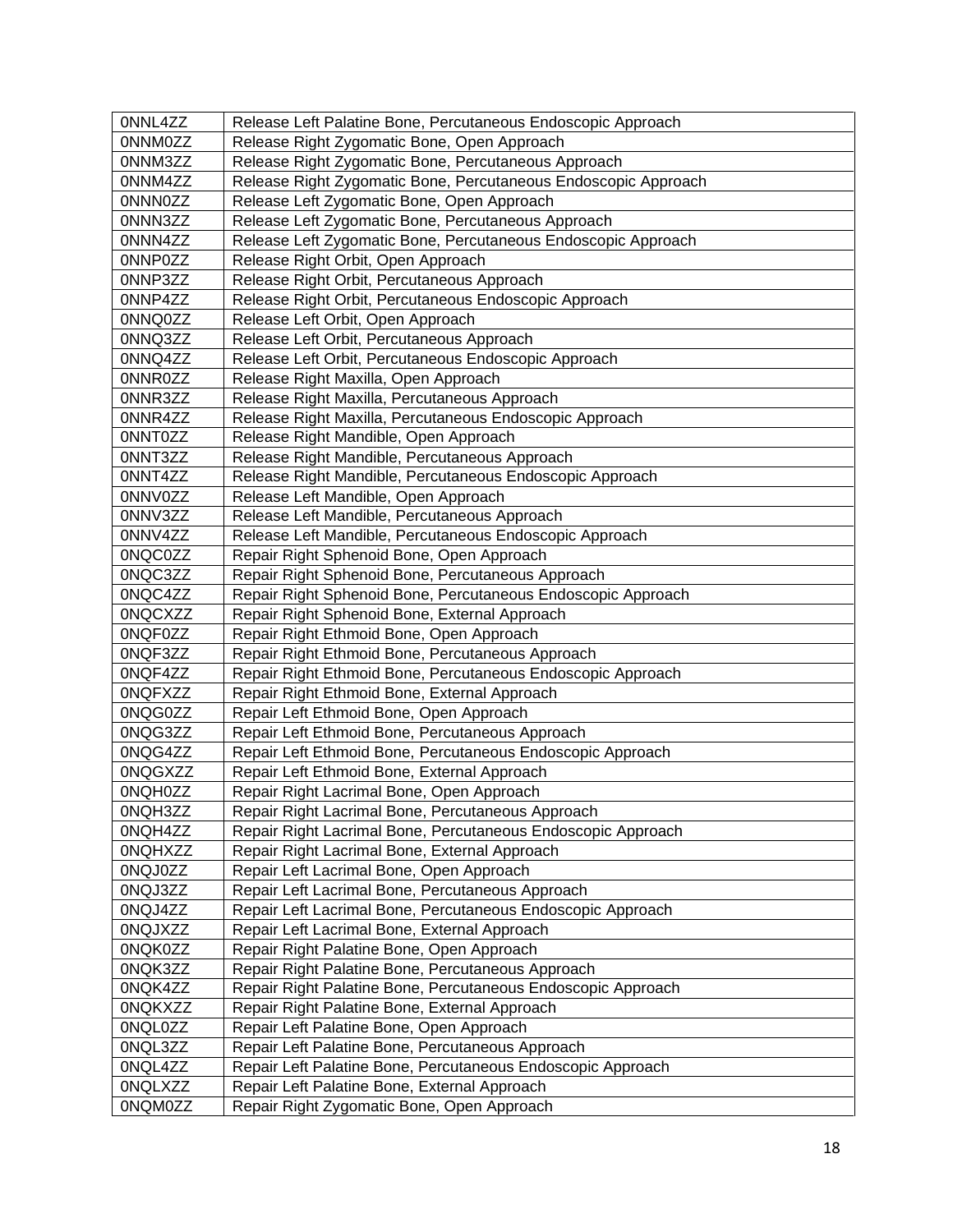| 0NQM3ZZ        | Repair Right Zygomatic Bone, Percutaneous Approach                                                                                                             |
|----------------|----------------------------------------------------------------------------------------------------------------------------------------------------------------|
| 0NQM4ZZ        | Repair Right Zygomatic Bone, Percutaneous Endoscopic Approach                                                                                                  |
| <b>ONQMXZZ</b> | Repair Right Zygomatic Bone, External Approach                                                                                                                 |
| 0NQN0ZZ        | Repair Left Zygomatic Bone, Open Approach                                                                                                                      |
| 0NQN3ZZ        | Repair Left Zygomatic Bone, Percutaneous Approach                                                                                                              |
| 0NQN4ZZ        | Repair Left Zygomatic Bone, Percutaneous Endoscopic Approach                                                                                                   |
| <b>ONQNXZZ</b> | Repair Left Zygomatic Bone, External Approach                                                                                                                  |
| 0NQX0ZZ        | Repair Hyoid Bone, Open Approach                                                                                                                               |
| 0NQX3ZZ        | Repair Hyoid Bone, Percutaneous Approach                                                                                                                       |
| 0NQX4ZZ        | Repair Hyoid Bone, Percutaneous Endoscopic Approach                                                                                                            |
| <b>ONQXXZZ</b> | Repair Hyoid Bone, External Approach                                                                                                                           |
|                | Replacement of Right Sphenoid Bone with Autologous Tissue Substitute, Open                                                                                     |
| 0NRC07Z        | Approach                                                                                                                                                       |
| <b>ONRCOJZ</b> | Replacement of Right Sphenoid Bone with Synthetic Substitute, Open Approach                                                                                    |
| <b>ONRCOKZ</b> | Replacement of Right Sphenoid Bone with Nonautologous Tissue Substitute, Open                                                                                  |
|                | Approach                                                                                                                                                       |
| 0NRC37Z        | Replacement of Right Sphenoid Bone with Autologous Tissue Substitute, Percutaneous                                                                             |
|                | Approach                                                                                                                                                       |
| 0NRC3JZ        | Replacement of Right Sphenoid Bone with Synthetic Substitute, Percutaneous Approach                                                                            |
| 0NRC3KZ        | Replacement of Right Sphenoid Bone with Nonautologous Tissue Substitute,                                                                                       |
|                | Percutaneous Approach                                                                                                                                          |
| 0NRC47Z        | Replacement of Right Sphenoid Bone with Autologous Tissue Substitute, Percutaneous                                                                             |
|                | Endoscopic Approach                                                                                                                                            |
| 0NRC4JZ        | Replacement of Right Sphenoid Bone with Synthetic Substitute, Percutaneous                                                                                     |
|                | Endoscopic Approach<br>Replacement of Right Sphenoid Bone with Nonautologous Tissue Substitute,                                                                |
| 0NRC4KZ        | Percutaneous Endoscopic Approach                                                                                                                               |
| 0NRF07Z        | Replacement of Right Ethmoid Bone with Autologous Tissue Substitute, Open Approach                                                                             |
| <b>ONRFOJZ</b> | Replacement of Right Ethmoid Bone with Synthetic Substitute, Open Approach                                                                                     |
|                | Replacement of Right Ethmoid Bone with Nonautologous Tissue Substitute, Open                                                                                   |
| <b>ONRFOKZ</b> | Approach                                                                                                                                                       |
|                | Replacement of Right Ethmoid Bone with Autologous Tissue Substitute, Percutaneous                                                                              |
| 0NRF37Z        | Approach                                                                                                                                                       |
| 0NRF3JZ        | Replacement of Right Ethmoid Bone with Synthetic Substitute, Percutaneous Approach                                                                             |
| 0NRF3KZ        | Replacement of Right Ethmoid Bone with Nonautologous Tissue Substitute,                                                                                        |
|                | Percutaneous Approach                                                                                                                                          |
| 0NRF47Z        | Replacement of Right Ethmoid Bone with Autologous Tissue Substitute, Percutaneous                                                                              |
|                | Endoscopic Approach                                                                                                                                            |
| 0NRF4JZ        | Replacement of Right Ethmoid Bone with Synthetic Substitute, Percutaneous                                                                                      |
|                | Endoscopic Approach                                                                                                                                            |
| 0NRF4KZ        | Replacement of Right Ethmoid Bone with Nonautologous Tissue Substitute,                                                                                        |
| 0NRG07Z        | Percutaneous Endoscopic Approach                                                                                                                               |
| 0NRG0JZ        | Replacement of Left Ethmoid Bone with Autologous Tissue Substitute, Open Approach<br>Replacement of Left Ethmoid Bone with Synthetic Substitute, Open Approach |
|                | Replacement of Left Ethmoid Bone with Nonautologous Tissue Substitute, Open                                                                                    |
| 0NRG0KZ        | Approach                                                                                                                                                       |
|                | Replacement of Left Ethmoid Bone with Autologous Tissue Substitute, Percutaneous                                                                               |
| 0NRG37Z        | Approach                                                                                                                                                       |
| 0NRG3JZ        | Replacement of Left Ethmoid Bone with Synthetic Substitute, Percutaneous Approach                                                                              |
|                | Replacement of Left Ethmoid Bone with Nonautologous Tissue Substitute, Percutaneous                                                                            |
| 0NRG3KZ        | Approach                                                                                                                                                       |
|                | Replacement of Left Ethmoid Bone with Autologous Tissue Substitute, Percutaneous                                                                               |
| 0NRG47Z        | Endoscopic Approach                                                                                                                                            |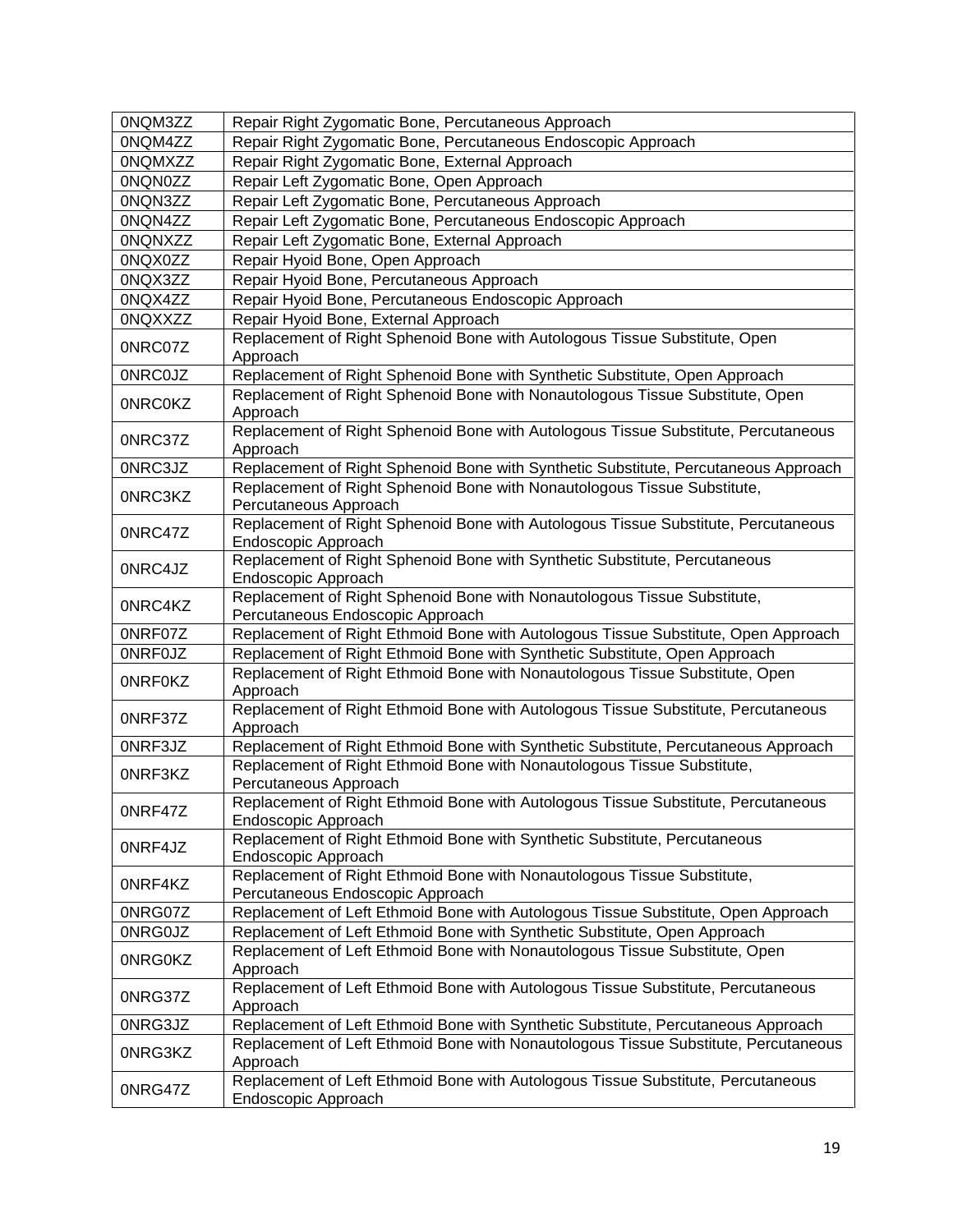| 0NRG4JZ        | Replacement of Left Ethmoid Bone with Synthetic Substitute, Percutaneous Endoscopic<br>Approach              |
|----------------|--------------------------------------------------------------------------------------------------------------|
| 0NRG4KZ        | Replacement of Left Ethmoid Bone with Nonautologous Tissue Substitute, Percutaneous<br>Endoscopic Approach   |
| 0NRH07Z        | Replacement of Right Lacrimal Bone with Autologous Tissue Substitute, Open Approach                          |
| <b>ONRHOJZ</b> | Replacement of Right Lacrimal Bone with Synthetic Substitute, Open Approach                                  |
| <b>ONRHOKZ</b> | Replacement of Right Lacrimal Bone with Nonautologous Tissue Substitute, Open<br>Approach                    |
| 0NRH37Z        | Replacement of Right Lacrimal Bone with Autologous Tissue Substitute, Percutaneous<br>Approach               |
| 0NRH3JZ        | Replacement of Right Lacrimal Bone with Synthetic Substitute, Percutaneous Approach                          |
| 0NRH3KZ        | Replacement of Right Lacrimal Bone with Nonautologous Tissue Substitute,<br>Percutaneous Approach            |
| 0NRH47Z        | Replacement of Right Lacrimal Bone with Autologous Tissue Substitute, Percutaneous<br>Endoscopic Approach    |
| 0NRH4JZ        | Replacement of Right Lacrimal Bone with Synthetic Substitute, Percutaneous<br>Endoscopic Approach            |
| 0NRH4KZ        | Replacement of Right Lacrimal Bone with Nonautologous Tissue Substitute,<br>Percutaneous Endoscopic Approach |
| 0NRJ07Z        | Replacement of Left Lacrimal Bone with Autologous Tissue Substitute, Open Approach                           |
| 0NRJ0JZ        | Replacement of Left Lacrimal Bone with Synthetic Substitute, Open Approach                                   |
| 0NRJ0KZ        | Replacement of Left Lacrimal Bone with Nonautologous Tissue Substitute, Open<br>Approach                     |
| 0NRJ37Z        | Replacement of Left Lacrimal Bone with Autologous Tissue Substitute, Percutaneous<br>Approach                |
| 0NRJ3JZ        | Replacement of Left Lacrimal Bone with Synthetic Substitute, Percutaneous Approach                           |
| 0NRJ3KZ        | Replacement of Left Lacrimal Bone with Nonautologous Tissue Substitute, Percutaneous<br>Approach             |
| 0NRJ47Z        | Replacement of Left Lacrimal Bone with Autologous Tissue Substitute, Percutaneous<br>Endoscopic Approach     |
| 0NRJ4JZ        | Replacement of Left Lacrimal Bone with Synthetic Substitute, Percutaneous Endoscopic<br>Approach             |
| 0NRJ4KZ        | Replacement of Left Lacrimal Bone with Nonautologous Tissue Substitute, Percutaneous<br>Endoscopic Approach  |
| 0NRK07Z        | Replacement of Right Palatine Bone with Autologous Tissue Substitute, Open Approach                          |
| <b>ONRKOJZ</b> | Replacement of Right Palatine Bone with Synthetic Substitute, Open Approach                                  |
| <b>ONRKOKZ</b> | Replacement of Right Palatine Bone with Nonautologous Tissue Substitute, Open<br>Approach                    |
| 0NRK37Z        | Replacement of Right Palatine Bone with Autologous Tissue Substitute, Percutaneous<br>Approach               |
| 0NRK3JZ        | Replacement of Right Palatine Bone with Synthetic Substitute, Percutaneous Approach                          |
| 0NRK3KZ        | Replacement of Right Palatine Bone with Nonautologous Tissue Substitute,<br>Percutaneous Approach            |
| 0NRK47Z        | Replacement of Right Palatine Bone with Autologous Tissue Substitute, Percutaneous<br>Endoscopic Approach    |
| 0NRK4JZ        | Replacement of Right Palatine Bone with Synthetic Substitute, Percutaneous<br>Endoscopic Approach            |
| 0NRK4KZ        | Replacement of Right Palatine Bone with Nonautologous Tissue Substitute,<br>Percutaneous Endoscopic Approach |
| 0NRL07Z        | Replacement of Left Palatine Bone with Autologous Tissue Substitute, Open Approach                           |
| <b>ONRLOJZ</b> | Replacement of Left Palatine Bone with Synthetic Substitute, Open Approach                                   |
| <b>ONRLOKZ</b> | Replacement of Left Palatine Bone with Nonautologous Tissue Substitute, Open<br>Approach                     |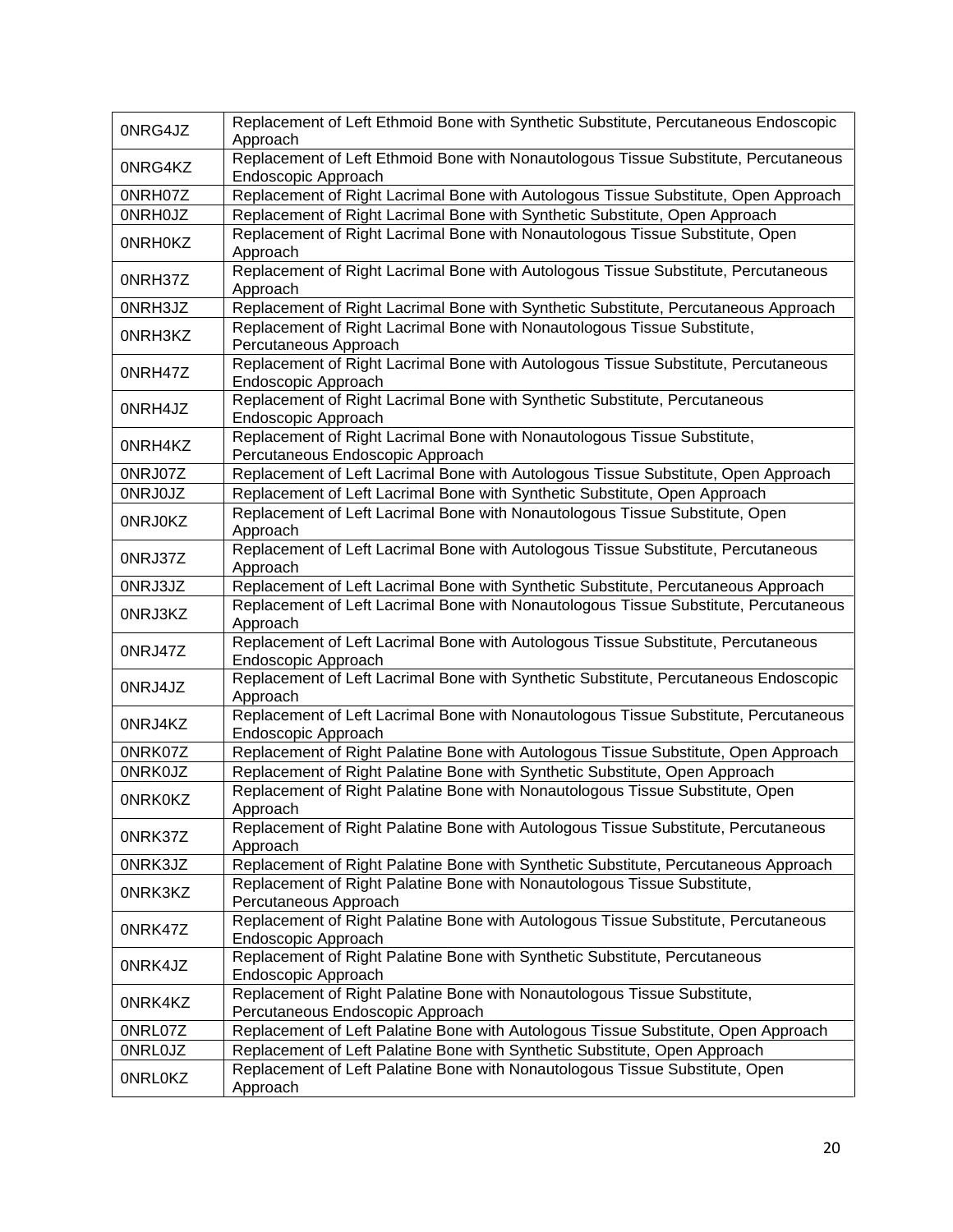| 0NRL37Z        | Replacement of Left Palatine Bone with Autologous Tissue Substitute, Percutaneous<br>Approach                 |
|----------------|---------------------------------------------------------------------------------------------------------------|
| 0NRL3JZ        | Replacement of Left Palatine Bone with Synthetic Substitute, Percutaneous Approach                            |
| 0NRL3KZ        | Replacement of Left Palatine Bone with Nonautologous Tissue Substitute, Percutaneous<br>Approach              |
| 0NRL47Z        | Replacement of Left Palatine Bone with Autologous Tissue Substitute, Percutaneous<br>Endoscopic Approach      |
| 0NRL4JZ        | Replacement of Left Palatine Bone with Synthetic Substitute, Percutaneous Endoscopic<br>Approach              |
| 0NRL4KZ        | Replacement of Left Palatine Bone with Nonautologous Tissue Substitute, Percutaneous<br>Endoscopic Approach   |
| 0NRM07Z        | Replacement of Right Zygomatic Bone with Autologous Tissue Substitute, Open<br>Approach                       |
| <b>ONRMOJZ</b> | Replacement of Right Zygomatic Bone with Synthetic Substitute, Open Approach                                  |
| <b>ONRMOKZ</b> | Replacement of Right Zygomatic Bone with Nonautologous Tissue Substitute, Open<br>Approach                    |
| 0NRM37Z        | Replacement of Right Zygomatic Bone with Autologous Tissue Substitute, Percutaneous<br>Approach               |
| 0NRM3JZ        | Replacement of Right Zygomatic Bone with Synthetic Substitute, Percutaneous<br>Approach                       |
| 0NRM3KZ        | Replacement of Right Zygomatic Bone with Nonautologous Tissue Substitute,<br>Percutaneous Approach            |
| 0NRM47Z        | Replacement of Right Zygomatic Bone with Autologous Tissue Substitute, Percutaneous<br>Endoscopic Approach    |
| 0NRM4JZ        | Replacement of Right Zygomatic Bone with Synthetic Substitute, Percutaneous<br>Endoscopic Approach            |
| 0NRM4KZ        | Replacement of Right Zygomatic Bone with Nonautologous Tissue Substitute,<br>Percutaneous Endoscopic Approach |
| 0NRN07Z        | Replacement of Left Zygomatic Bone with Autologous Tissue Substitute, Open Approach                           |
| <b>ONRNOJZ</b> | Replacement of Left Zygomatic Bone with Synthetic Substitute, Open Approach                                   |
| <b>ONRNOKZ</b> | Replacement of Left Zygomatic Bone with Nonautologous Tissue Substitute, Open<br>Approach                     |
| 0NRN37Z        | Replacement of Left Zygomatic Bone with Autologous Tissue Substitute, Percutaneous<br>Approach                |
| 0NRN3JZ        | Replacement of Left Zygomatic Bone with Synthetic Substitute, Percutaneous Approach                           |
| 0NRN3KZ        | Replacement of Left Zygomatic Bone with Nonautologous Tissue Substitute,<br>Percutaneous Approach             |
| 0NRN47Z        | Replacement of Left Zygomatic Bone with Autologous Tissue Substitute, Percutaneous<br>Endoscopic Approach     |
| 0NRN4JZ        | Replacement of Left Zygomatic Bone with Synthetic Substitute, Percutaneous<br>Endoscopic Approach             |
| 0NRN4KZ        | Replacement of Left Zygomatic Bone with Nonautologous Tissue Substitute,<br>Percutaneous Endoscopic Approach  |
| <b>ONRPOKZ</b> | Replacement of Right Orbit with Nonautologous Tissue Substitute, Open Approach                                |
| 0NRP3KZ        | Replacement of Right Orbit with Nonautologous Tissue Substitute, Percutaneous<br>Approach                     |
| 0NRP4KZ        | Replacement of Right Orbit with Nonautologous Tissue Substitute, Percutaneous<br>Endoscopic Approach          |
| 0NRQ0KZ        | Replacement of Left Orbit with Nonautologous Tissue Substitute, Open Approach                                 |
| 0NRQ3KZ        | Replacement of Left Orbit with Nonautologous Tissue Substitute, Percutaneous<br>Approach                      |
| 0NRQ4KZ        | Replacement of Left Orbit with Nonautologous Tissue Substitute, Percutaneous<br>Endoscopic Approach           |
| 0NRR07Z        | Replacement of Right Maxilla with Autologous Tissue Substitute, Open Approach                                 |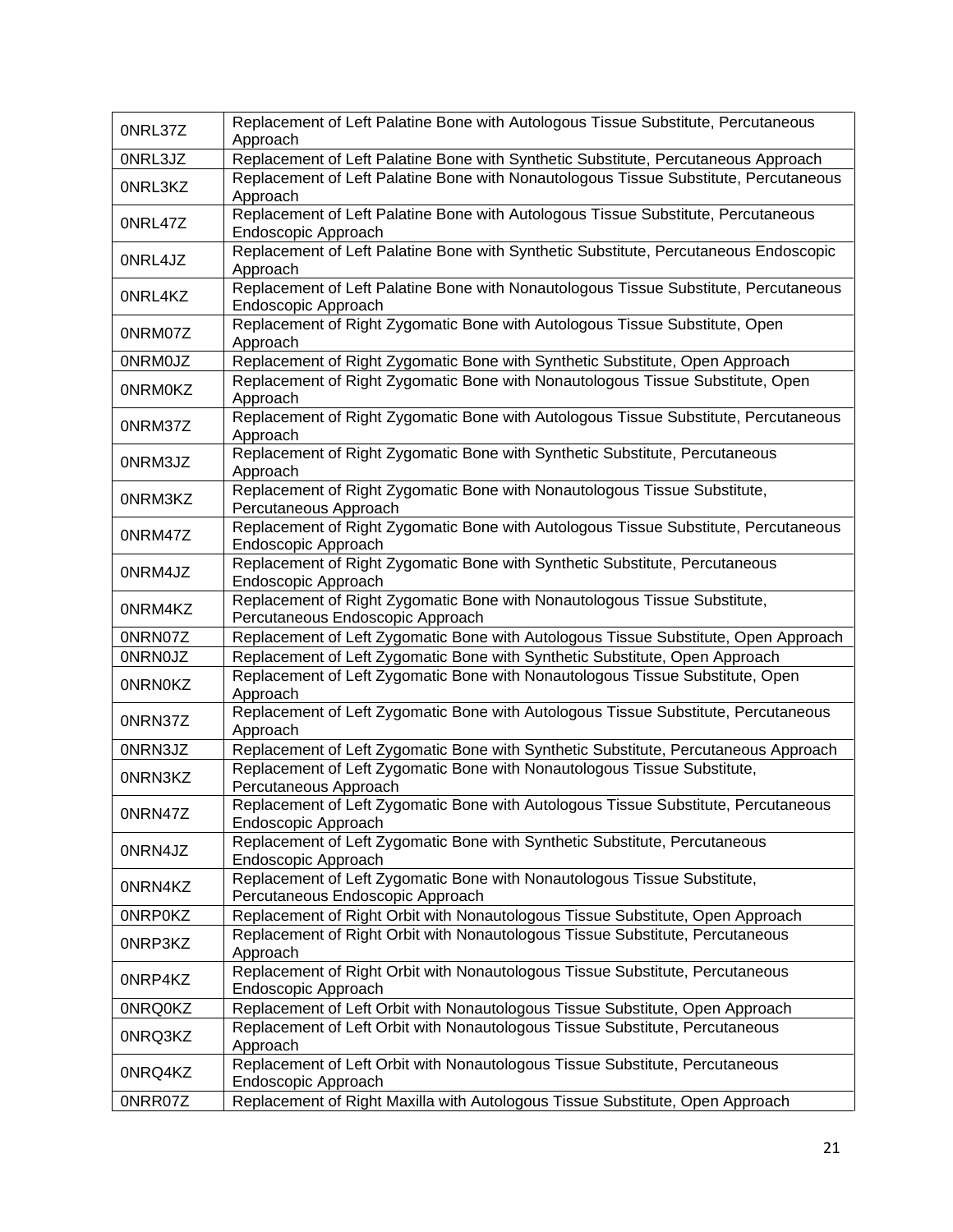| <b>ONRROJZ</b> | Replacement of Right Maxilla with Synthetic Substitute, Open Approach                                    |
|----------------|----------------------------------------------------------------------------------------------------------|
| <b>ONRROKZ</b> | Replacement of Right Maxilla with Nonautologous Tissue Substitute, Open Approach                         |
| 0NRR37Z        | Replacement of Right Maxilla with Autologous Tissue Substitute, Percutaneous<br>Approach                 |
| 0NRR3JZ        | Replacement of Right Maxilla with Synthetic Substitute, Percutaneous Approach                            |
| 0NRR3KZ        | Replacement of Right Maxilla with Nonautologous Tissue Substitute, Percutaneous<br>Approach              |
| 0NRR47Z        | Replacement of Right Maxilla with Autologous Tissue Substitute, Percutaneous<br>Endoscopic Approach      |
| 0NRR4JZ        | Replacement of Right Maxilla with Synthetic Substitute, Percutaneous Endoscopic<br>Approach              |
| 0NRR4KZ        | Replacement of Right Maxilla with Nonautologous Tissue Substitute, Percutaneous<br>Endoscopic Approach   |
| 0NRX07Z        | Replacement of Hyoid Bone with Autologous Tissue Substitute, Open Approach                               |
| 0NRX0JZ        | Replacement of Hyoid Bone with Synthetic Substitute, Open Approach                                       |
| 0NRX0KZ        | Replacement of Hyoid Bone with Nonautologous Tissue Substitute, Open Approach                            |
| 0NRX37Z        | Replacement of Hyoid Bone with Autologous Tissue Substitute, Percutaneous Approach                       |
| 0NRX3JZ        | Replacement of Hyoid Bone with Synthetic Substitute, Percutaneous Approach                               |
| 0NRX3KZ        | Replacement of Hyoid Bone with Nonautologous Tissue Substitute, Percutaneous<br>Approach                 |
| 0NRX47Z        | Replacement of Hyoid Bone with Autologous Tissue Substitute, Percutaneous<br>Endoscopic Approach         |
| 0NRX4JZ        | Replacement of Hyoid Bone with Synthetic Substitute, Percutaneous Endoscopic<br>Approach                 |
| 0NRX4KZ        | Replacement of Hyoid Bone with Nonautologous Tissue Substitute, Percutaneous<br>Endoscopic Approach      |
| 0NUC07Z        | Supplement Right Sphenoid Bone with Autologous Tissue Substitute, Open Approach                          |
| <b>ONUCOJZ</b> | Supplement Right Sphenoid Bone with Synthetic Substitute, Open Approach                                  |
| <b>ONUCOKZ</b> | Supplement Right Sphenoid Bone with Nonautologous Tissue Substitute, Open<br>Approach                    |
| 0NUC37Z        | Supplement Right Sphenoid Bone with Autologous Tissue Substitute, Percutaneous<br>Approach               |
| 0NUC3JZ        | Supplement Right Sphenoid Bone with Synthetic Substitute, Percutaneous Approach                          |
| 0NUC3KZ        | Supplement Right Sphenoid Bone with Nonautologous Tissue Substitute, Percutaneous<br>Approach            |
| 0NUC47Z        | Supplement Right Sphenoid Bone with Autologous Tissue Substitute, Percutaneous<br>Endoscopic Approach    |
| 0NUC4JZ        | Supplement Right Sphenoid Bone with Synthetic Substitute, Percutaneous Endoscopic<br>Approach            |
| 0NUC4KZ        | Supplement Right Sphenoid Bone with Nonautologous Tissue Substitute, Percutaneous<br>Endoscopic Approach |
| 0NUF07Z        | Supplement Right Ethmoid Bone with Autologous Tissue Substitute, Open Approach                           |
| <b>ONUFOJZ</b> | Supplement Right Ethmoid Bone with Synthetic Substitute, Open Approach                                   |
| <b>ONUFOKZ</b> | Supplement Right Ethmoid Bone with Nonautologous Tissue Substitute, Open Approach                        |
| 0NUF37Z        | Supplement Right Ethmoid Bone with Autologous Tissue Substitute, Percutaneous<br>Approach                |
| 0NUF3JZ        | Supplement Right Ethmoid Bone with Synthetic Substitute, Percutaneous Approach                           |
| 0NUF3KZ        | Supplement Right Ethmoid Bone with Nonautologous Tissue Substitute, Percutaneous<br>Approach             |
| 0NUF47Z        | Supplement Right Ethmoid Bone with Autologous Tissue Substitute, Percutaneous<br>Endoscopic Approach     |
| 0NUF4JZ        | Supplement Right Ethmoid Bone with Synthetic Substitute, Percutaneous Endoscopic<br>Approach             |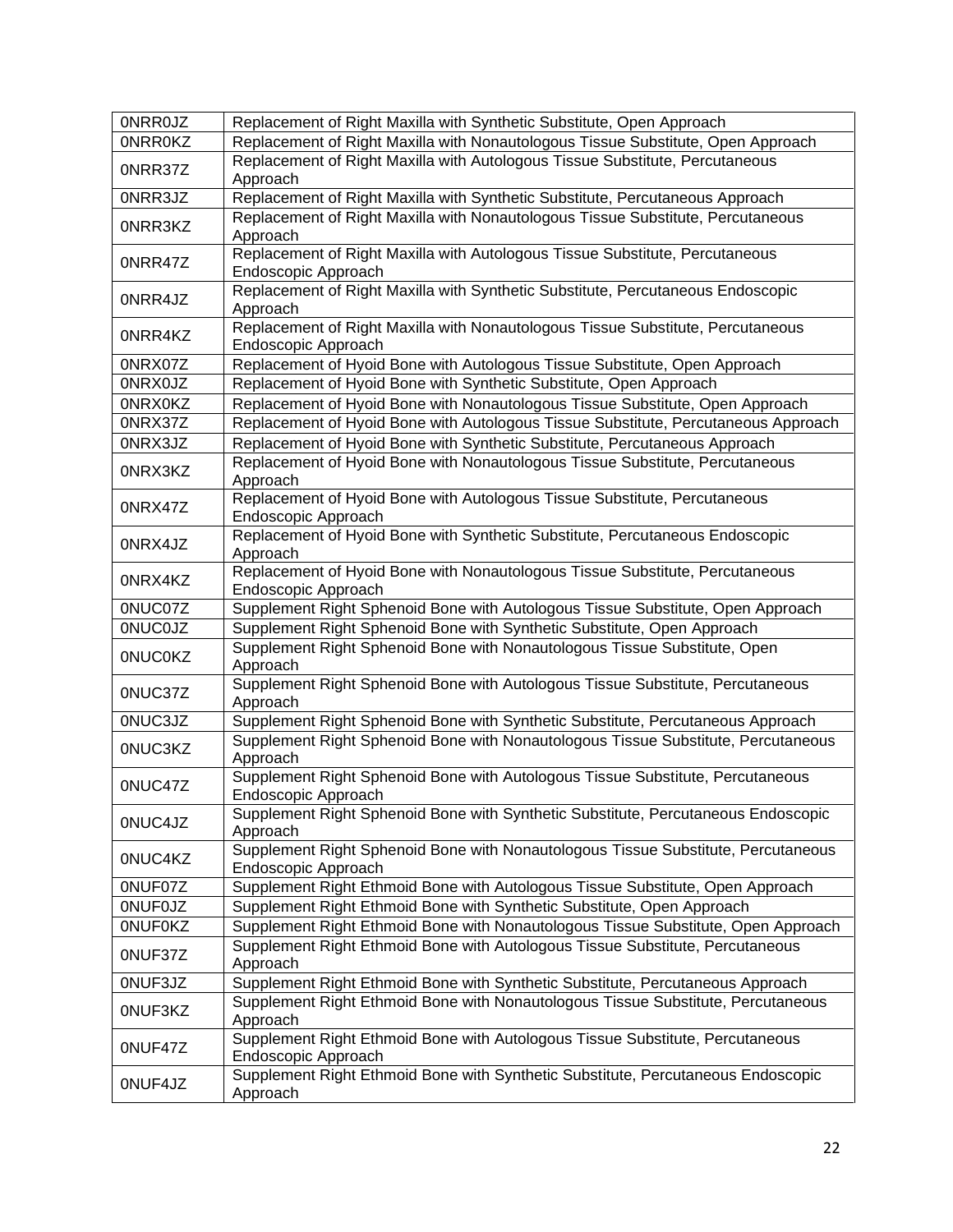| 0NUF4KZ        | Supplement Right Ethmoid Bone with Nonautologous Tissue Substitute, Percutaneous<br>Endoscopic Approach  |
|----------------|----------------------------------------------------------------------------------------------------------|
| 0NUG07Z        | Supplement Left Ethmoid Bone with Autologous Tissue Substitute, Open Approach                            |
| 0NUG0JZ        | Supplement Left Ethmoid Bone with Synthetic Substitute, Open Approach                                    |
| <b>ONUGOKZ</b> | Supplement Left Ethmoid Bone with Nonautologous Tissue Substitute, Open Approach                         |
| 0NUG37Z        | Supplement Left Ethmoid Bone with Autologous Tissue Substitute, Percutaneous<br>Approach                 |
| 0NUG3JZ        | Supplement Left Ethmoid Bone with Synthetic Substitute, Percutaneous Approach                            |
| 0NUG3KZ        | Supplement Left Ethmoid Bone with Nonautologous Tissue Substitute, Percutaneous<br>Approach              |
| 0NUG47Z        | Supplement Left Ethmoid Bone with Autologous Tissue Substitute, Percutaneous<br>Endoscopic Approach      |
| 0NUG4JZ        | Supplement Left Ethmoid Bone with Synthetic Substitute, Percutaneous Endoscopic<br>Approach              |
| 0NUG4KZ        | Supplement Left Ethmoid Bone with Nonautologous Tissue Substitute, Percutaneous<br>Endoscopic Approach   |
| 0NUH07Z        | Supplement Right Lacrimal Bone with Autologous Tissue Substitute, Open Approach                          |
| <b>ONUHOJZ</b> | Supplement Right Lacrimal Bone with Synthetic Substitute, Open Approach                                  |
| <b>ONUHOKZ</b> | Supplement Right Lacrimal Bone with Nonautologous Tissue Substitute, Open Approach                       |
| 0NUH37Z        | Supplement Right Lacrimal Bone with Autologous Tissue Substitute, Percutaneous<br>Approach               |
| 0NUH3JZ        | Supplement Right Lacrimal Bone with Synthetic Substitute, Percutaneous Approach                          |
| 0NUH3KZ        | Supplement Right Lacrimal Bone with Nonautologous Tissue Substitute, Percutaneous<br>Approach            |
| 0NUH47Z        | Supplement Right Lacrimal Bone with Autologous Tissue Substitute, Percutaneous<br>Endoscopic Approach    |
| 0NUH4JZ        | Supplement Right Lacrimal Bone with Synthetic Substitute, Percutaneous Endoscopic<br>Approach            |
| 0NUH4KZ        | Supplement Right Lacrimal Bone with Nonautologous Tissue Substitute, Percutaneous<br>Endoscopic Approach |
| 0NUJ07Z        | Supplement Left Lacrimal Bone with Autologous Tissue Substitute, Open Approach                           |
| <b>ONUJOJZ</b> | Supplement Left Lacrimal Bone with Synthetic Substitute, Open Approach                                   |
| <b>ONUJOKZ</b> | Supplement Left Lacrimal Bone with Nonautologous Tissue Substitute, Open Approach                        |
| 0NUJ37Z        | Supplement Left Lacrimal Bone with Autologous Tissue Substitute, Percutaneous<br>Approach                |
| 0NUJ3JZ        | Supplement Left Lacrimal Bone with Synthetic Substitute, Percutaneous Approach                           |
| 0NUJ3KZ        | Supplement Left Lacrimal Bone with Nonautologous Tissue Substitute, Percutaneous<br>Approach             |
| 0NUJ47Z        | Supplement Left Lacrimal Bone with Autologous Tissue Substitute, Percutaneous<br>Endoscopic Approach     |
| 0NUJ4JZ        | Supplement Left Lacrimal Bone with Synthetic Substitute, Percutaneous Endoscopic<br>Approach             |
| 0NUJ4KZ        | Supplement Left Lacrimal Bone with Nonautologous Tissue Substitute, Percutaneous<br>Endoscopic Approach  |
| 0NUK07Z        | Supplement Right Palatine Bone with Autologous Tissue Substitute, Open Approach                          |
| <b>ONUKOJZ</b> | Supplement Right Palatine Bone with Synthetic Substitute, Open Approach                                  |
| <b>ONUKOKZ</b> | Supplement Right Palatine Bone with Nonautologous Tissue Substitute, Open Approach                       |
| 0NUK37Z        | Supplement Right Palatine Bone with Autologous Tissue Substitute, Percutaneous<br>Approach               |
| 0NUK3JZ        | Supplement Right Palatine Bone with Synthetic Substitute, Percutaneous Approach                          |
| 0NUK3KZ        | Supplement Right Palatine Bone with Nonautologous Tissue Substitute, Percutaneous<br>Approach            |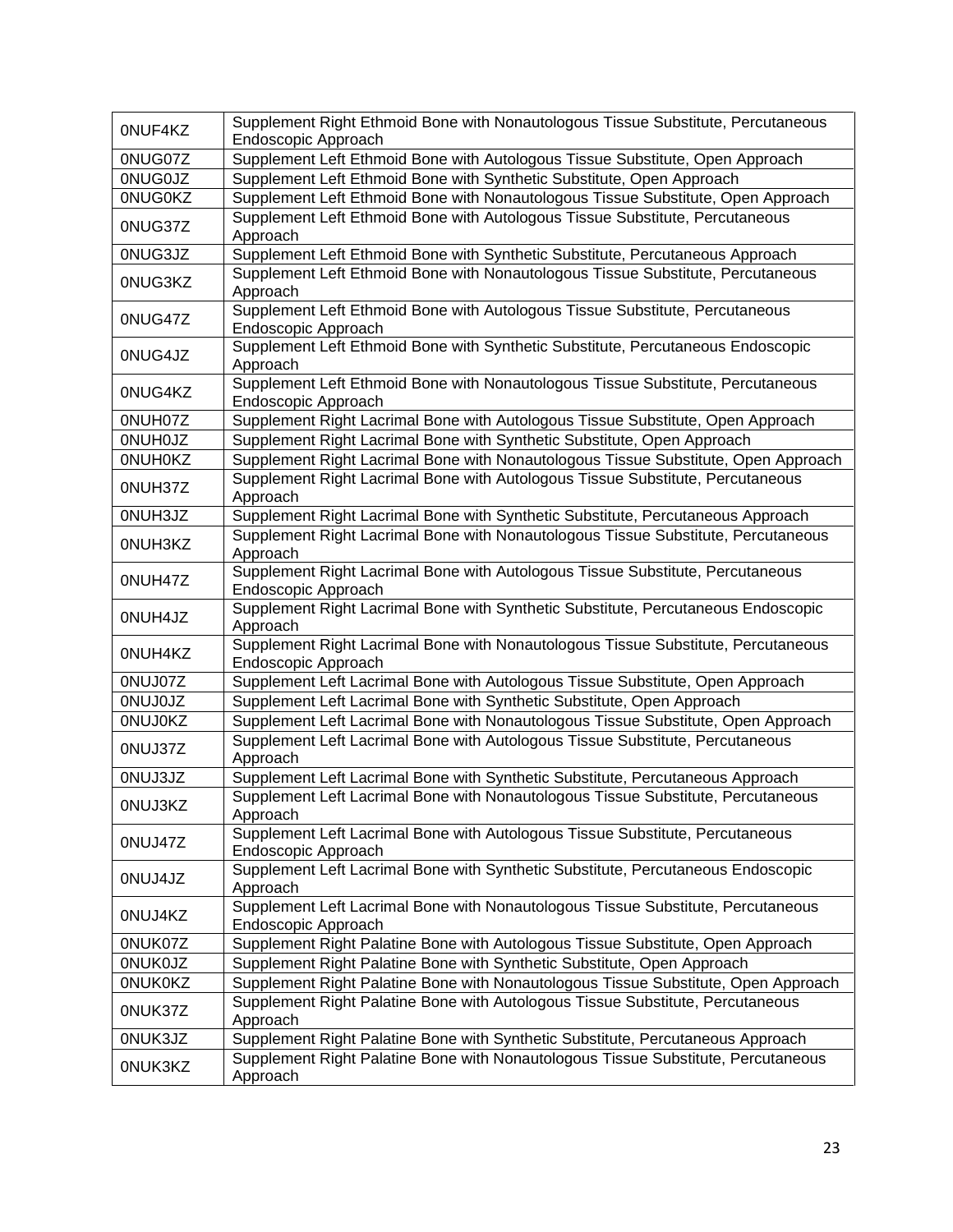| 0NUK47Z        | Supplement Right Palatine Bone with Autologous Tissue Substitute, Percutaneous<br>Endoscopic Approach     |
|----------------|-----------------------------------------------------------------------------------------------------------|
| 0NUK4JZ        | Supplement Right Palatine Bone with Synthetic Substitute, Percutaneous Endoscopic<br>Approach             |
| 0NUK4KZ        | Supplement Right Palatine Bone with Nonautologous Tissue Substitute, Percutaneous<br>Endoscopic Approach  |
| 0NUL07Z        | Supplement Left Palatine Bone with Autologous Tissue Substitute, Open Approach                            |
| <b>ONULOJZ</b> | Supplement Left Palatine Bone with Synthetic Substitute, Open Approach                                    |
| <b>ONULOKZ</b> | Supplement Left Palatine Bone with Nonautologous Tissue Substitute, Open Approach                         |
| 0NUL37Z        | Supplement Left Palatine Bone with Autologous Tissue Substitute, Percutaneous<br>Approach                 |
| 0NUL3JZ        | Supplement Left Palatine Bone with Synthetic Substitute, Percutaneous Approach                            |
| 0NUL3KZ        | Supplement Left Palatine Bone with Nonautologous Tissue Substitute, Percutaneous<br>Approach              |
| 0NUL47Z        | Supplement Left Palatine Bone with Autologous Tissue Substitute, Percutaneous<br>Endoscopic Approach      |
| 0NUL4JZ        | Supplement Left Palatine Bone with Synthetic Substitute, Percutaneous Endoscopic<br>Approach              |
| 0NUL4KZ        | Supplement Left Palatine Bone with Nonautologous Tissue Substitute, Percutaneous<br>Endoscopic Approach   |
| 0NUM07Z        | Supplement Right Zygomatic Bone with Autologous Tissue Substitute, Open Approach                          |
| <b>ONUMOJZ</b> | Supplement Right Zygomatic Bone with Synthetic Substitute, Open Approach                                  |
| <b>ONUMOKZ</b> | Supplement Right Zygomatic Bone with Nonautologous Tissue Substitute, Open<br>Approach                    |
| 0NUM37Z        | Supplement Right Zygomatic Bone with Autologous Tissue Substitute, Percutaneous<br>Approach               |
| 0NUM3JZ        | Supplement Right Zygomatic Bone with Synthetic Substitute, Percutaneous Approach                          |
| 0NUM3KZ        | Supplement Right Zygomatic Bone with Nonautologous Tissue Substitute, Percutaneous<br>Approach            |
| 0NUM47Z        | Supplement Right Zygomatic Bone with Autologous Tissue Substitute, Percutaneous<br>Endoscopic Approach    |
| 0NUM4JZ        | Supplement Right Zygomatic Bone with Synthetic Substitute, Percutaneous Endoscopic<br>Approach            |
| 0NUM4KZ        | Supplement Right Zygomatic Bone with Nonautologous Tissue Substitute, Percutaneous<br>Endoscopic Approach |
| 0NUN07Z        | Supplement Left Zygomatic Bone with Autologous Tissue Substitute, Open Approach                           |
| <b>ONUNOJZ</b> | Supplement Left Zygomatic Bone with Synthetic Substitute, Open Approach                                   |
| <b>ONUNOKZ</b> | Supplement Left Zygomatic Bone with Nonautologous Tissue Substitute, Open Approach                        |
| 0NUN37Z        | Supplement Left Zygomatic Bone with Autologous Tissue Substitute, Percutaneous<br>Approach                |
| 0NUN3JZ        | Supplement Left Zygomatic Bone with Synthetic Substitute, Percutaneous Approach                           |
| 0NUN3KZ        | Supplement Left Zygomatic Bone with Nonautologous Tissue Substitute, Percutaneous<br>Approach             |
| 0NUN47Z        | Supplement Left Zygomatic Bone with Autologous Tissue Substitute, Percutaneous<br>Endoscopic Approach     |
| 0NUN4JZ        | Supplement Left Zygomatic Bone with Synthetic Substitute, Percutaneous Endoscopic<br>Approach             |
| 0NUN4KZ        | Supplement Left Zygomatic Bone with Nonautologous Tissue Substitute, Percutaneous<br>Endoscopic Approach  |
| 0NUP07Z        | Supplement Right Orbit with Autologous Tissue Substitute, Open Approach                                   |
| <b>ONUPOKZ</b> | Supplement Right Orbit with Nonautologous Tissue Substitute, Open Approach                                |
| 0NUP37Z        | Supplement Right Orbit with Autologous Tissue Substitute, Percutaneous Approach                           |
| 0NUP3KZ        | Supplement Right Orbit with Nonautologous Tissue Substitute, Percutaneous Approach                        |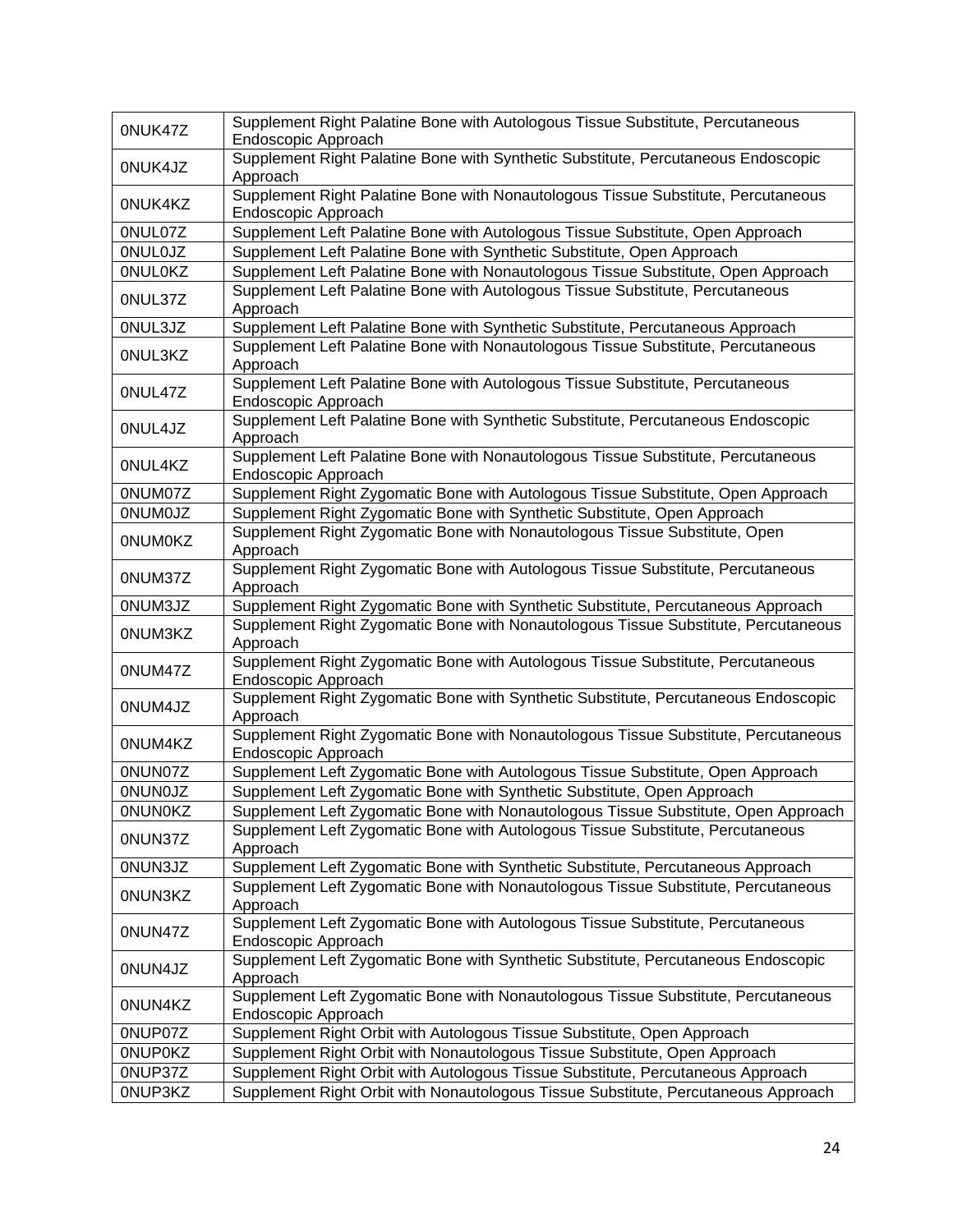| 0NUP47Z        | Supplement Right Orbit with Autologous Tissue Substitute, Percutaneous Endoscopic                  |
|----------------|----------------------------------------------------------------------------------------------------|
|                | Approach<br>Supplement Right Orbit with Nonautologous Tissue Substitute, Percutaneous              |
| 0NUP4KZ        | Endoscopic Approach                                                                                |
| 0NUQ07Z        | Supplement Left Orbit with Autologous Tissue Substitute, Open Approach                             |
| <b>ONUQOKZ</b> | Supplement Left Orbit with Nonautologous Tissue Substitute, Open Approach                          |
| 0NUQ37Z        | Supplement Left Orbit with Autologous Tissue Substitute, Percutaneous Approach                     |
| 0NUQ3KZ        | Supplement Left Orbit with Nonautologous Tissue Substitute, Percutaneous Approach                  |
| 0NUQ47Z        | Supplement Left Orbit with Autologous Tissue Substitute, Percutaneous Endoscopic<br>Approach       |
|                | Supplement Left Orbit with Nonautologous Tissue Substitute, Percutaneous Endoscopic                |
| 0NUQ4KZ        | Approach                                                                                           |
| 0NUR07Z        | Supplement Right Maxilla with Autologous Tissue Substitute, Open Approach                          |
| <b>ONUROJZ</b> | Supplement Right Maxilla with Synthetic Substitute, Open Approach                                  |
| <b>ONUROKZ</b> | Supplement Right Maxilla with Nonautologous Tissue Substitute, Open Approach                       |
| 0NUR37Z        | Supplement Right Maxilla with Autologous Tissue Substitute, Percutaneous Approach                  |
| 0NUR3JZ        | Supplement Right Maxilla with Synthetic Substitute, Percutaneous Approach                          |
|                | Supplement Right Maxilla with Nonautologous Tissue Substitute, Percutaneous                        |
| 0NUR3KZ        | Approach                                                                                           |
| 0NUR47Z        | Supplement Right Maxilla with Autologous Tissue Substitute, Percutaneous Endoscopic                |
|                | Approach                                                                                           |
| 0NUR4JZ        | Supplement Right Maxilla with Synthetic Substitute, Percutaneous Endoscopic Approach               |
| 0NUR4KZ        | Supplement Right Maxilla with Nonautologous Tissue Substitute, Percutaneous<br>Endoscopic Approach |
| 0NUX07Z        | Supplement Hyoid Bone with Autologous Tissue Substitute, Open Approach                             |
| <b>ONUXOJZ</b> | Supplement Hyoid Bone with Synthetic Substitute, Open Approach                                     |
| <b>ONUXOKZ</b> | Supplement Hyoid Bone with Nonautologous Tissue Substitute, Open Approach                          |
| 0NUX37Z        | Supplement Hyoid Bone with Autologous Tissue Substitute, Percutaneous Approach                     |
| 0NUX3JZ        | Supplement Hyoid Bone with Synthetic Substitute, Percutaneous Approach                             |
| 0NUX3KZ        | Supplement Hyoid Bone with Nonautologous Tissue Substitute, Percutaneous Approach                  |
|                | Supplement Hyoid Bone with Autologous Tissue Substitute, Percutaneous Endoscopic                   |
| 0NUX47Z        | Approach                                                                                           |
| 0NUX4JZ        | Supplement Hyoid Bone with Synthetic Substitute, Percutaneous Endoscopic Approach                  |
| 0NUX4KZ        | Supplement Hyoid Bone with Nonautologous Tissue Substitute, Percutaneous<br>Endoscopic Approach    |
| 0RNC0ZZ        | Release Right Temporomandibular Joint, Open Approach                                               |
| 0RNC3ZZ        | Release Right Temporomandibular Joint, Percutaneous Approach                                       |
| 0RNC4ZZ        | Release Right Temporomandibular Joint, Percutaneous Endoscopic Approach                            |
| 0RND0ZZ        | Release Left Temporomandibular Joint, Open Approach                                                |
| 0RND3ZZ        | Release Left Temporomandibular Joint, Percutaneous Approach                                        |
| 0RND4ZZ        | Release Left Temporomandibular Joint, Percutaneous Endoscopic Approach                             |
| 0W0407Z        | Alteration of Upper Jaw with Autologous Tissue Substitute, Open Approach                           |
| 0W040JZ        | Alteration of Upper Jaw with Synthetic Substitute, Open Approach                                   |
| 0W040KZ        | Alteration of Upper Jaw with Nonautologous Tissue Substitute, Open Approach                        |
| 0W040ZZ        | Alteration of Upper Jaw, Open Approach                                                             |
| 0W0437Z        | Alteration of Upper Jaw with Autologous Tissue Substitute, Percutaneous Approach                   |
| 0W043JZ        | Alteration of Upper Jaw with Synthetic Substitute, Percutaneous Approach                           |
| 0W043KZ        |                                                                                                    |
|                | Alteration of Upper Jaw with Nonautologous Tissue Substitute, Percutaneous Approach                |
| 0W043ZZ        | Alteration of Upper Jaw, Percutaneous Approach                                                     |
| 0W0447Z        | Alteration of Upper Jaw with Autologous Tissue Substitute, Percutaneous Endoscopic<br>Approach     |
| 0W044JZ        | Alteration of Upper Jaw with Synthetic Substitute, Percutaneous Endoscopic Approach                |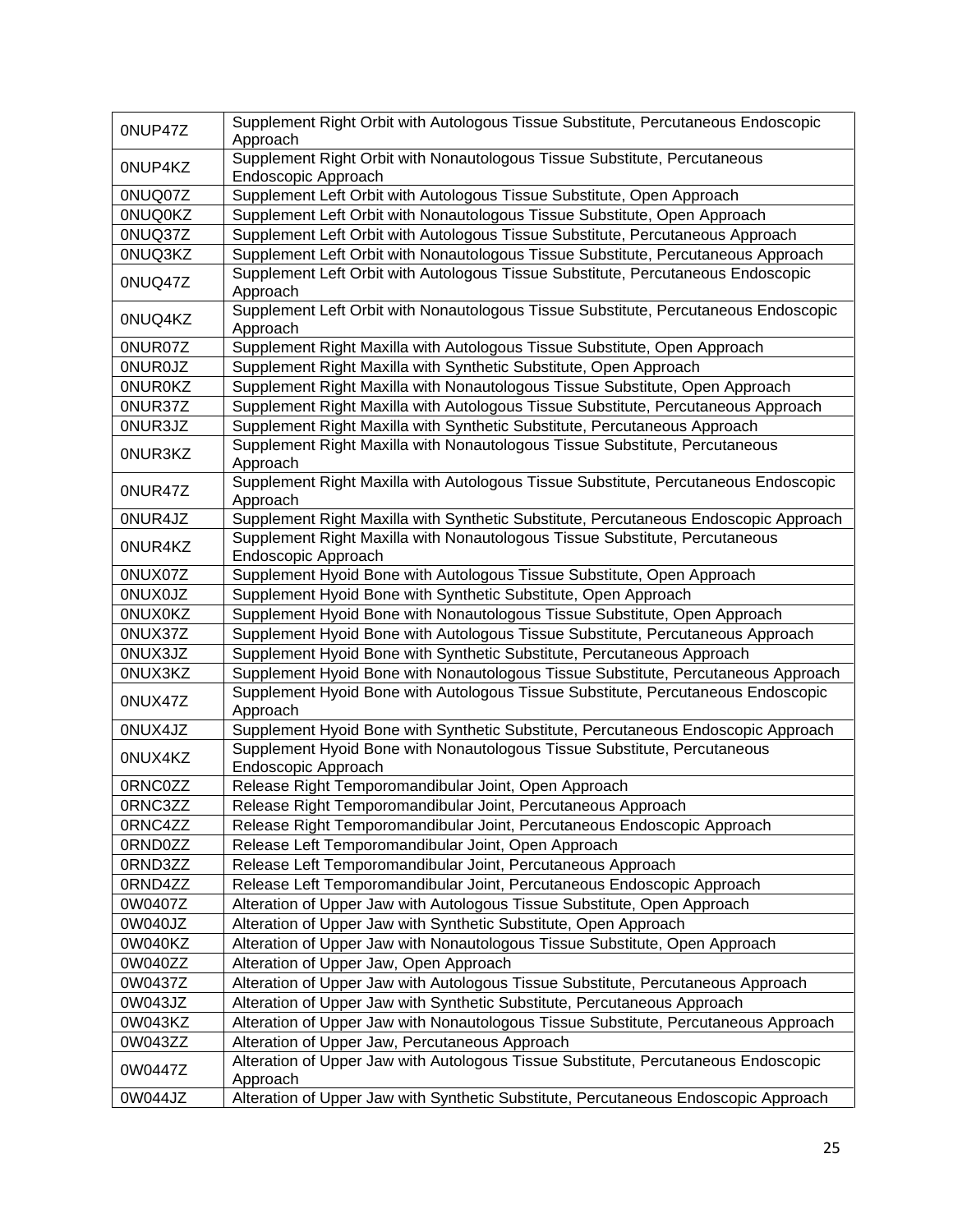| 0W044KZ | Alteration of Upper Jaw with Nonautologous Tissue Substitute, Percutaneous          |
|---------|-------------------------------------------------------------------------------------|
|         | Endoscopic Approach                                                                 |
| 0W044ZZ | Alteration of Upper Jaw, Percutaneous Endoscopic Approach                           |
| 0W0507Z | Alteration of Lower Jaw with Autologous Tissue Substitute, Open Approach            |
| 0W050JZ | Alteration of Lower Jaw with Synthetic Substitute, Open Approach                    |
| 0W050KZ | Alteration of Lower Jaw with Nonautologous Tissue Substitute, Open Approach         |
| 0W050ZZ | Alteration of Lower Jaw, Open Approach                                              |
| 0W0537Z | Alteration of Lower Jaw with Autologous Tissue Substitute, Percutaneous Approach    |
| 0W053JZ | Alteration of Lower Jaw with Synthetic Substitute, Percutaneous Approach            |
| 0W053KZ | Alteration of Lower Jaw with Nonautologous Tissue Substitute, Percutaneous Approach |
| 0W053ZZ | Alteration of Lower Jaw, Percutaneous Approach                                      |
| 0W0547Z | Alteration of Lower Jaw with Autologous Tissue Substitute, Percutaneous Endoscopic  |
|         | Approach                                                                            |
| 0W054JZ | Alteration of Lower Jaw with Synthetic Substitute, Percutaneous Endoscopic Approach |
| 0W054KZ | Alteration of Lower Jaw with Nonautologous Tissue Substitute, Percutaneous          |
|         | Endoscopic Approach                                                                 |
| 0W054ZZ | Alteration of Lower Jaw, Percutaneous Endoscopic Approach                           |
| 0W020ZZ | Alteration of Face, Open Approach                                                   |
| 0W0207Z | Alteration of Face with Autologous Tissue Substitute, Open Approach                 |
| 0W020JZ | Alteration of Face with Synthetic Substitute, Open Approach                         |
| 0W020KZ | Alteration of Face with Nonautologous Tissue Substitute, Open Approach              |
| 0W023ZZ | Alteration of Face, Percutaneous Approach                                           |
| 0W0247Z | Alteration of Face with Autologous Tissue Substitute, Percutaneous Endoscopic       |
|         | Approach                                                                            |
| 0W024JZ | Alteration of Face with Synthetic Substitute, Percutaneous Endoscopic Approach      |
| 0W024KZ | Alteration of Face with Nonautologous Tissue Substitute, Percutaneous Endoscopic    |
|         | Approach                                                                            |
| 0W024ZZ | Alteration of Face, Percutaneous Endoscopic Approach                                |
| 0NS104Z | Reposition Right Frontal Bone with Internal Fixation Device, Open Approach          |

# **Female to Male Surgery**

| ICD-10-PCS     |                                                                                         |
|----------------|-----------------------------------------------------------------------------------------|
| procedure      |                                                                                         |
| codes          | <b>Code Description</b>                                                                 |
| 0VTC0ZZ        | Resection of Bilateral Testes, Open Approach                                            |
| 0H0T0ZZ        | Alteration of Right Breast, Open Approach                                               |
| 0H0T3ZZ        | Alteration of Right Breast, Percutaneous Approach                                       |
| 0H0U0ZZ        | Alteration of Left Breast, Open Approach                                                |
| 0H0U3ZZ        | Alteration of Left Breast, Percutaneous Approach                                        |
| 0H0V07Z        | Alteration of Bilateral Breast with Autologous Tissue Substitute, Open Approach         |
| 0H0V0JZ        | Alteration of Bilateral Breast with Synthetic Substitute, Open Approach                 |
| 0H0V0KZ        | Alteration of Bilateral Breast with Nonautologous Tissue Substitute, Open Approach      |
| 0H0V0ZZ        | Alteration of Bilateral Breast, Open Approach                                           |
| 0H0V37Z        | Alteration of Bilateral Breast with Autologous Tissue Substitute, Percutaneous Approach |
| 0H0V3JZ        | Alteration of Bilateral Breast with Synthetic Substitute, Percutaneous Approach         |
| 0H0V3KZ        | Alteration of Bilateral Breast with Nonautologous Tissue Substitute, Percutaneous       |
|                | Approach                                                                                |
| 0H0V3ZZ        | Alteration of Bilateral Breast, Percutaneous Approach                                   |
| 0HDSXZZ        | Extraction of Hair, External Approach                                                   |
| 0HMTXZZ        | Reattachment of Right Breast, External Approach                                         |
| 0HMUXZZ        | Reattachment of Left Breast, External Approach                                          |
| <b>OHMVXZZ</b> | Reattachment of Bilateral Breast, External Approach                                     |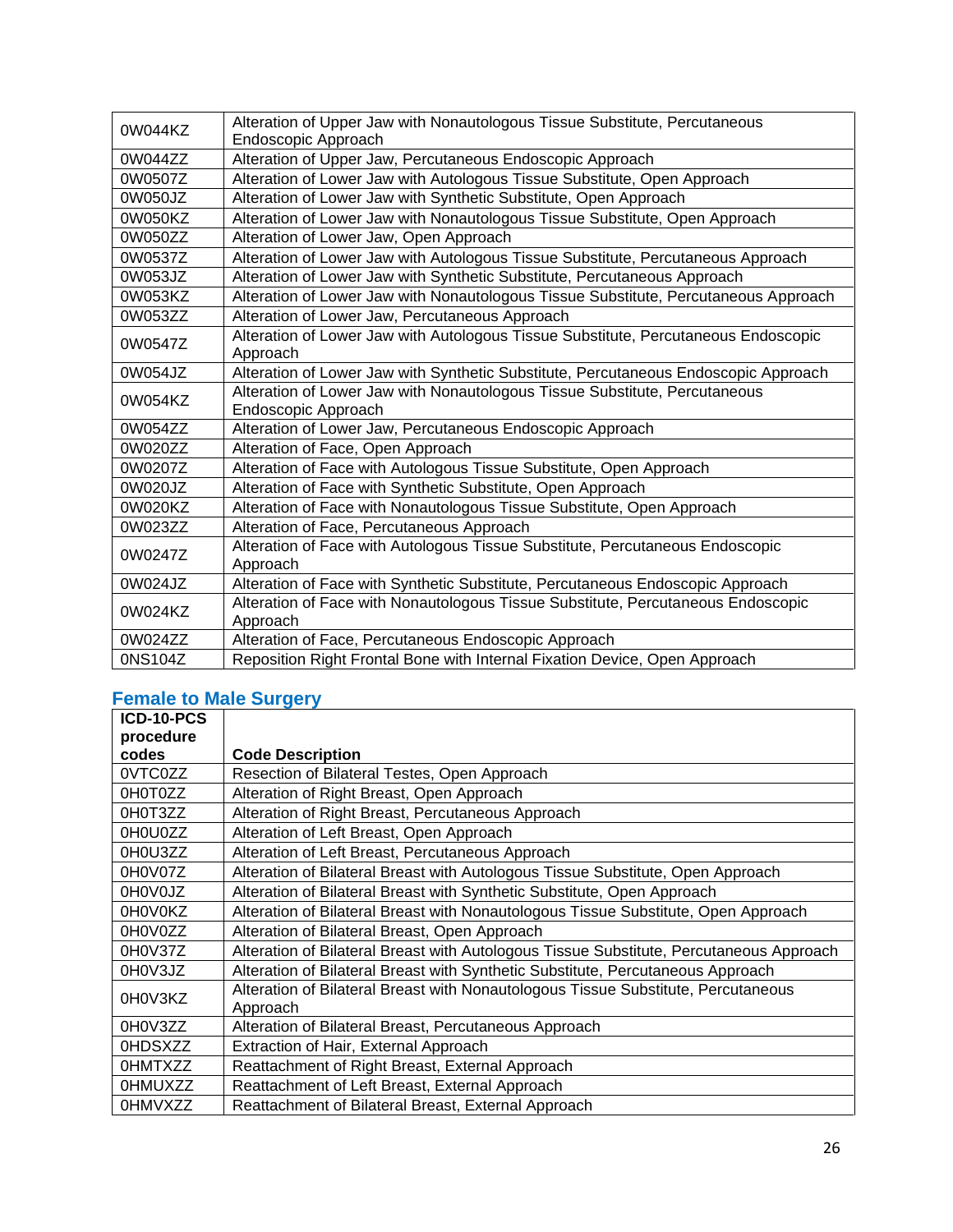| <b>OHMWXZZ</b> | Reattachment of Right Nipple, External Approach                        |
|----------------|------------------------------------------------------------------------|
| <b>OHMXXZZ</b> | Reattachment of Left Nipple, External Approach                         |
| 0HNT0ZZ        | Release Right Breast, Open Approach                                    |
| 0HNT3ZZ        | Release Right Breast, Percutaneous Approach                            |
| 0HNT7ZZ        | Release Right Breast, Via Natural or Artificial Opening                |
| 0HNT8ZZ        | Release Right Breast, Via Natural or Artificial Opening Endoscopic     |
| 0HNTXZZ        | Release Right Breast, External Approach                                |
| 0HNU0ZZ        | Release Left Breast, Open Approach                                     |
| 0HNU3ZZ        | Release Left Breast, Percutaneous Approach                             |
| 0HNU7ZZ        | Release Left Breast, Via Natural or Artificial Opening                 |
| 0HNU8ZZ        | Release Left Breast, Via Natural or Artificial Opening Endoscopic      |
| 0HNV0ZZ        | Release Bilateral Breast, Open Approach                                |
| 0HNV3ZZ        | Release Bilateral Breast, Percutaneous Approach                        |
| 0HNV7ZZ        | Release Bilateral Breast, Via Natural or Artificial Opening            |
| 0HNV8ZZ        | Release Bilateral Breast, Via Natural or Artificial Opening Endoscopic |
| <b>OHNVXZZ</b> | Release Bilateral Breast, External Approach                            |
| 0HNW0ZZ        | Release Right Nipple, Open Approach                                    |
| 0HNW3ZZ        | Release Right Nipple, Percutaneous Approach                            |
| 0HNW7ZZ        | Release Right Nipple, Via Natural or Artificial Opening                |
| 0HNW8ZZ        | Release Right Nipple, Via Natural or Artificial Opening Endoscopic     |
| 0HNWXZZ        | Release Right Nipple, External Approach                                |
| 0HNX0ZZ        | Release Left Nipple, Open Approach                                     |
| 0HNX3ZZ        | Release Left Nipple, Percutaneous Approach                             |
| 0HNX7ZZ        | Release Left Nipple, Via Natural or Artificial Opening                 |
| 0HNX8ZZ        | Release Left Nipple, Via Natural or Artificial Opening Endoscopic      |
| <b>OHNXXZZ</b> | Release Left Nipple, External Approach                                 |
| 0HQT0ZZ        | Repair Right Breast, Open Approach                                     |
| 0HQT3ZZ        | Repair Right Breast, Percutaneous Approach                             |
| 0HQT7ZZ        | Repair Right Breast, Via Natural or Artificial Opening                 |
| 0HQT8ZZ        | Repair Right Breast, Via Natural or Artificial Opening Endoscopic      |
| 0HQU0ZZ        | Repair Left Breast, Open Approach                                      |
| 0HQU3ZZ        | Repair Left Breast, Percutaneous Approach                              |
| 0HQU7ZZ        | Repair Left Breast, Via Natural or Artificial Opening                  |
| 0HQU8ZZ        | Repair Left Breast, Via Natural or Artificial Opening Endoscopic       |
| 0HQV0ZZ        | Repair Bilateral Breast, Open Approach                                 |
| 0HQV3ZZ        | Repair Bilateral Breast, Percutaneous Approach                         |
| 0HQV7ZZ        | Repair Bilateral Breast, Via Natural or Artificial Opening             |
| 0HQV8ZZ        | Repair Bilateral Breast, Via Natural or Artificial Opening Endoscopic  |
| 0HQW0ZZ        | Repair Right Nipple, Open Approach                                     |
| 0HQW3ZZ        | Repair Right Nipple, Percutaneous Approach                             |
| 0HQW7ZZ        | Repair Right Nipple, Via Natural or Artificial Opening                 |
| 0HQW8ZZ        | Repair Right Nipple, Via Natural or Artificial Opening Endoscopic      |
| 0HQWXZZ        | Repair Right Nipple, External Approach                                 |
| 0HQX0ZZ        | Repair Left Nipple, Open Approach                                      |
| 0HQX3ZZ        | Repair Left Nipple, Percutaneous Approach                              |
| 0HQX7ZZ        | Repair Left Nipple, Via Natural or Artificial Opening                  |
| 0HQX8ZZ        | Repair Left Nipple, Via Natural or Artificial Opening Endoscopic       |
| 0HQXXZZ        | Repair Left Nipple, External Approach                                  |
| 0HQY0ZZ        | Repair Supernumerary Breast, Open Approach                             |
| 0HQY3ZZ        | Repair Supernumerary Breast, Percutaneous Approach                     |
| 0HQY7ZZ        | Repair Supernumerary Breast, Via Natural or Artificial Opening         |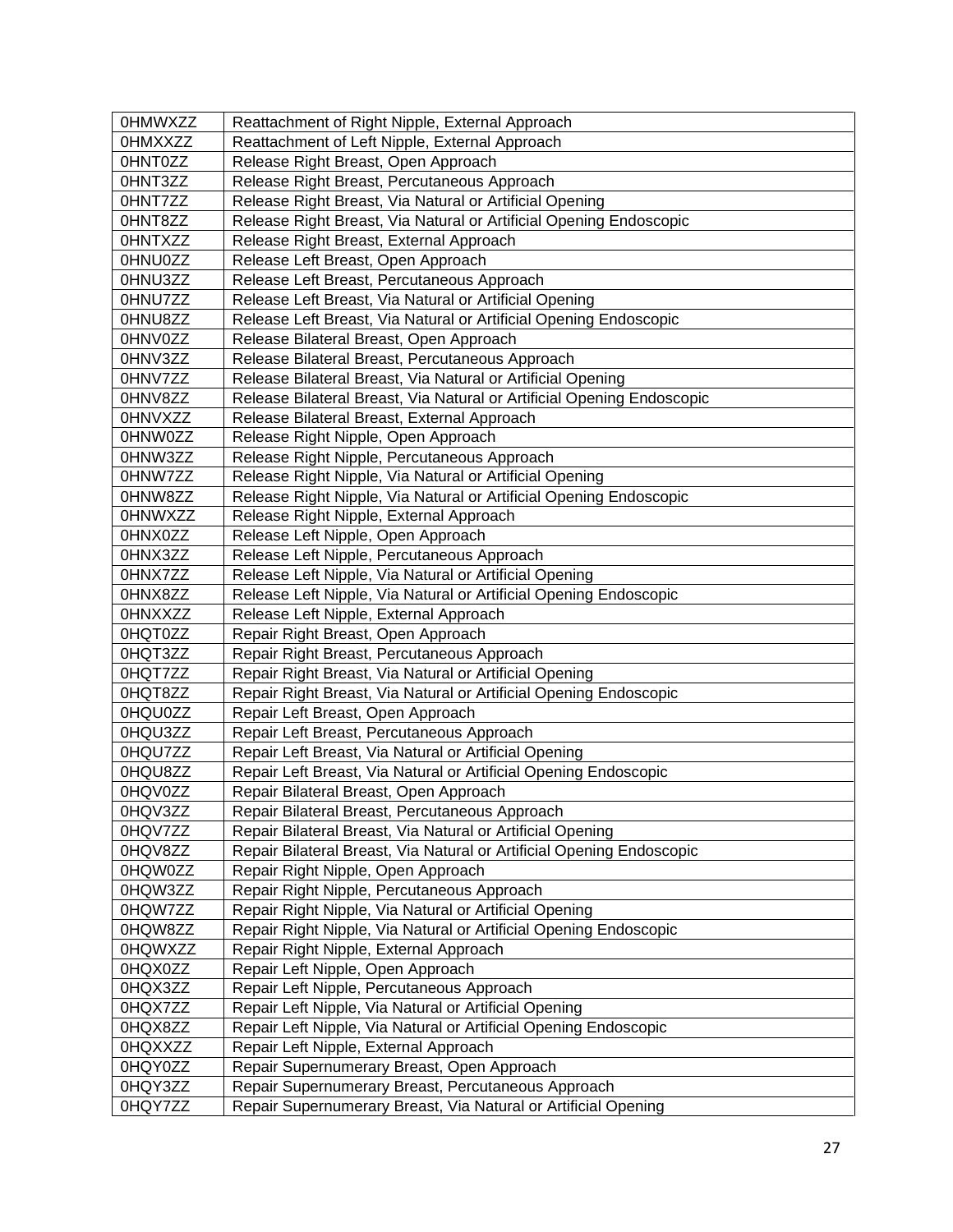| 0HQY8ZZ        | Repair Supernumerary Breast, Via Natural or Artificial Opening Endoscopic                                         |
|----------------|-------------------------------------------------------------------------------------------------------------------|
| 0HRT07Z        | Replacement of Right Breast with Autologous Tissue Substitute, Open Approach                                      |
| 0HRT0KZ        | Replacement of Right Breast with Nonautologous Tissue Substitute, Open Approach                                   |
| 0HRT37Z        | Replacement of Right Breast with Autologous Tissue Substitute, Percutaneous Approach                              |
| 0HRT3KZ        | Replacement of Right Breast with Nonautologous Tissue Substitute, Percutaneous<br>Approach                        |
| 0HRU07Z        | Replacement of Left Breast with Autologous Tissue Substitute, Open Approach                                       |
| 0HRU0KZ        | Replacement of Left Breast with Nonautologous Tissue Substitute, Open Approach                                    |
| 0HRU37Z        | Replacement of Left Breast with Autologous Tissue Substitute, Percutaneous Approach                               |
| 0HRU3KZ        | Replacement of Left Breast with Nonautologous Tissue Substitute, Percutaneous<br>Approach                         |
| 0HRV07Z        | Replacement of Bilateral Breast with Autologous Tissue Substitute, Open Approach                                  |
| 0HRV0KZ        | Replacement of Bilateral Breast with Nonautologous Tissue Substitute, Open Approach                               |
| 0HRV37Z        | Replacement of Bilateral Breast with Autologous Tissue Substitute, Percutaneous<br>Approach                       |
| 0HRV3KZ        | Replacement of Bilateral Breast with Nonautologous Tissue Substitute, Percutaneous<br>Approach                    |
| 0HRW07Z        | Replacement of Right Nipple with Autologous Tissue Substitute, Open Approach                                      |
| 0HRW0JZ        | Replacement of Right Nipple with Synthetic Substitute, Open Approach                                              |
| 0HRW0KZ        | Replacement of Right Nipple with Nonautologous Tissue Substitute, Open Approach                                   |
| 0HRW37Z        | Replacement of Right Nipple with Autologous Tissue Substitute, Percutaneous Approach                              |
| 0HRW3JZ        | Replacement of Right Nipple with Synthetic Substitute, Percutaneous Approach                                      |
| 0HRW3KZ        | Replacement of Right Nipple with Nonautologous Tissue Substitute, Percutaneous<br>Approach                        |
| 0HRWX7Z        | Replacement of Right Nipple with Autologous Tissue Substitute, External Approach                                  |
| <b>OHRWXJZ</b> | Replacement of Right Nipple with Synthetic Substitute, External Approach                                          |
| <b>OHRWXKZ</b> | Replacement of Right Nipple with Nonautologous Tissue Substitute, External Approach                               |
| 0HRX07Z        | Replacement of Left Nipple with Autologous Tissue Substitute, Open Approach                                       |
| 0HRX0JZ        | Replacement of Left Nipple with Synthetic Substitute, Open Approach                                               |
| 0HRX0KZ        | Replacement of Left Nipple with Nonautologous Tissue Substitute, Open Approach                                    |
| 0HRX37Z        | Replacement of Left Nipple with Autologous Tissue Substitute, Percutaneous Approach                               |
| 0HRX3JZ        | Replacement of Left Nipple with Synthetic Substitute, Percutaneous Approach                                       |
| 0HRX3KZ        | Replacement of Left Nipple with Nonautologous Tissue Substitute, Percutaneous<br>Approach                         |
| 0HRXX7Z        | Replacement of Left Nipple with Autologous Tissue Substitute, External Approach                                   |
| 0HRXXJZ        | Replacement of Left Nipple with Synthetic Substitute, External Approach                                           |
| 0HRXXKZ        | Replacement of Left Nipple with Nonautologous Tissue Substitute, External Approach                                |
| 0HUT07Z        | Supplement Right Breast with Autologous Tissue Substitute, Open Approach                                          |
| <b>OHUTOJZ</b> | Supplement Right Breast with Synthetic Substitute, Open Approach                                                  |
| 0HUT0KZ        | Supplement Right Breast with Nonautologous Tissue Substitute, Open Approach                                       |
| 0HUT37Z        | Supplement Right Breast with Autologous Tissue Substitute, Percutaneous Approach                                  |
| 0HUT3JZ        | Supplement Right Breast with Synthetic Substitute, Percutaneous Approach                                          |
| 0HUT3KZ        | Supplement Right Breast with Nonautologous Tissue Substitute, Percutaneous Approach                               |
| 0HUT77Z        | Supplement Right Breast with Autologous Tissue Substitute, Via Natural or Artificial<br>Opening                   |
| 0HUT7JZ        | Supplement Right Breast with Synthetic Substitute, Via Natural or Artificial Opening                              |
| 0HUT7KZ        | Supplement Right Breast with Nonautologous Tissue Substitute, Via Natural or Artificial<br>Opening                |
| 0HUT87Z        | Supplement Right Breast with Autologous Tissue Substitute, Via Natural or Artificial<br><b>Opening Endoscopic</b> |
| OHUT8JZ        | Supplement Right Breast with Synthetic Substitute, Via Natural or Artificial Opening<br>Endoscopic                |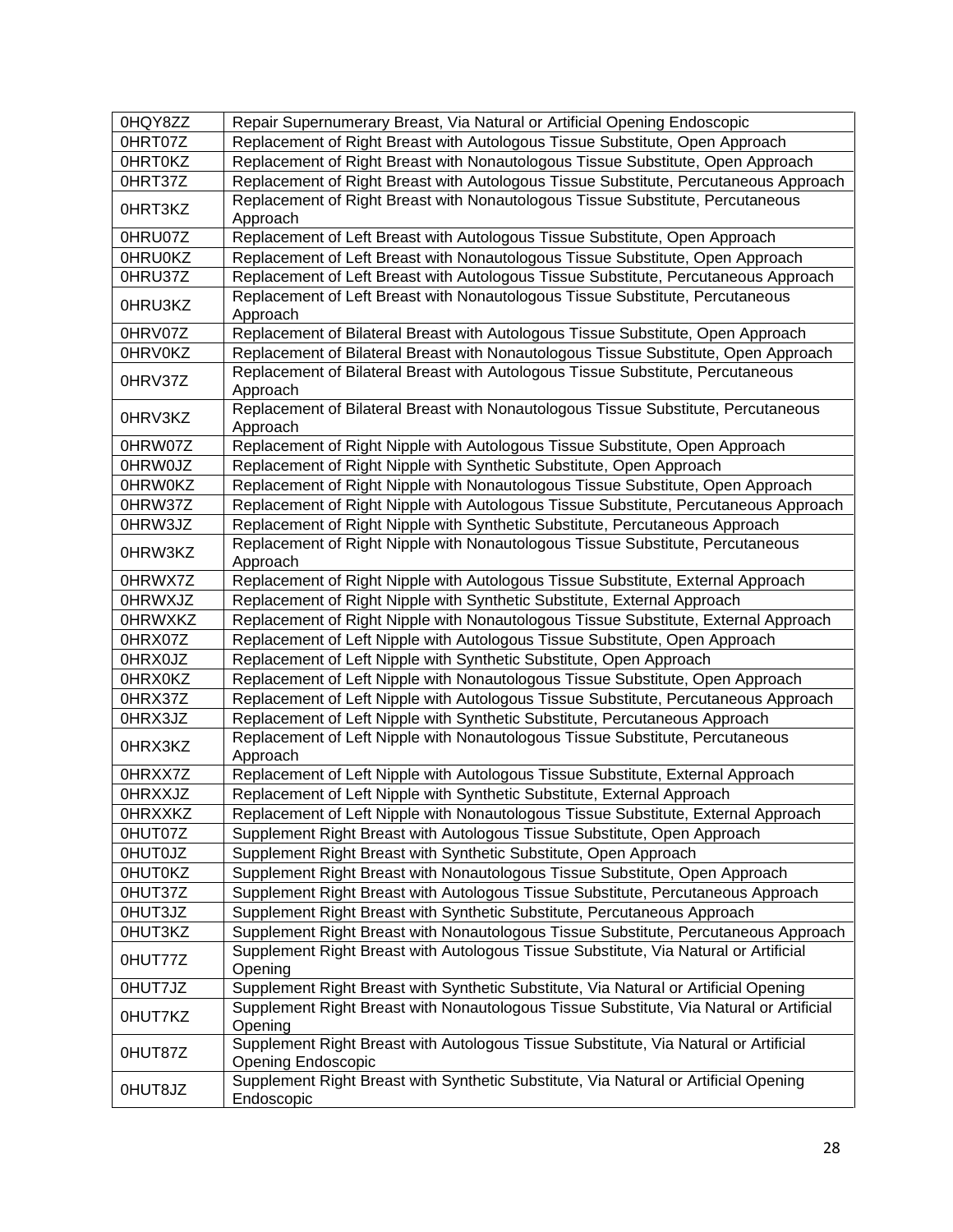| 0HUT8KZ        | Supplement Right Breast with Nonautologous Tissue Substitute, Via Natural or Artificial<br><b>Opening Endoscopic</b>     |
|----------------|--------------------------------------------------------------------------------------------------------------------------|
| 0HUU07Z        | Supplement Left Breast with Autologous Tissue Substitute, Open Approach                                                  |
| <b>OHUUOJZ</b> | Supplement Left Breast with Synthetic Substitute, Open Approach                                                          |
| 0HUU0KZ        | Supplement Left Breast with Nonautologous Tissue Substitute, Open Approach                                               |
| 0HUU37Z        | Supplement Left Breast with Autologous Tissue Substitute, Percutaneous Approach                                          |
| 0HUU3JZ        | Supplement Left Breast with Synthetic Substitute, Percutaneous Approach                                                  |
| 0HUU3KZ        | Supplement Left Breast with Nonautologous Tissue Substitute, Percutaneous Approach                                       |
|                | Supplement Left Breast with Autologous Tissue Substitute, Via Natural or Artificial                                      |
| 0HUU77Z        | Opening                                                                                                                  |
| 0HUU7JZ        | Supplement Left Breast with Synthetic Substitute, Via Natural or Artificial Opening                                      |
| 0HUU7KZ        | Supplement Left Breast with Nonautologous Tissue Substitute, Via Natural or Artificial<br>Opening                        |
| 0HUU87Z        | Supplement Left Breast with Autologous Tissue Substitute, Via Natural or Artificial<br><b>Opening Endoscopic</b>         |
| OHUU8JZ        | Supplement Left Breast with Synthetic Substitute, Via Natural or Artificial Opening<br>Endoscopic                        |
| 0HUU8KZ        | Supplement Left Breast with Nonautologous Tissue Substitute, Via Natural or Artificial<br><b>Opening Endoscopic</b>      |
| 0HUV07Z        | Supplement Bilateral Breast with Autologous Tissue Substitute, Open Approach                                             |
| <b>OHUVOJZ</b> | Supplement Bilateral Breast with Synthetic Substitute, Open Approach                                                     |
| 0HUV0KZ        | Supplement Bilateral Breast with Nonautologous Tissue Substitute, Open Approach                                          |
| 0HUV37Z        | Supplement Bilateral Breast with Autologous Tissue Substitute, Percutaneous Approach                                     |
| 0HUV3JZ        | Supplement Bilateral Breast with Synthetic Substitute, Percutaneous Approach                                             |
| 0HUV3KZ        | Supplement Bilateral Breast with Nonautologous Tissue Substitute, Percutaneous<br>Approach                               |
| 0HUV77Z        | Supplement Bilateral Breast with Autologous Tissue Substitute, Via Natural or Artificial<br>Opening                      |
| 0HUV7JZ        | Supplement Bilateral Breast with Synthetic Substitute, Via Natural or Artificial Opening                                 |
| 0HUV7KZ        | Supplement Bilateral Breast with Nonautologous Tissue Substitute, Via Natural or<br><b>Artificial Opening</b>            |
| 0HUV87Z        | Supplement Bilateral Breast with Autologous Tissue Substitute, Via Natural or Artificial<br><b>Opening Endoscopic</b>    |
| 0HUV8JZ        | Supplement Bilateral Breast with Synthetic Substitute, Via Natural or Artificial Opening<br>Endoscopic                   |
| 0HUV8KZ        | Supplement Bilateral Breast with Nonautologous Tissue Substitute, Via Natural or<br><b>Artificial Opening Endoscopic</b> |
| 0HUW07Z        | Supplement Right Nipple with Autologous Tissue Substitute, Open Approach                                                 |
| <b>OHUWOJZ</b> | Supplement Right Nipple with Synthetic Substitute, Open Approach                                                         |
| 0HUW0KZ        | Supplement Right Nipple with Nonautologous Tissue Substitute, Open Approach                                              |
| 0HUW37Z        | Supplement Right Nipple with Autologous Tissue Substitute, Percutaneous Approach                                         |
| 0HUW3JZ        | Supplement Right Nipple with Synthetic Substitute, Percutaneous Approach                                                 |
| 0HUW3KZ        | Supplement Right Nipple with Nonautologous Tissue Substitute, Percutaneous Approach                                      |
| 0HUW77Z        | Supplement Right Nipple with Autologous Tissue Substitute, Via Natural or Artificial<br>Opening                          |
| 0HUW7JZ        | Supplement Right Nipple with Synthetic Substitute, Via Natural or Artificial Opening                                     |
| 0HUW7KZ        | Supplement Right Nipple with Nonautologous Tissue Substitute, Via Natural or Artificial<br>Opening                       |
| 0HUW87Z        | Supplement Right Nipple with Autologous Tissue Substitute, Via Natural or Artificial<br><b>Opening Endoscopic</b>        |
| 0HUW8JZ        | Supplement Right Nipple with Synthetic Substitute, Via Natural or Artificial Opening<br>Endoscopic                       |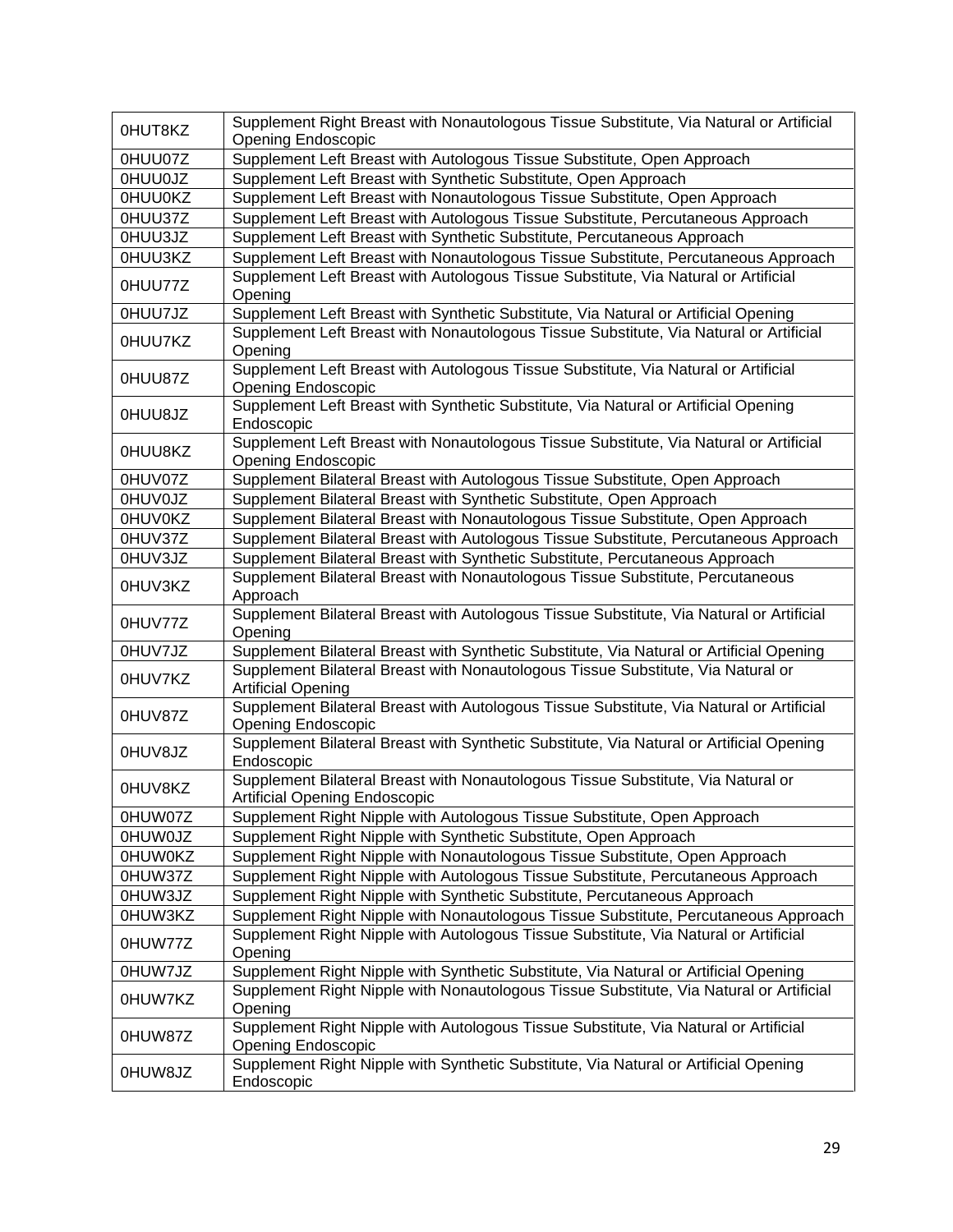| 0HUW8KZ        | Supplement Right Nipple with Nonautologous Tissue Substitute, Via Natural or Artificial<br><b>Opening Endoscopic</b> |
|----------------|----------------------------------------------------------------------------------------------------------------------|
| 0HUWX7Z        | Supplement Right Nipple with Autologous Tissue Substitute, External Approach                                         |
| <b>OHUWXJZ</b> | Supplement Right Nipple with Synthetic Substitute, External Approach                                                 |
| 0HUWXKZ        | Supplement Right Nipple with Nonautologous Tissue Substitute, External Approach                                      |
| 0HUX07Z        | Supplement Left Nipple with Autologous Tissue Substitute, Open Approach                                              |
| <b>OHUXOJZ</b> | Supplement Left Nipple with Synthetic Substitute, Open Approach                                                      |
| 0HUX0KZ        | Supplement Left Nipple with Nonautologous Tissue Substitute, Open Approach                                           |
| 0HUX37Z        | Supplement Left Nipple with Autologous Tissue Substitute, Percutaneous Approach                                      |
| 0HUX3JZ        | Supplement Left Nipple with Synthetic Substitute, Percutaneous Approach                                              |
| 0HUX3KZ        | Supplement Left Nipple with Nonautologous Tissue Substitute, Percutaneous Approach                                   |
|                | Supplement Left Nipple with Autologous Tissue Substitute, Via Natural or Artificial                                  |
| 0HUX77Z        | Opening                                                                                                              |
| 0HUX7JZ        | Supplement Left Nipple with Synthetic Substitute, Via Natural or Artificial Opening                                  |
| 0HUX7KZ        | Supplement Left Nipple with Nonautologous Tissue Substitute, Via Natural or Artificial<br>Opening                    |
| 0HUX87Z        | Supplement Left Nipple with Autologous Tissue Substitute, Via Natural or Artificial<br>Opening Endoscopic            |
| 0HUX8JZ        | Supplement Left Nipple with Synthetic Substitute, Via Natural or Artificial Opening<br>Endoscopic                    |
| 0HUX8KZ        | Supplement Left Nipple with Nonautologous Tissue Substitute, Via Natural or Artificial<br><b>Opening Endoscopic</b>  |
| 0HUXX7Z        | Supplement Left Nipple with Autologous Tissue Substitute, External Approach                                          |
| <b>OHUXXJZ</b> | Supplement Left Nipple with Synthetic Substitute, External Approach                                                  |
| <b>OHUXXKZ</b> | Supplement Left Nipple with Nonautologous Tissue Substitute, External Approach                                       |
| 0U5J0ZZ        | Destruction of Clitoris, Open Approach                                                                               |
| 0U5JXZZ        | Destruction of Clitoris, External Approach                                                                           |
| 0U9J00Z        | Drainage of Clitoris with Drainage Device, Open Approach                                                             |
| 0U9J0ZZ        | Drainage of Clitoris, Open Approach                                                                                  |
| <b>OU9JX0Z</b> | Drainage of Clitoris with Drainage Device, External Approach                                                         |
| 0U9JXZZ        | Drainage of Clitoris, External Approach                                                                              |
| 0UBJ0ZX        | Excision of Clitoris, Open Approach, Diagnostic                                                                      |
| 0UBJ0ZZ        | Excision of Clitoris, Open Approach                                                                                  |
| <b>OUBJXZX</b> | Excision of Clitoris, External Approach, Diagnostic                                                                  |
| <b>OUBJXZZ</b> | Excision of Clitoris, External Approach                                                                              |
| 0UCJ0ZZ        | Extirpation of Matter from Clitoris, Open Approach                                                                   |
| 0UCJXZZ        | Extirpation of Matter from Clitoris, External Approach                                                               |
| <b>OUMJXZZ</b> | Reattachment of Clitoris, External Approach                                                                          |
| 0UNJ0ZZ        | Release Clitoris, Open Approach                                                                                      |
| <b>OUNJXZZ</b> | Release Clitoris, External Approach                                                                                  |
| 0UQG0ZZ        | Repair Vagina, Open Approach                                                                                         |
| 0UQJ0ZZ        | Repair Clitoris, Open Approach                                                                                       |
| 0UQJXZZ        | Repair Clitoris, External Approach                                                                                   |
| <b>OUTJ0ZZ</b> | Resection of Clitoris, Open Approach                                                                                 |
| <b>OUTJXZZ</b> | Resection of Clitoris, External Approach                                                                             |
| 0UUG07Z        | Supplement Vagina with Autologous Tissue Substitute, Open Approach                                                   |
| <b>OUUGOJZ</b> | Supplement Vagina with Synthetic Substitute, Open Approach                                                           |
| <b>OUUGOKZ</b> | Supplement Vagina with Nonautologous Tissue Substitute, Open Approach                                                |
| 0UUG47Z        | Supplement Vagina with Autologous Tissue Substitute, Percutaneous Endoscopic<br>Approach                             |
| 0UUG4JZ        | Supplement Vagina with Synthetic Substitute, Percutaneous Endoscopic Approach                                        |